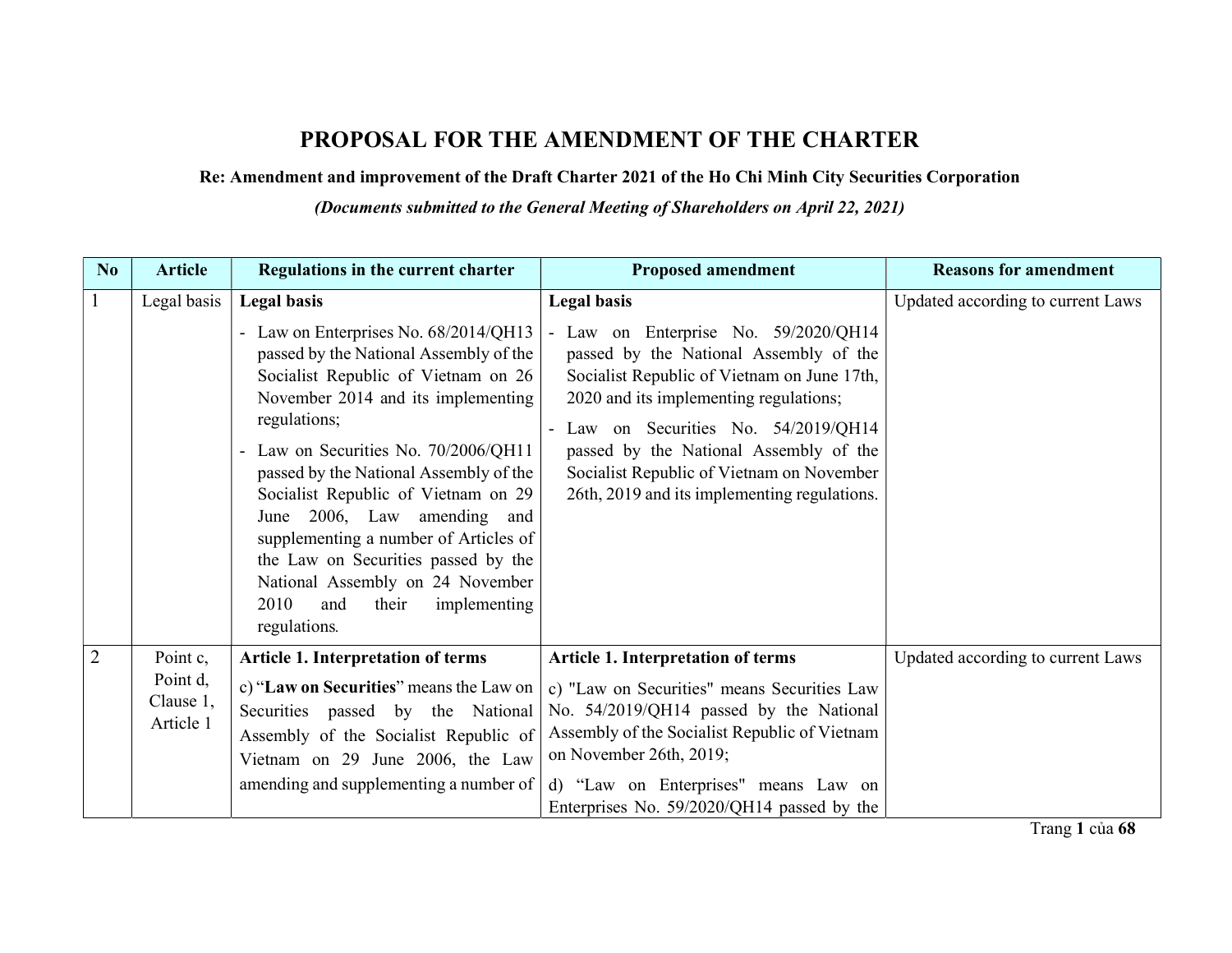|   |                                    | articles of the Law on Securities passed by<br>the National Assembly on 24 November<br>2010;<br>d) "Law on Enterprises" means Law on<br>Enterprises No. 68/2014/QH13 passed by<br>the National Assembly of the Socialist<br>Republic of Vietnam on 26 November<br>2014.                                                                                                                                      | National Assembly of the Socialist Republic of<br>Vietnam on June 17th, 2020.                                                                                                                                                                              |                                                                     |
|---|------------------------------------|--------------------------------------------------------------------------------------------------------------------------------------------------------------------------------------------------------------------------------------------------------------------------------------------------------------------------------------------------------------------------------------------------------------|------------------------------------------------------------------------------------------------------------------------------------------------------------------------------------------------------------------------------------------------------------|---------------------------------------------------------------------|
| 3 | Point h,<br>Clause 1,<br>Article 1 | Article 1. Interpretation of terms<br>h) "Managers" means members of the<br>Board of Directors, members of the<br>Executive Management Board, the<br>Director of each Branch, the Chief<br>Accountant and other key managerial<br>positions appointed by the Board of<br>Directors to have authority to enter into<br>transactions of the Company on behalf of<br>the Company as stipulated in this Charter. | Article 1. Interpretation of terms<br>h) "Managers" means members of the Board<br>of Directors, Chief Executive Officer and other<br>managerial positions appointed by the Board of<br>Directors.                                                          | According to Clause 24 Article 4 of<br>the Law on Enterprises 2020. |
| 4 | Point i,<br>Clause 1,<br>Article 1 | Article 1. Interpretation of terms<br>i) "Executives"<br>Chief<br>means<br>the<br>Executive Officer, the Deputy Chief<br>Officer,<br>Executive<br>Chief<br>the<br>and other managerial<br>Accountant<br>positions in the Company as approved                                                                                                                                                                 | <b>Article 1. Interpretation of terms</b><br>i) "Executives" means the Chief Executive<br>Officer, the Deputy Chief Executive<br>Officer, the Chief Accountant and other<br>managerial positions in the Company as<br>appointed by the Board of Directors; | According to Clause 55 Article 3 of<br>the Decree 155/2020/ND-CP    |

Trang 2 của 68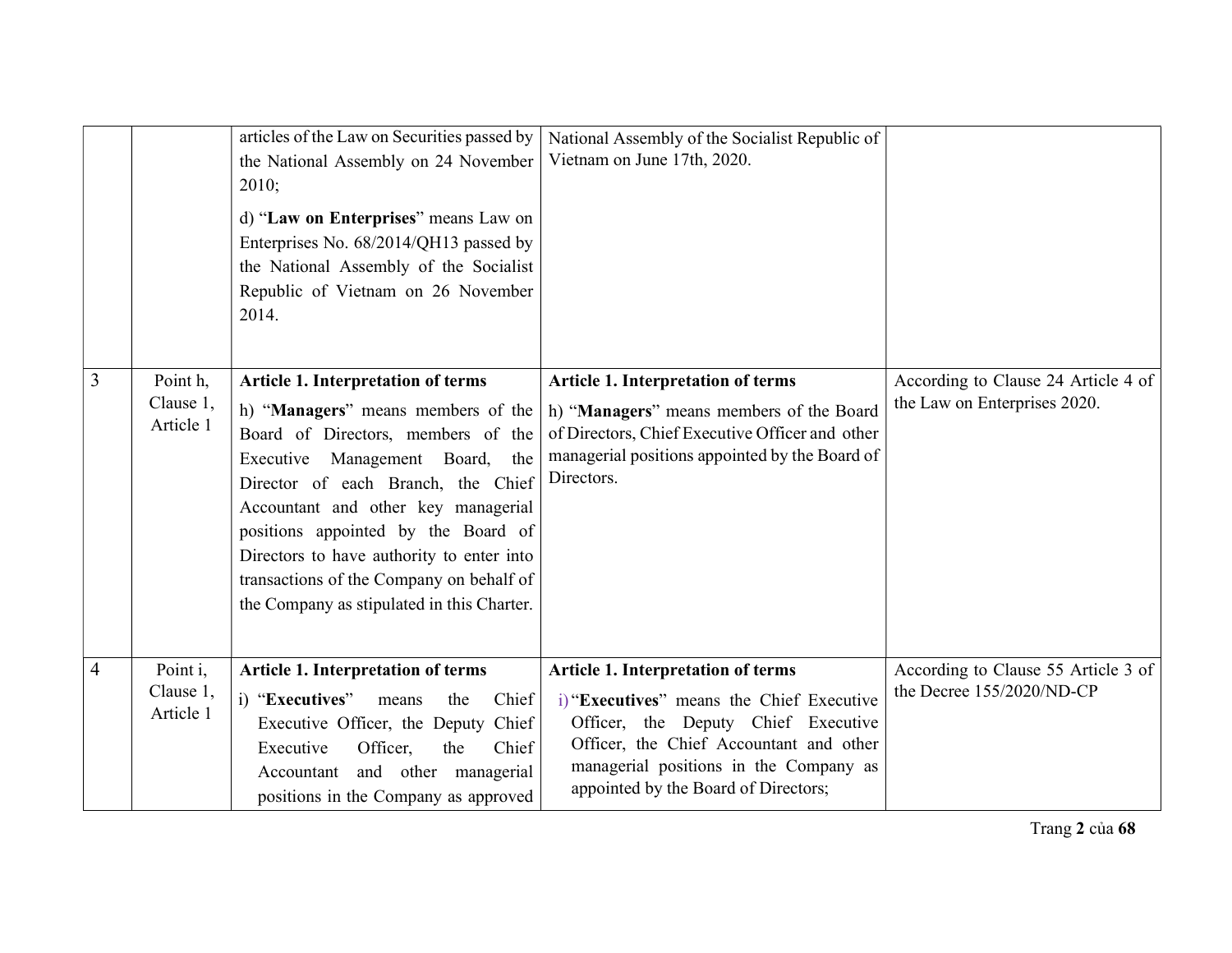|   |                                                                    | by the Board of Directors;                                                                                                                                                                                                                                                 |                                                                                                                                                                                                                                                                                              |                                                                                                                                    |
|---|--------------------------------------------------------------------|----------------------------------------------------------------------------------------------------------------------------------------------------------------------------------------------------------------------------------------------------------------------------|----------------------------------------------------------------------------------------------------------------------------------------------------------------------------------------------------------------------------------------------------------------------------------------------|------------------------------------------------------------------------------------------------------------------------------------|
| 5 | To<br>supplement<br>Point j,<br>Point k,<br>Clause 1,<br>Article 1 | <b>Article 1. Interpretation of terms</b>                                                                                                                                                                                                                                  | <b>Article 1. Interpretation of terms</b><br>j) "Person who has family relationships"<br>means persons as stipulated in Clause 22,<br>Article 4, Law on Enterprises<br>k) "Insider" means persons as stipulated in<br>Clause 45, Article 4, Law on Securities                                | According to Clause 22 Article 4 of<br>the Law on Enterprises 2020 and<br>Clause 45 Article 4 of the Law on<br>Securities 2019     |
| 6 | Point 1,<br>Clause 1,<br>Article 1                                 | <b>Article 1. Interpretation of terms</b><br>j) "Affiliated persons" means persons as<br>stipulated in Clause 17, Article 4, Law on<br>Enterprises and the Clause 34, Article 6,<br>Law on Securities                                                                      | <b>Article 1. Interpretation of terms</b><br>1) "Affiliated persons" means persons as<br>stipulated in Clause 23, Article 4, Law on<br>Enterprises and Clause 46, Article 4, Law on<br>Securities                                                                                            | Updated in accordance with Clause<br>23, Article 4, Law on Enterprises<br>2020 and Clause 46, Article 4, Law<br>on Securities 2019 |
| 7 | Point m,<br>Clause 1,<br>Article 1                                 | Article 1. Interpretation of terms<br>k) "Major Shareholder" means a<br>shareholder directly or indirectly holding<br>at least five $(5)$ per cent of the shares with<br>voting rights of the Company;                                                                     | <b>Article 1. Interpretation of terms</b><br>m) "Majority shareholder" means a<br>shareholder owning at least 5% of voting<br>stocks of the Company.                                                                                                                                         | According to Clause 18 Article 4 of<br>the Law Securities 2019                                                                     |
| 8 | Clause 2,<br>Article 2                                             | Article 2. Name, legal status, head<br>office, organisational structure and<br>term of operation of the Company<br>2. Legal status of the Company<br>The Company is a joint stock company<br>with its establishment and operation<br>license issued pursuant to the Law on | Article 2. Name, legal status, head office,<br>organisational structure and term of<br>operation of the Company<br>2. Legal status of the Company<br>The Company is a joint stock company under<br>the License No.  issued on  The Company<br>operates pursuant to the Law on Securities and | According to Point d Clause 4 Article<br>5 of the Circular 121/2020/TT-BTC                                                         |

Trang 3 của 68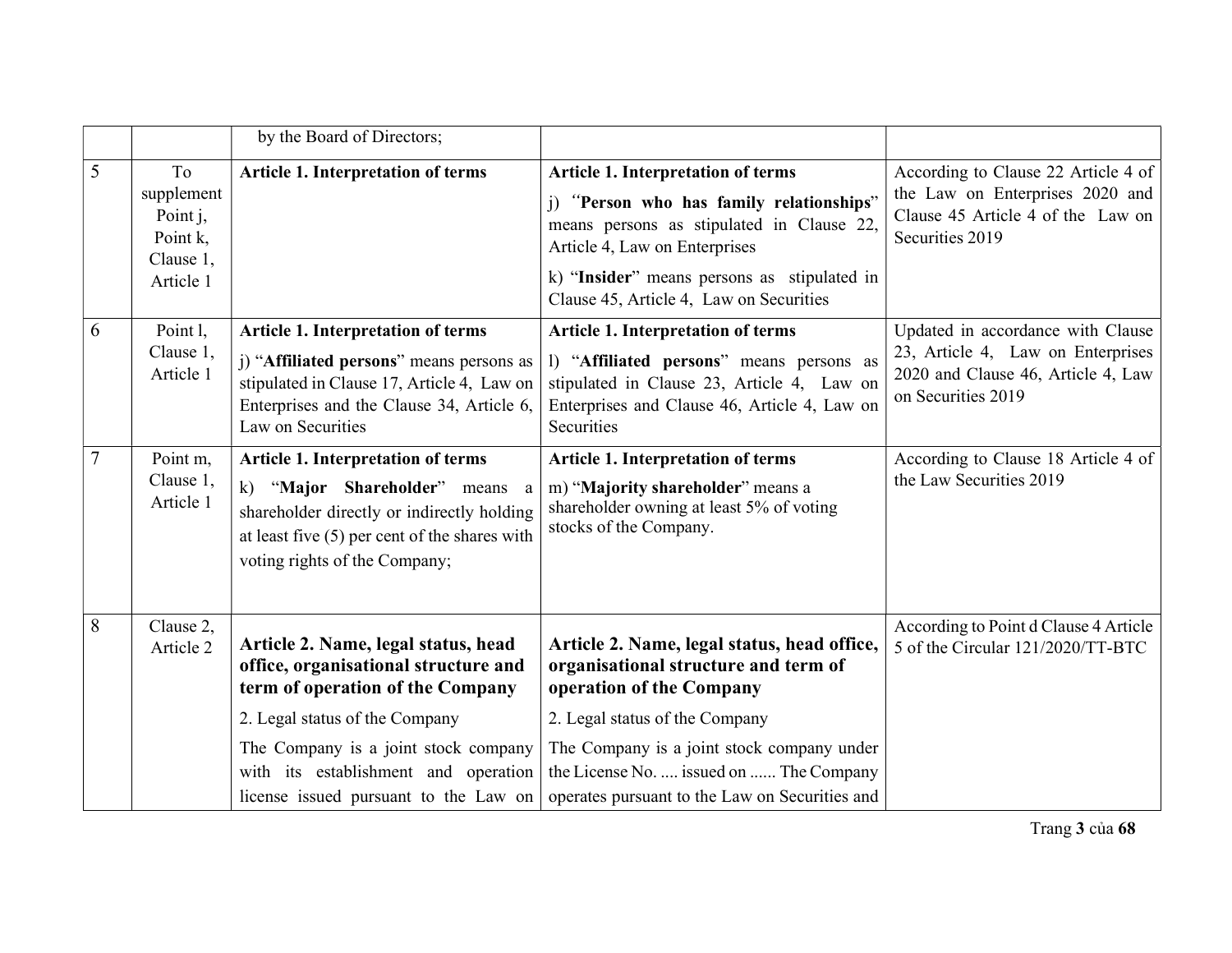|   |                        | Securities and has the status of a legal<br>entity in accordance with the applicable<br>Laws of Vietnam.                                                                                                                                                                                                                                                                                                                                                                                                                                                                                                                                                                                                                                                                                                                                                             | has the status of a legal entity in accordance<br>with the applicable Laws of Vietnam.                                                                                                                                                                                                                                                                                                                                                                                                                                                                                                                                                                                                                                                                                                                                                                                                      |                                                                            |
|---|------------------------|----------------------------------------------------------------------------------------------------------------------------------------------------------------------------------------------------------------------------------------------------------------------------------------------------------------------------------------------------------------------------------------------------------------------------------------------------------------------------------------------------------------------------------------------------------------------------------------------------------------------------------------------------------------------------------------------------------------------------------------------------------------------------------------------------------------------------------------------------------------------|---------------------------------------------------------------------------------------------------------------------------------------------------------------------------------------------------------------------------------------------------------------------------------------------------------------------------------------------------------------------------------------------------------------------------------------------------------------------------------------------------------------------------------------------------------------------------------------------------------------------------------------------------------------------------------------------------------------------------------------------------------------------------------------------------------------------------------------------------------------------------------------------|----------------------------------------------------------------------------|
| 9 | Clause 4,<br>Article 2 | Article 2. Name, legal status, head<br>office, organisational structure and<br>term of operation of the Company<br>4. Organisational structure:<br>a) The Company may establish or close its<br>branches,<br>transaction<br>offices<br>and<br>representative offices to implement the<br>objectives of the Company in accordance<br>with the decisions of the Board of<br>Directors, subject to the SSC's approval.<br>b) Branches, transaction offices and<br>representative offices are units of the<br>Company. The Company must take full<br>responsibility for the operation of its<br>transaction<br>offices<br>branches,<br>and<br>representative offices.<br>c) The Company shall only conduct<br>securities business and provide securities<br>services at the locations of its head office,<br>branches and transaction offices as<br>approved by the SSC. | Article 2. Name, legal status, head office,<br>organisational structure and term of<br>operation of the Company<br>Organisational<br>operational<br>4.<br>structure,<br>network:<br>a) The Company may establish or close its<br>branches, transaction offices and representative<br>offices to implement objectives of the<br>Company in accordance with the decisions of<br>the Board of Directors, subject to the SSC's<br>approval;<br>offices<br>Branches,<br>transaction<br>and<br>b)<br>representative offices are<br>units of<br>the<br>Company. The Company must take full<br>responsibility for the operation of its branches,<br>transaction offices and representative offices.<br>c) The Company shall only conduct securities<br>business and provide securities services at the<br>locations of its head office, branches and<br>transaction offices as approved by the SSC. | According to Point a Clause 4 Article<br>5 of the Circular 121/2020/TT-BTC |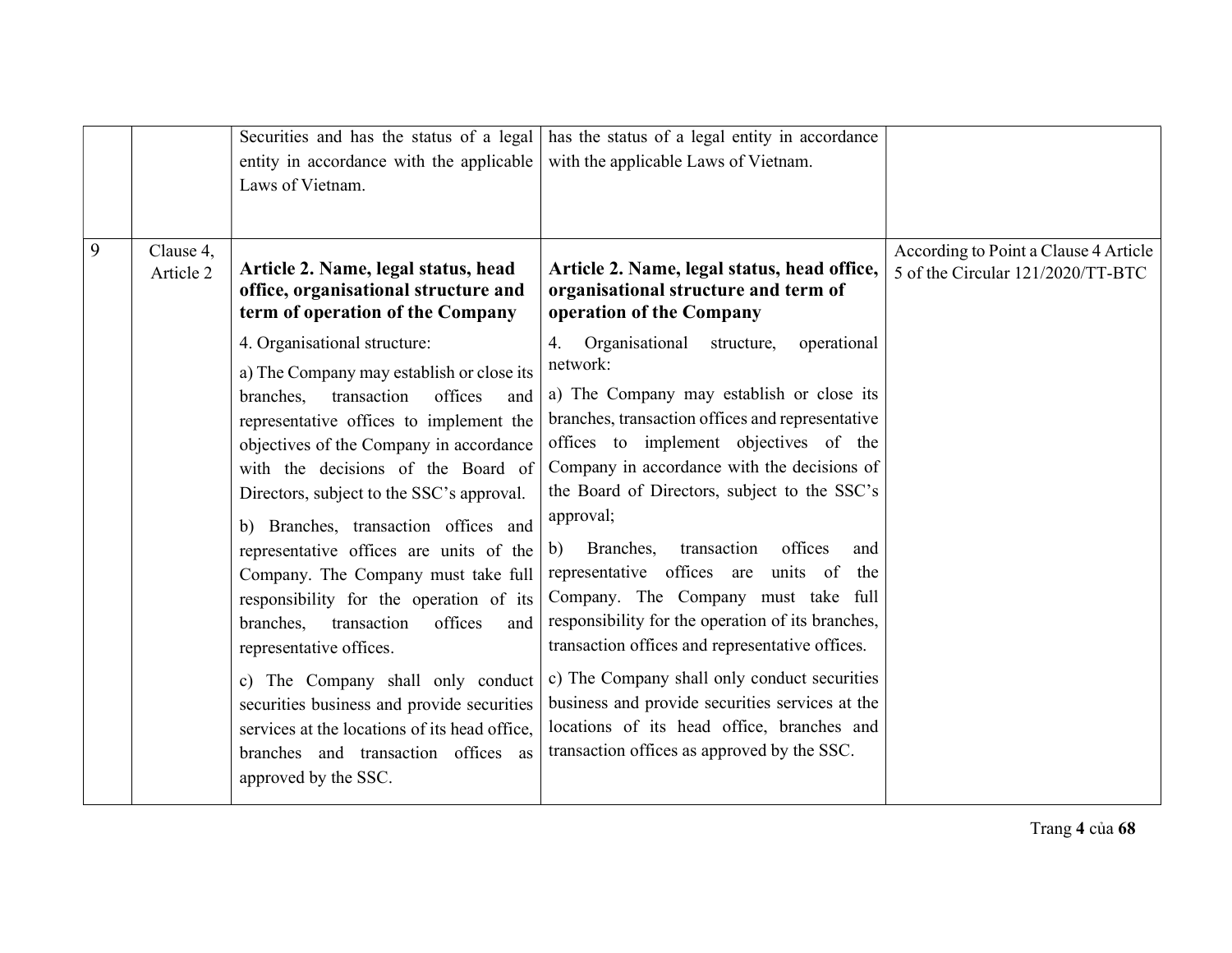| d) The names of the branches, transaction $\vert$ d) The names of the branches, transaction                                                                                                                                                                                                                                     |                                                                           |
|---------------------------------------------------------------------------------------------------------------------------------------------------------------------------------------------------------------------------------------------------------------------------------------------------------------------------------|---------------------------------------------------------------------------|
| offices and representative offices of the<br>offices and representative offices of the                                                                                                                                                                                                                                          |                                                                           |
| Company must bear the name of the<br>Company must bear the name of the Company                                                                                                                                                                                                                                                  |                                                                           |
| together with the phrase<br>together with the phrase "branch", "transaction<br>Company                                                                                                                                                                                                                                          |                                                                           |
| "branch",<br>"transaction"<br>office" or "represenative office" together with<br>office"<br>or                                                                                                                                                                                                                                  |                                                                           |
| "represenative office" together with their<br>their proper name for distinguishment purpose.                                                                                                                                                                                                                                    |                                                                           |
| proper name for distinguishment.                                                                                                                                                                                                                                                                                                |                                                                           |
|                                                                                                                                                                                                                                                                                                                                 |                                                                           |
|                                                                                                                                                                                                                                                                                                                                 |                                                                           |
| 10<br>Clause 1,<br><b>Article 3. Legal Representative</b><br>Article 3. At-law representative<br>Article 3                                                                                                                                                                                                                      | According to Clause 2 Article 12 of<br>the Law on Enterprise 2020 and the |
| 1. The Chief Executive Officer shall be<br>The Company has one (01) at-law<br>1.<br>representatives. The Chief Executive Office is<br>the Legal Representative of the<br>Article.<br>the at-law representative of the Company,<br>Company.<br>except for the exceptional situation stipulated<br>at the Clause 3, this Article. | exceptional situations are added to<br>comply with the Clause 3, this     |
| 11<br>Point c,                                                                                                                                                                                                                                                                                                                  | According to Clause 5 Article 12 of                                       |
| <b>Article 3. Legal Representative</b><br>Article 3. At-law representative<br>Clause 2,<br>the Law on Enterprises 2020.                                                                                                                                                                                                         |                                                                           |
| Article 3<br>Authorisation<br>2. Authorisation of the at-law representative:<br>2.<br>of<br>the<br>Legal                                                                                                                                                                                                                        |                                                                           |
| Representative:<br>c) In case the at-law representative who is                                                                                                                                                                                                                                                                  |                                                                           |
| absent from Vietnam for more than 30 days<br>a) In case the Legal Representative of the                                                                                                                                                                                                                                         |                                                                           |
| without authorizing any other person to<br>Company is absent from Vietnam for                                                                                                                                                                                                                                                   |                                                                           |
| exercise the rights and perform the obligations<br>more than thirty (30) days without                                                                                                                                                                                                                                           |                                                                           |
| for the company's at-law representative or is<br>authorising another person to exercise the<br>dead, missing, examined for penal liability,                                                                                                                                                                                     |                                                                           |
| rights and obligations of the Legal<br>held in temporary detention, serving their                                                                                                                                                                                                                                               |                                                                           |
| imprisonment penalty, administrative handling<br>Representative of the Company, the                                                                                                                                                                                                                                             |                                                                           |
| measures at compulsory drug rehabilitation<br>Board of Directors shall appoint another<br>establishment or compulsory education                                                                                                                                                                                                 |                                                                           |
|                                                                                                                                                                                                                                                                                                                                 |                                                                           |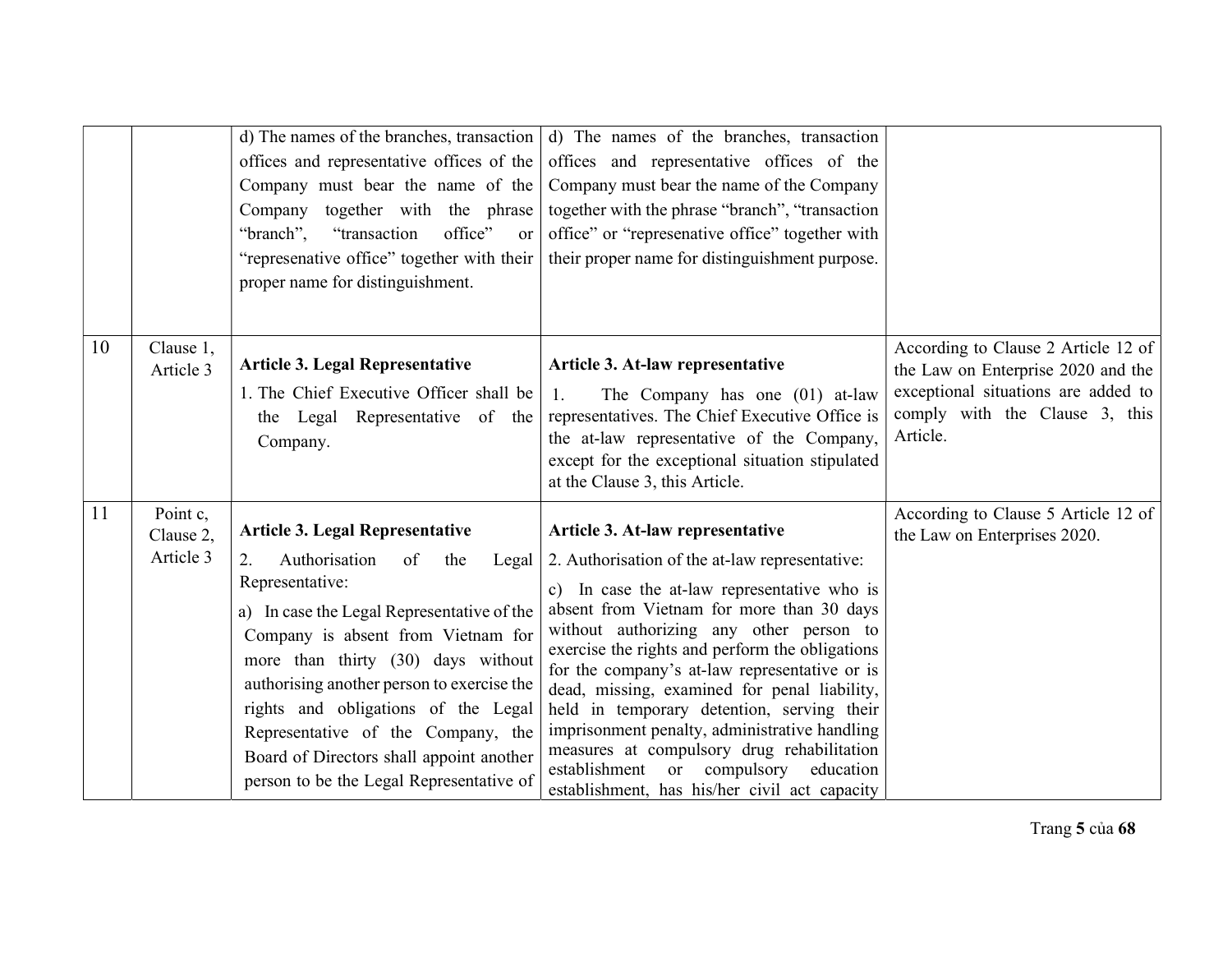|    |                        | the Company.                                                                                                                                                                                                                                                                                                                                                                                                                                                                                                                                                                                                                                                                                    | limited or lost, has difficulty in perceiving and<br>controlling their acts, is prohibited by court<br>from holding certain positions or prohibited<br>from practicing certain professions or pe<br>rforming certain jobs, the Board of Directors<br>shall appoint another person to act as the at-law<br>representative of the company.                                                                                                                                                                                                                                                                                                                                                                                                                                                                                                                                                                    |                                                                                    |
|----|------------------------|-------------------------------------------------------------------------------------------------------------------------------------------------------------------------------------------------------------------------------------------------------------------------------------------------------------------------------------------------------------------------------------------------------------------------------------------------------------------------------------------------------------------------------------------------------------------------------------------------------------------------------------------------------------------------------------------------|-------------------------------------------------------------------------------------------------------------------------------------------------------------------------------------------------------------------------------------------------------------------------------------------------------------------------------------------------------------------------------------------------------------------------------------------------------------------------------------------------------------------------------------------------------------------------------------------------------------------------------------------------------------------------------------------------------------------------------------------------------------------------------------------------------------------------------------------------------------------------------------------------------------|------------------------------------------------------------------------------------|
| 12 | Clause 3,<br>Article 3 | <b>Article 3. Legal Representative</b><br>2. If the Chief Executive Officer is held in<br>custody, detained or sentenced<br>to<br>imprisonment, hides from his or her<br>residence, loses capacity for civil acts, has<br>his or her capacity for civil acts restricted,<br>or has his or her right to practise forfeited<br>by a court, or if the Company has not<br>appointed a new Chief Executive Officer<br>after the Chief Executive Officer of the<br>Company is dismissed, then the Chairman<br>of the Board of Directors shall be the<br>Legal Representative of the Company<br>until the Board of Directors appoints<br>another person to the position of Chief<br>Executive Officer. | Article 3. At-law representative<br>3. If the Chief Executive Officer is absent from<br>Vietnam for more than 30 days without<br>authorizing any other person to exercise the<br>rights and perform the obligations for the<br>company's at-law representative or is dead,<br>missing, examined for penal liability, held in<br>detention,<br>temporary<br>serving<br>their<br>imprisonment penalty, administrative handling<br>measures at compulsory drug rehabilitation<br>establishment or compulsory education<br>establishment, is prohibited by court from<br>holding the position or if the Company has not<br>appointed a new Chief Executive Officer after<br>the Chief Executive Officer of the Company is<br>dismissed, then the Chairman of Board of<br>Directors shall be the at-law representative of<br>the Company until the Board of Directors<br>appoints a new Chief Executive Officer. | To supplement a number of cases to<br>ensure compliance with the above<br>article. |
| 13 | Clause 6,<br>Article 7 | <b>Article 7. Operational principles</b>                                                                                                                                                                                                                                                                                                                                                                                                                                                                                                                                                                                                                                                        | Article 7. Operational principles                                                                                                                                                                                                                                                                                                                                                                                                                                                                                                                                                                                                                                                                                                                                                                                                                                                                           | According to Clause 5 Article 14 of<br>the Circular 197/2015/TT-BTC.               |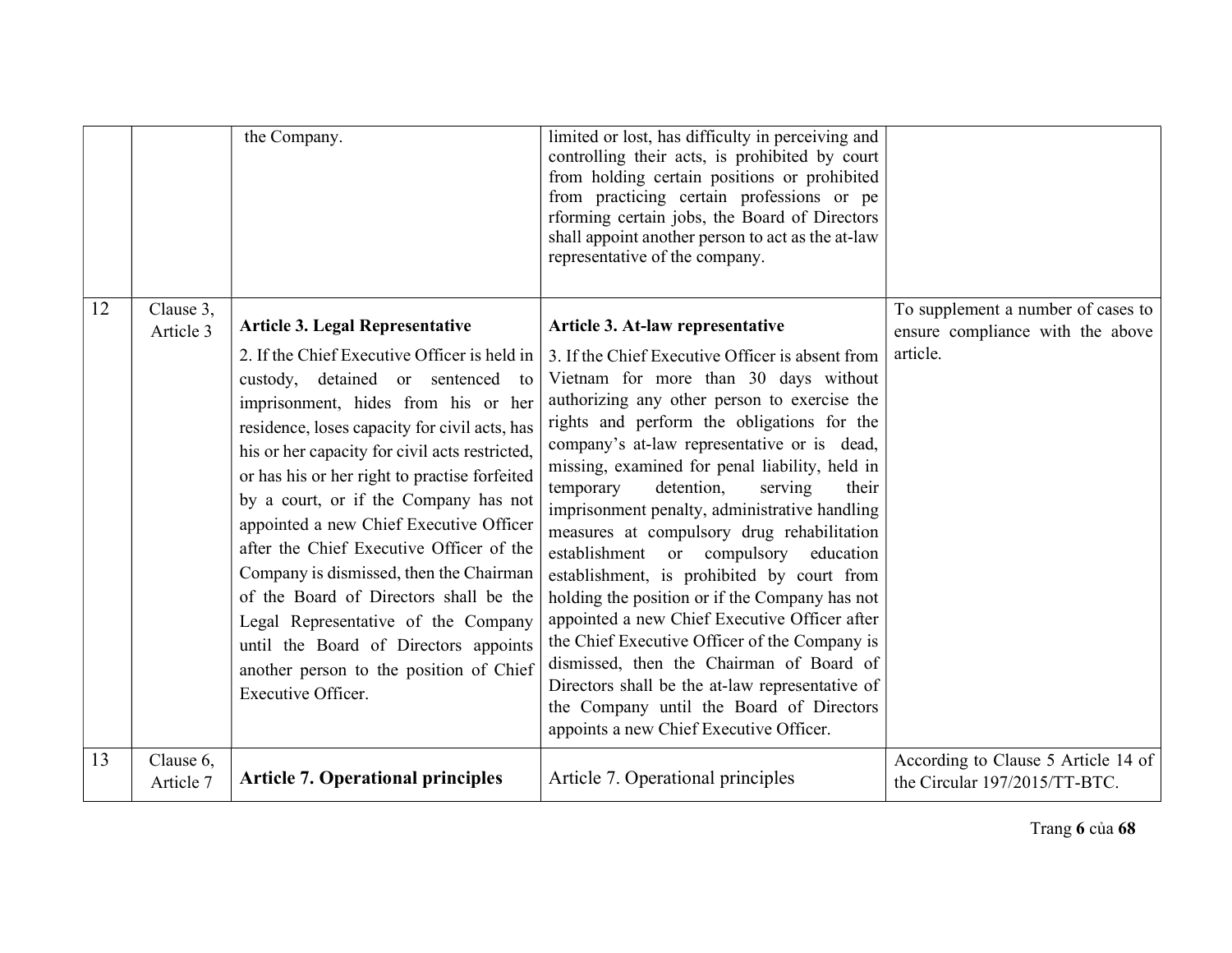|    |                                    | 6. To appropriately arrange securities<br>practitioners for their<br>professional<br>business<br>activities.<br>securities<br>A<br>practitioner conducting securities self-<br>trading must not concurrently conduct<br>securities brokerage.                                                                                                                                    | 6. To appoint securities practitioners in<br>accordance with their professional business<br>activities. Person with the securities pratising<br>certificate shall only permitted to work in one<br>(01) professional division of securities<br>business at one $(01)$ times |                                                                                        |
|----|------------------------------------|----------------------------------------------------------------------------------------------------------------------------------------------------------------------------------------------------------------------------------------------------------------------------------------------------------------------------------------------------------------------------------|-----------------------------------------------------------------------------------------------------------------------------------------------------------------------------------------------------------------------------------------------------------------------------|----------------------------------------------------------------------------------------|
| 14 | Point<br>e,<br>Clause<br>Article 7 | <b>Article 9. Obligations of the Company</b><br>1. General principles:<br>e) To purchase professional indemnity<br>insurance to cover the securities business<br>activities of the Company or to establish a<br>fund for protection of investors in order to<br>pay compensation to investors as the<br>result of technical breakdowns<br>or<br>mistakes by the Company's staff; | To remove this content                                                                                                                                                                                                                                                      | Updated according to the Law on<br>Securities 2019; There is no relevant<br>regulation |
| 15 | Point<br>g,<br>Clause<br>Article 9 | <b>Article 9. Obligations of the Company</b><br>1. General principles:<br>g) To conduct the sale of, or to permit<br>clients to sell securities without owning<br>such securities and to lend clients<br>securities to sell in accordance with the<br>regulations of the Ministry of Finance;                                                                                    | To remove this content                                                                                                                                                                                                                                                      | Updated according to the Law on<br>Securities 2019; There is no relevant<br>provision. |

Trang 7 của 68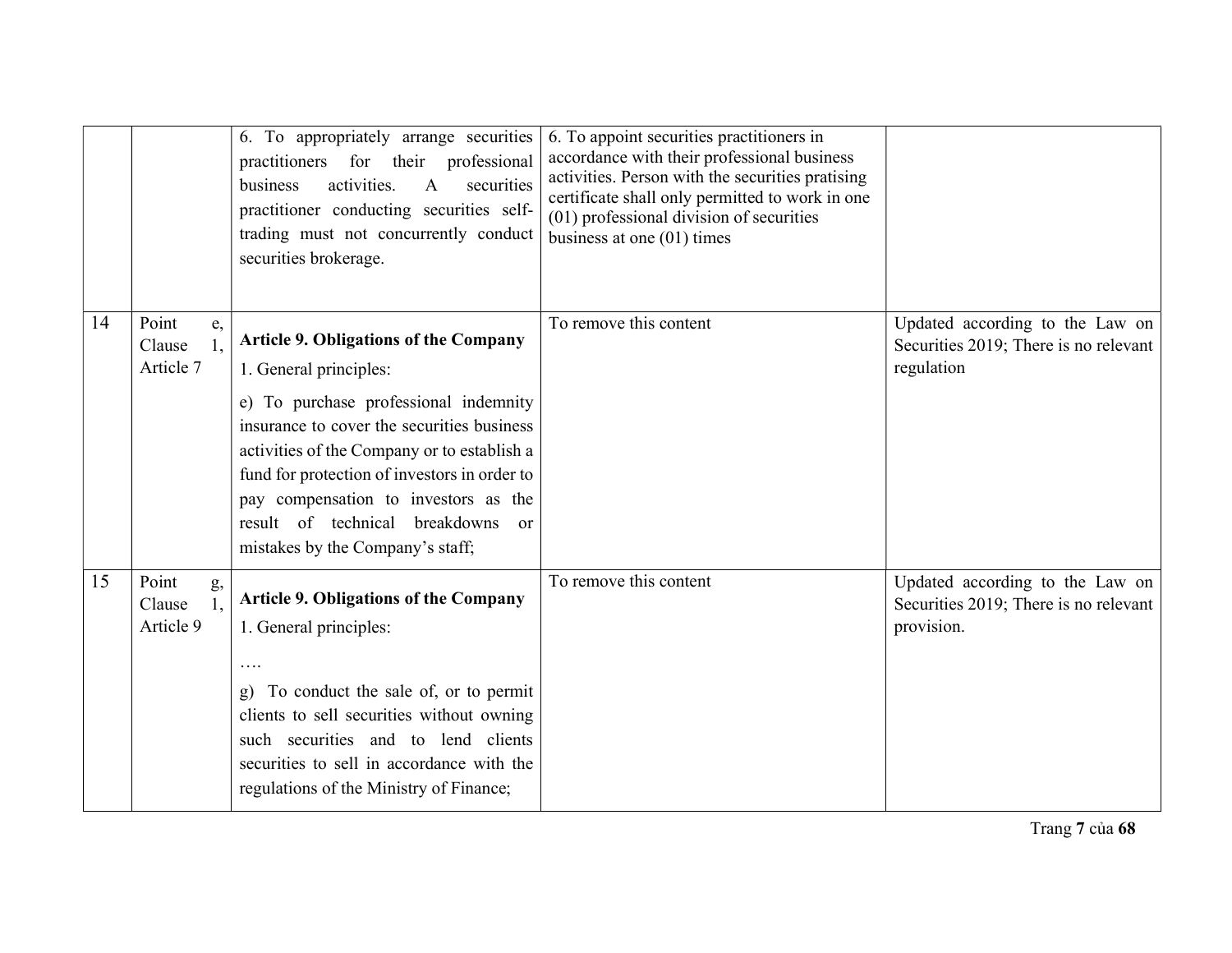| 16 | Point<br>a,<br>2,<br>Clause<br>Article 9                | <b>Article 9. Obligations of the Company</b><br>1. Obligations to shareholders:<br>a) To clearly define the responsibilities<br>between the General Meeting of<br>Shareholders and the Board of Directors,<br>the Chairman of the Board of Directors,<br>the<br>Supervisory Board<br>and<br>for<br>management in accordance with the<br>Laws; | <b>Article 9. Obligations of the Company</b><br>2. Obligations to shareholders:<br>a) To clearly define the responsibilities<br>between the General Meeting of Shareholders<br>and the Board of Directors, the Chairman of the<br>Board of Directors, the Supervisory Board, the<br>Boarf of Management for management in<br>accordance with the Laws; | According to Clause 2 Article 3 of<br>the Circular 121/2020/TT-BTC.                                |
|----|---------------------------------------------------------|-----------------------------------------------------------------------------------------------------------------------------------------------------------------------------------------------------------------------------------------------------------------------------------------------------------------------------------------------|--------------------------------------------------------------------------------------------------------------------------------------------------------------------------------------------------------------------------------------------------------------------------------------------------------------------------------------------------------|----------------------------------------------------------------------------------------------------|
| 17 | To<br>supplement<br>Point j,<br>Clause 1,<br>Article 10 | <b>Article 10. Provisions on prohibitions</b><br>and restrictions<br>1. Provisions applicable to the Company:                                                                                                                                                                                                                                 | <b>Article 10. Provisions on prohibitions and</b><br>restrictions<br>j) The Company's maximum foreign holding<br>rate is 49% of the charter capital.                                                                                                                                                                                                   | According to Point e, Clause 1,<br>Article<br>139<br>of<br>Decree<br>the<br>155/2020/NĐ-CP         |
| 18 | Clause 3,<br>Article 12                                 | <b>Article 12. Assignment of shares</b><br>3. Any transactions resulting in change in<br>the ownership of shares representing 10%<br>or more of the Charter Capital, or resulting<br>in a shareholding ratio of a shareholder<br>exceeding or being lower than 10%, 25%,                                                                      | To remove this content                                                                                                                                                                                                                                                                                                                                 | According<br>Circular<br>the<br>to<br>121/220/TT-BTC,<br>there<br>is<br>no<br>relevant regulation. |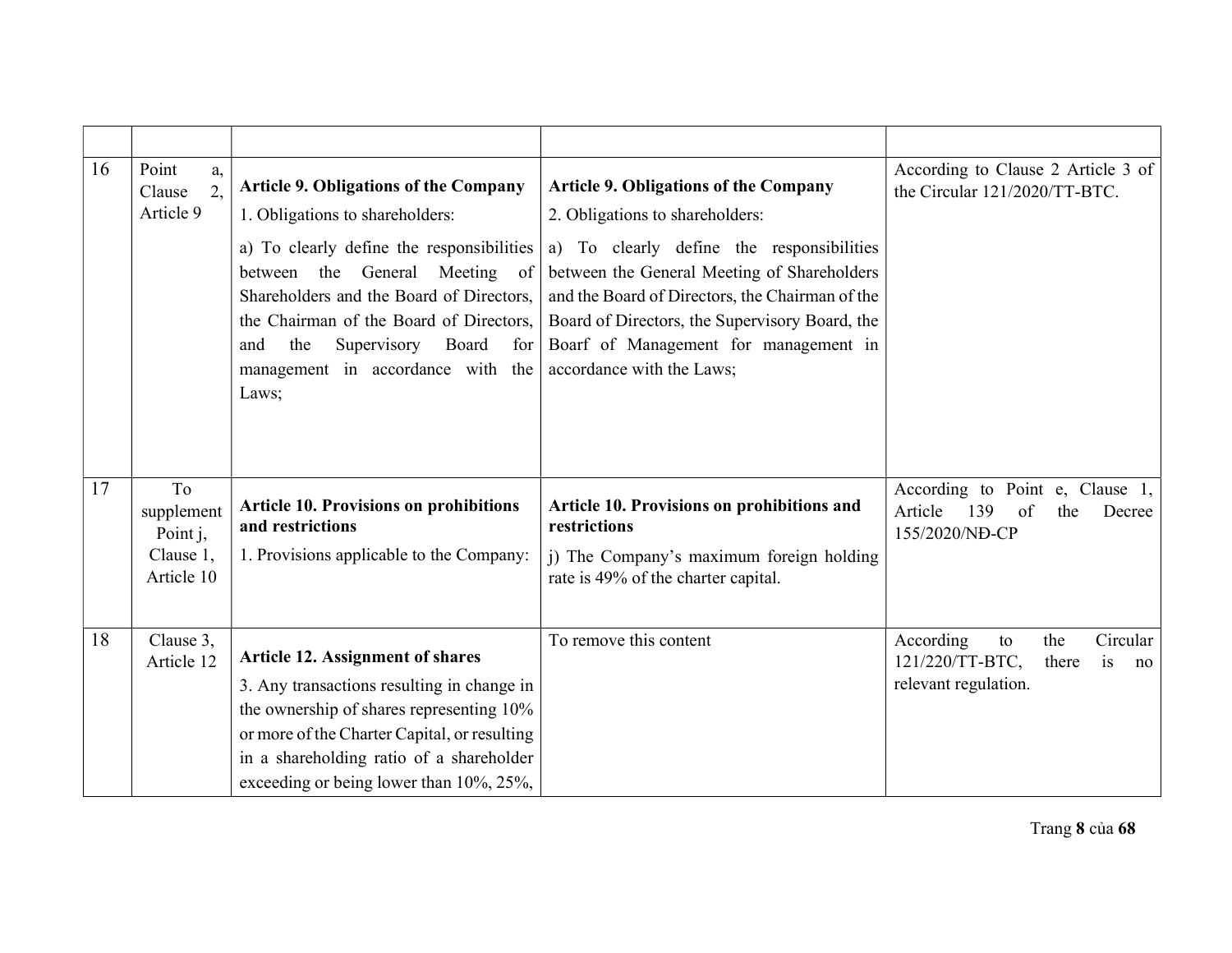|    |                                     | 50%, 75% of Charter Capital of the<br>Company must be approved by the SSC<br>unless the Company's shares are listed and<br>registered for trading on the Stock<br>Exchange and transferred under a court's<br>decision.                                                                                                                                                                                                                                                                                                                                                                                                                                                                                                                             |                                                                                                                                                                                                                                                                                                                                                                                                                                                                                                                                                                                                                                                                                                                                   |                                                                |
|----|-------------------------------------|-----------------------------------------------------------------------------------------------------------------------------------------------------------------------------------------------------------------------------------------------------------------------------------------------------------------------------------------------------------------------------------------------------------------------------------------------------------------------------------------------------------------------------------------------------------------------------------------------------------------------------------------------------------------------------------------------------------------------------------------------------|-----------------------------------------------------------------------------------------------------------------------------------------------------------------------------------------------------------------------------------------------------------------------------------------------------------------------------------------------------------------------------------------------------------------------------------------------------------------------------------------------------------------------------------------------------------------------------------------------------------------------------------------------------------------------------------------------------------------------------------|----------------------------------------------------------------|
| 19 | Point a,<br>Clause 2,<br>Article 13 | <b>Article 13. Redemption of shares</b><br>2. Cases of redemption of shares:<br>Redemption of shares at the request<br>a)<br>of a shareholder<br>A shareholder may request the Company<br>to redeem their shares in case such<br>shareholder votes against a resolution of<br>the General Meeting of Shareholders on<br>re-organisation<br>of<br>the<br>Company;<br>amendment, supplement to a number of<br>provisions of the Charter relating to rights<br>and obligations of the shareholders. The<br>demand of redemption of shares must be<br>made in writing and sent to the Company<br>within ten (10) working days, from the<br>date on which the General Meeting of<br>Shareholders passed the resolution on the<br>issues mentioned above. | <b>Article 13. Redemption of shares</b><br>2. Cases of redemption of shares:<br>a) Redemption of shares at the request of a<br>shareholder<br>A shareholder may request the Company to<br>redeem its/his/her shares in case such<br>shareholder votes against a resolution of the<br>General Meeting of Shareholders on re-<br>organisation of the Company; amendment,<br>supplement to a number of articles of the<br>Charter relating to rights and obligations of the<br>shareholders. The demand of redemption of<br>shares must be made in writing and sent to the<br>Company within ten (10) days, from the date<br>on which the General Meeting of Shareholders<br>passes the resolution on the issues mentioned<br>above. | According to the Article 132 of the<br>Law on Enterprises 2020 |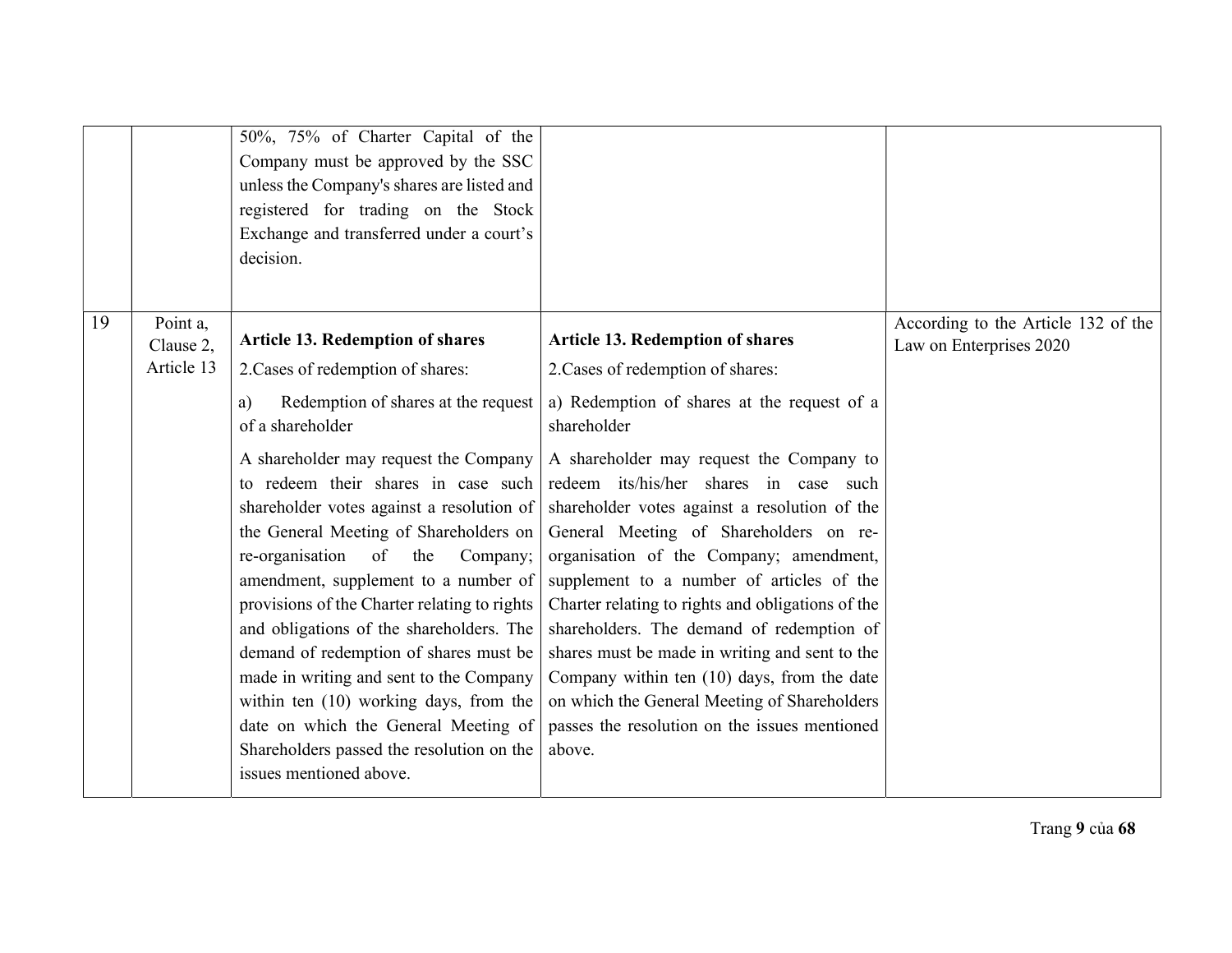| 20 | Article 14            | <b>Article 14. Revocation of shares</b>                                                                                                                                                           | Article 14. Revocation of shares (in the case                                                                                                                                                                                                                                                                                                                                                            | According to Article 10 of the                                            |
|----|-----------------------|---------------------------------------------------------------------------------------------------------------------------------------------------------------------------------------------------|----------------------------------------------------------------------------------------------------------------------------------------------------------------------------------------------------------------------------------------------------------------------------------------------------------------------------------------------------------------------------------------------------------|---------------------------------------------------------------------------|
|    |                       |                                                                                                                                                                                                   | of registration of the company establishment)                                                                                                                                                                                                                                                                                                                                                            | <b>Charter Template</b>                                                   |
| 21 | Point b,<br>Clause 1, | <b>Article 16. Rights of shareholders</b>                                                                                                                                                         | <b>Article 16. Rights of shareholders</b>                                                                                                                                                                                                                                                                                                                                                                | According to the Clause 1, Article<br>144 of the Law on Enterprises 2020, |
|    | Article 16            | 1. Owners of ordinary shares shall be                                                                                                                                                             | 1. Owners of ordinary shares shall be ordinary                                                                                                                                                                                                                                                                                                                                                           | there is no relevant regulation.                                          |
|    |                       | ordinary<br>shareholders.<br>Ordinary                                                                                                                                                             | shareholders. Ordinary shareholders shall have                                                                                                                                                                                                                                                                                                                                                           |                                                                           |
|    |                       | shareholders shall have the following                                                                                                                                                             | the following rights:                                                                                                                                                                                                                                                                                                                                                                                    |                                                                           |
|    |                       | rights:                                                                                                                                                                                           | b) Right to vote:                                                                                                                                                                                                                                                                                                                                                                                        |                                                                           |
|    |                       | b) Right to vote:                                                                                                                                                                                 | $\ddots$                                                                                                                                                                                                                                                                                                                                                                                                 |                                                                           |
|    |                       | The authorization for a representative<br>to attend a General Meeting of<br>Shareholders must be made in writing<br>in the form stipulated by the Company<br>and is not required to be notarized. | The authorization for a representative to<br>attend a General Meeting of Shareholders<br>must be made in writing or in electronic<br>forms in accordance with applicable laws<br>and is not required to be notarized. The<br>authorization letter must be made according<br>to the civil law and must clearly state name<br>of authorized individual or organization and<br>number of authorized shares. |                                                                           |
| 22 | Point c,<br>Clause 1, | <b>Article 16. Rights of shareholders</b>                                                                                                                                                         | <b>Article 16. Rights of shareholders</b>                                                                                                                                                                                                                                                                                                                                                                | According to the Clause 1, Article<br>151 and the Clause 2 Article 115 of |
|    | Article 16            | 1. Owners of ordinary shares shall be<br>ordinary<br>shareholders.<br>Ordinary<br>shareholders shall have the following                                                                           | 1. Owners of ordinary shares shall be ordinary<br>shareholders. Ordinary shareholders shall have<br>the following rights:                                                                                                                                                                                                                                                                                | the Law on Enterprises 2020                                               |
|    |                       | rights:                                                                                                                                                                                           | c) A shareholder or a group of shareholders                                                                                                                                                                                                                                                                                                                                                              |                                                                           |
|    |                       | c) Right to demand cancellation of                                                                                                                                                                | holding at least 05% of the total ordinary shares                                                                                                                                                                                                                                                                                                                                                        |                                                                           |
|    |                       | resolutions of the General Meeting of                                                                                                                                                             | shall have the right to request for revocation of                                                                                                                                                                                                                                                                                                                                                        |                                                                           |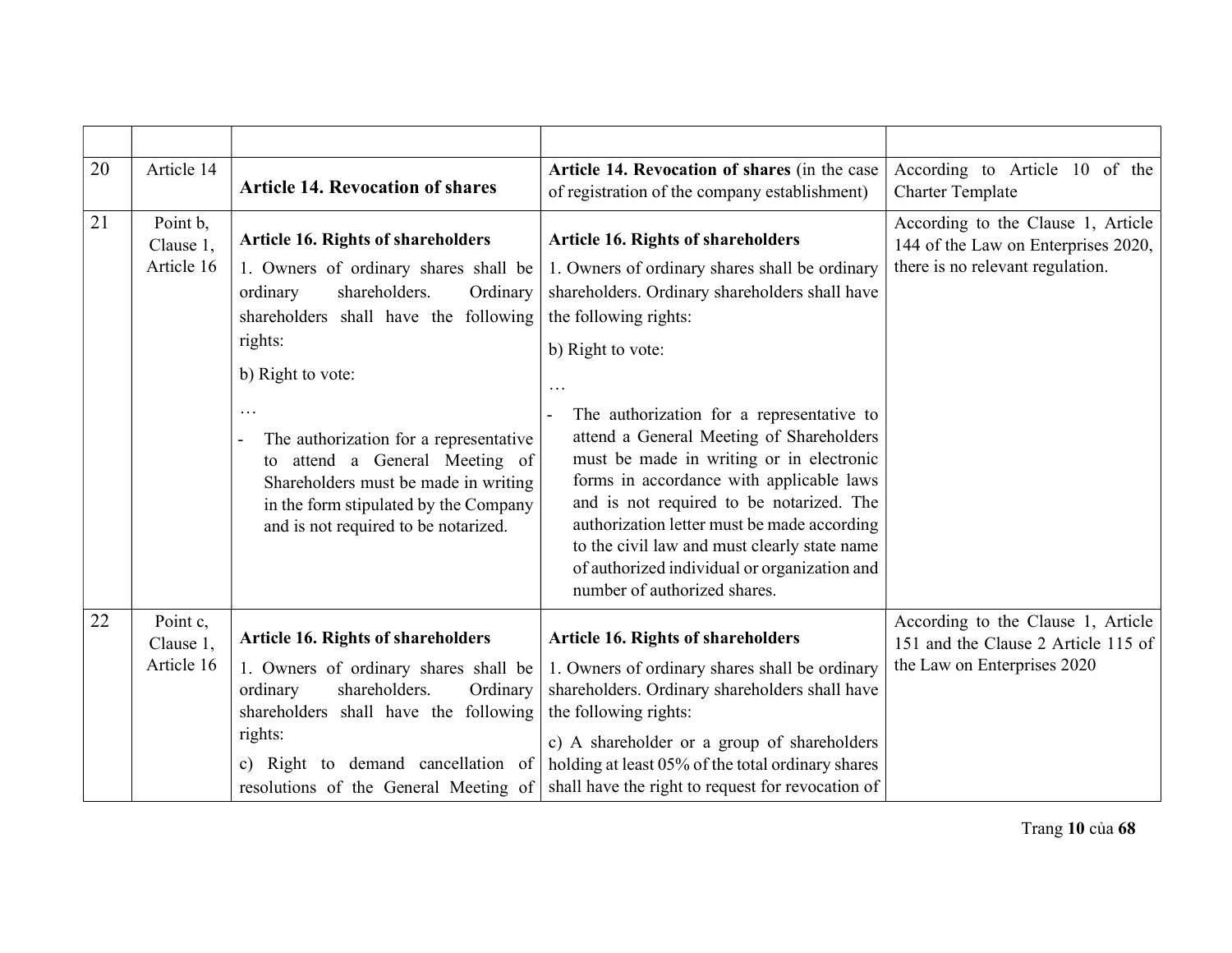| 23 | Point d,                | Shareholders:<br><br>Within ninety (90) days from the date<br>$\blacksquare$<br>of receipt of the minutes of the General<br>Meeting of Shareholders or the minutes of<br>the results of vote-counting by way of<br>written opinions from the General<br>Meeting of Shareholders, a shareholder<br>shall have the right to request a court or an<br>arbitrator to consider and cancel a<br>resolution or part of the contents of a<br>resolution of the General Meeting of<br>Shareholders in the following cases:<br>The sequence and procedures<br>$^{+}$<br>for convening the General Meeting of<br>Shareholders did not comply with the<br>Laws and the Charter of the Company;<br>The sequence and procedures<br>$^+$<br>for issuing the resolution and the content<br>of the resolution breach the Laws or this<br>Charter. | resolutions of<br>the General<br>Meeting of<br>Shareholders:<br>- Within ninety (90) days from the date of<br>receiving the resolution or the meeting minutes<br>of the General Meeting of Shareholders or the<br>minutes of vote counting results regarding the<br>solicitation of opinions from the General<br>Meeting of Shareholders, shareholders shall<br>have the right to request a court or arbitration<br>to consider and revoke the whole or part of a<br>resolution of the General Meeting of<br>Shareholders in the following cases:<br>+ The order, procedures for convening and<br>issuing resolutions of the General Meeting of<br>Shareholders seriously violates regulations of<br>the Law on Enterprises and Company Charter;<br>+ The order, procedures for issuing resolution<br>and the resolution content violates the laws or<br>the Company charter. | According to the Point đ, Clause 2,           |
|----|-------------------------|----------------------------------------------------------------------------------------------------------------------------------------------------------------------------------------------------------------------------------------------------------------------------------------------------------------------------------------------------------------------------------------------------------------------------------------------------------------------------------------------------------------------------------------------------------------------------------------------------------------------------------------------------------------------------------------------------------------------------------------------------------------------------------------------------------------------------------|-------------------------------------------------------------------------------------------------------------------------------------------------------------------------------------------------------------------------------------------------------------------------------------------------------------------------------------------------------------------------------------------------------------------------------------------------------------------------------------------------------------------------------------------------------------------------------------------------------------------------------------------------------------------------------------------------------------------------------------------------------------------------------------------------------------------------------------------------------------------------------|-----------------------------------------------|
|    | Clause 1,<br>Article 16 | <b>Article 16. Rights of shareholders</b><br>1. Owners of ordinary shares shall be<br>ordinary<br>shareholders.<br>Ordinary                                                                                                                                                                                                                                                                                                                                                                                                                                                                                                                                                                                                                                                                                                      | <b>Article 16. Rights of shareholders</b><br>1. Owners of ordinary shares shall be ordinary<br>shareholders. Ordinary shareholders shall have                                                                                                                                                                                                                                                                                                                                                                                                                                                                                                                                                                                                                                                                                                                                 | Article 115 of the Law on Enterprises<br>2020 |

Trang 11 của 68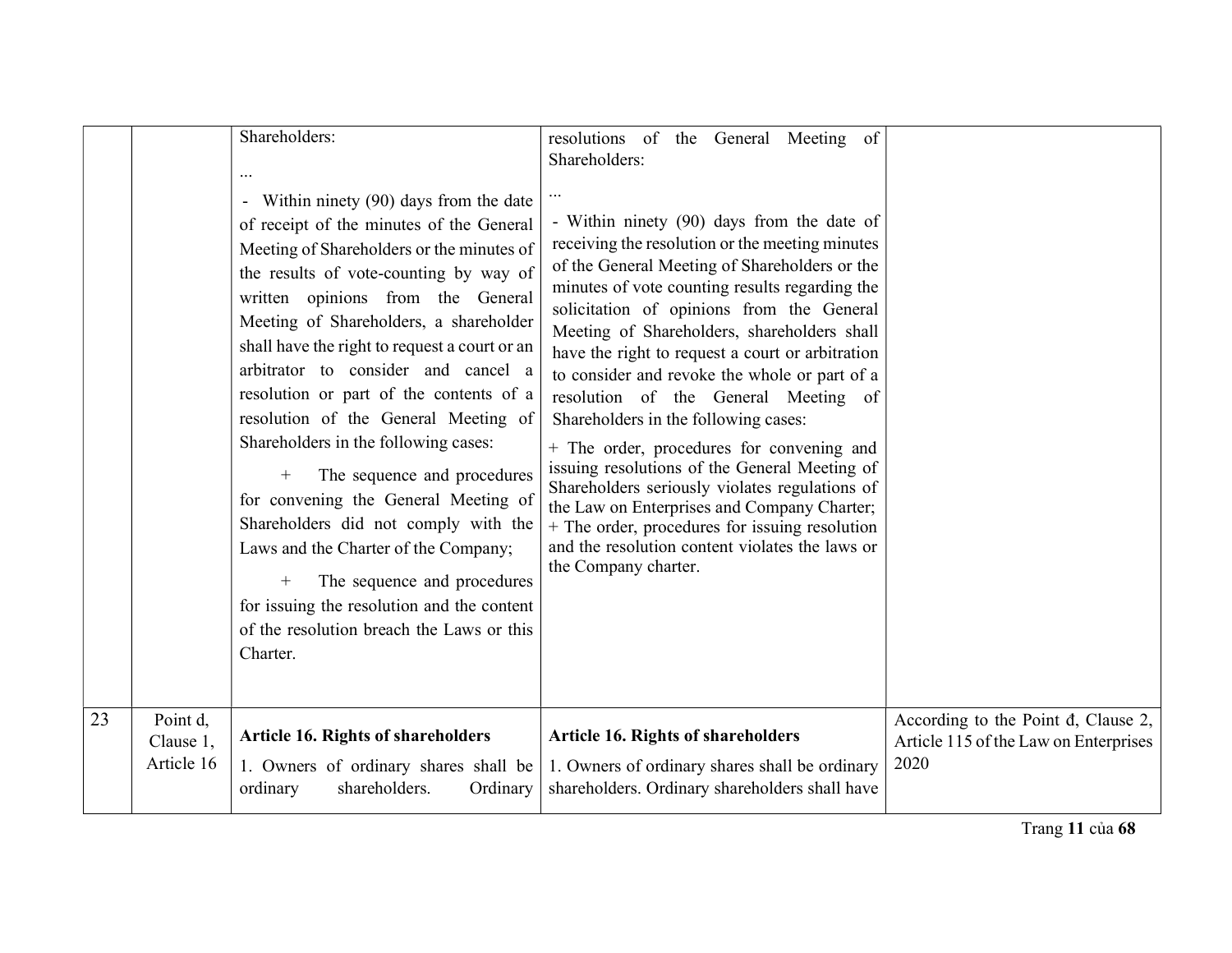| shareholders shall have the following       | the following rights:                                                                      |  |
|---------------------------------------------|--------------------------------------------------------------------------------------------|--|
| rights:                                     |                                                                                            |  |
|                                             | d) Right to receive information of the Company                                             |  |
| d) Right to receive information of the      | and right to examine, look up the list of                                                  |  |
| Company and right to sight and look up      | shareholders; to request the Supervisory Board                                             |  |
| the list of shareholders; request the       | to inspect each particular issue related to the                                            |  |
| Supervisory Board to inspect each           | management and administration of the                                                       |  |
| specific issue relating to the management   | operation of the company:                                                                  |  |
| and administration of the Company:          | - All shareholders of the Company shall have                                               |  |
| shareholders of the<br>All                  | the right to examine, look up and extract                                                  |  |
| Company shall have the right to sight,      | information about name and address in the list                                             |  |
|                                             | of shareholders with voting rights; to request                                             |  |
| look up and make an extract of              | modification of their incorrect information; to                                            |  |
| information in the list of shareholders     | examine, look up, extract and copy the                                                     |  |
| with voting rights and to request           | company charter, the minutes of meetings of                                                |  |
| amendment of incorrect information; to      | the General Meeting of Shareholders and                                                    |  |
| sight, look up, make an extract or copy the | resolutions of the General Meeting of                                                      |  |
| Charter of the Company, the book of         | Shareholders.                                                                              |  |
| minutes of the General Meeting of           | - Only a shareholder or a group of                                                         |  |
| Shareholders and resolutions of the         | shareholders holding at least five percent $(5\%)$                                         |  |
| General Meeting of Shareholders.            | of the total ordinary shares shall have the right                                          |  |
|                                             | to examine, look up and extract the book of                                                |  |
| Only a group of shareholders                | minutes and resolutions, decisions of the Board                                            |  |
| holding ten percent $(10\%)$ or more of the | of Directors; mid-year and annual financial                                                |  |
| total ordinary shares shall be entitled to  | statements, contracts and transaction required                                             |  |
| sight and make an extract of the book of    | approval of the Supervisory Board and other                                                |  |
| minutes and resolutions of the Board of     | documents, except for documents related to                                                 |  |
| Directors, interim and annual financial     | commercial secret and the company's business                                               |  |
| statemeents, reports of the Supervisory     | secret and to request the Supervisory Board to                                             |  |
| Board and request the Supervisory Board     | inspect each particular issue related to the<br>management<br>and<br>administration of the |  |
|                                             |                                                                                            |  |

Trang 12 của 68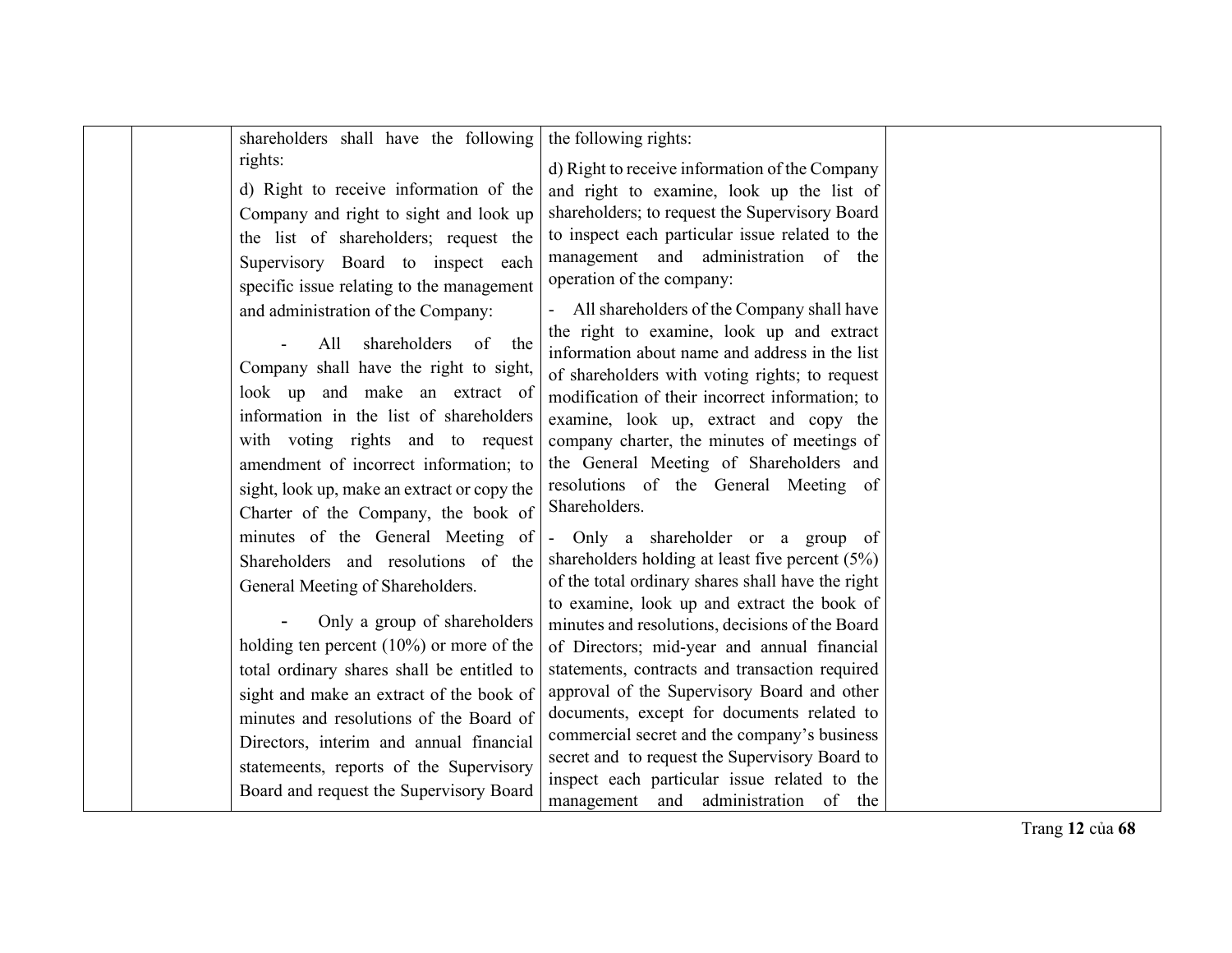|    |                                     | to inspect each specific issue relating to<br>the management and administration of the<br>Company when it is considered necessary.                                                                                                                                                                                                                                                                                                                                                                                                                                | operation of the company when finding it<br>necessary.                                                                                                                                                                                                                                                                                                                                                                                                                                                                                                                                                                                                                                                                                    |                                                                          |
|----|-------------------------------------|-------------------------------------------------------------------------------------------------------------------------------------------------------------------------------------------------------------------------------------------------------------------------------------------------------------------------------------------------------------------------------------------------------------------------------------------------------------------------------------------------------------------------------------------------------------------|-------------------------------------------------------------------------------------------------------------------------------------------------------------------------------------------------------------------------------------------------------------------------------------------------------------------------------------------------------------------------------------------------------------------------------------------------------------------------------------------------------------------------------------------------------------------------------------------------------------------------------------------------------------------------------------------------------------------------------------------|--------------------------------------------------------------------------|
| 24 | Point g,<br>Clause 1,<br>Article 16 | <b>Article 16. Rights of shareholders</b><br>1. Owners of ordinary shares shall be<br>shareholders.<br>ordinary<br>Ordinary<br>shareholders shall have the following<br>rights:<br>g) Right to demand the Company redeem<br>shares:                                                                                                                                                                                                                                                                                                                               | <b>Article 16. Rights of shareholders</b><br>1. Owners of ordinary shares shall be ordinary<br>shareholders. Ordinary shareholders shall have<br>the following rights:<br>g) Right to request the Company redeem<br>shares:<br>$\ddotsc$                                                                                                                                                                                                                                                                                                                                                                                                                                                                                                  | According to the Clause 2, Article<br>132 of the Law on Enterprises 2020 |
|    |                                     | $\ddotsc$<br>- The Board of Directors shall determine a<br>price for redemption in accordance with<br>the Law on Enterprises. Where there is<br>disagreement relating to the price, such<br>shareholder may sell shares to other<br>persons or the parties may request<br>valuation by a professional valuation<br>Company<br>organization.<br>The<br>shall<br>recommend at least three (3) professional<br>organizations<br>valuation<br>for<br>the<br>shareholder to select from. The decision<br>of such valuation organization shall be the<br>final decision | - The Board of Directors shall determine a<br>redemption price in accordance with the Law<br>on Enterprises. In case of price disagreement,<br>the shareholder may sell the shares to other<br>people or the Company shall recommend three<br>(3) valuation organizations to value the shares<br>to the shareholder. The redemption price shall<br>be the most reasonable price among three (03)<br>valuation results of the three (03) valuation<br>organizations recommended by the Company.<br>- The timeline for share redemption must be in<br>accordance with the Law on Enterprises 2020<br>and is subject to the Company's financial<br>capabilities during the period in which the<br>shareholder requests to redeem the shares. |                                                                          |
| 25 | Point i,<br>Clause 1,               | <b>Article 16. Rights of shareholders</b>                                                                                                                                                                                                                                                                                                                                                                                                                                                                                                                         | Article 16. Rights of shareholders                                                                                                                                                                                                                                                                                                                                                                                                                                                                                                                                                                                                                                                                                                        | According to the Clause 1, Article<br>166 of the Law on Enterprises 2020 |
|    | Article 16                          | 1. Owners of ordinary shares shall be                                                                                                                                                                                                                                                                                                                                                                                                                                                                                                                             | 1. Owners of ordinary shares shall be ordinary                                                                                                                                                                                                                                                                                                                                                                                                                                                                                                                                                                                                                                                                                            |                                                                          |

Trang 13 của 68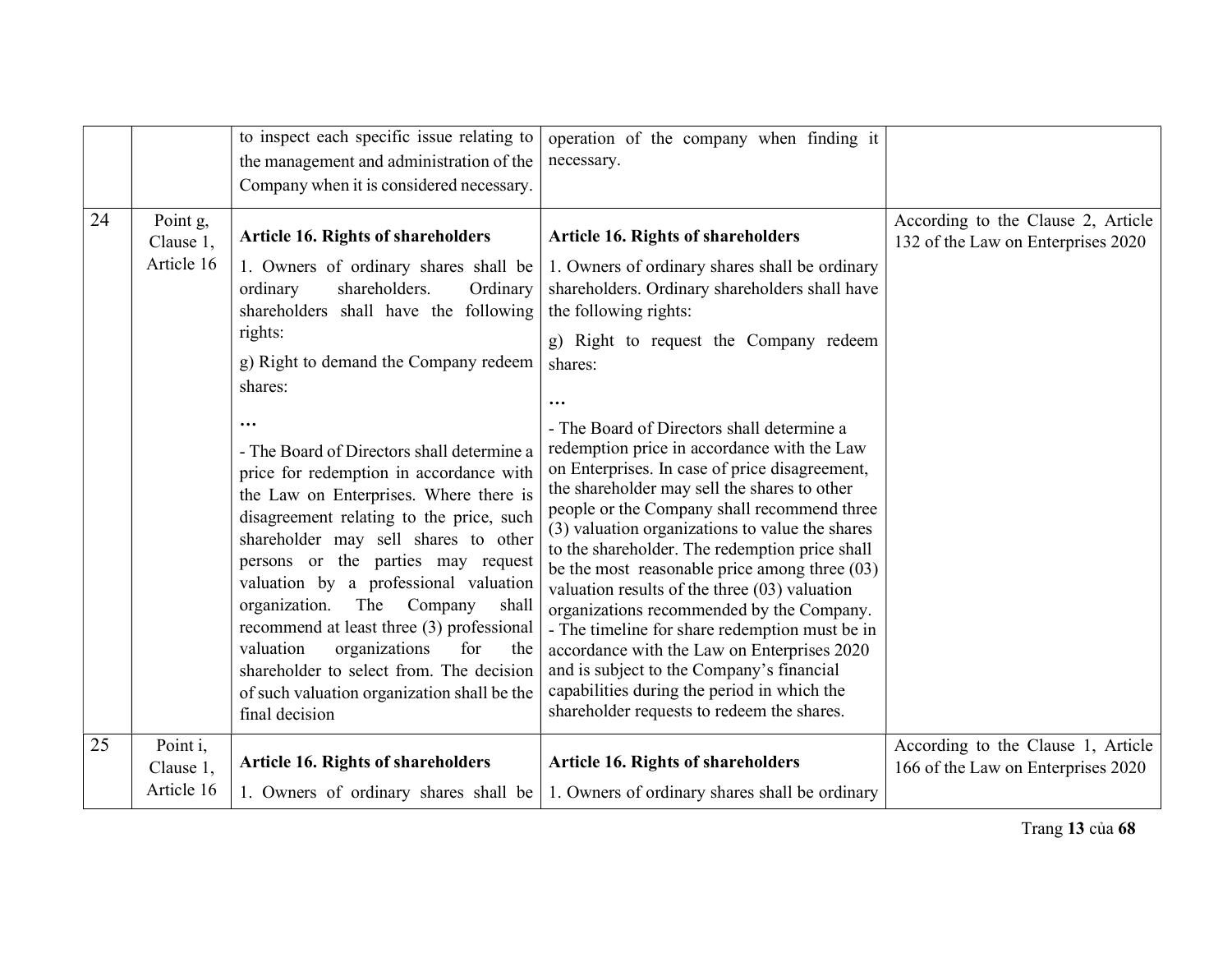|    |                                     | Ordinary<br>ordinary<br>shareholders.<br>shareholders shall have the following<br>rights:<br>i) Right to initiate legal actions on behalf<br>of the Company:<br>$\cdots$<br>- A shareholder or group of shareholders<br>holding one percent $(1\%)$ or more of the<br>total ordinary shares for at least six $(6)$<br>consecutive months shall have the right to,<br>directly or in the name of the Company,<br>initiate a legal action in terms of civil<br>liability against the members of the Board<br>of Directors or the Chief Executive<br>Officer in cases as stipulated by the Laws.<br>The sequence and procedures for<br>initiation of a legal action shall be<br>implemented in accordance with the<br>provisions of the Laws on civil<br>proceedings. | shareholders. Ordinary shareholders shall have<br>the following rights:<br>i) Right to initiate lawsuits on behalf of the<br>Company<br>- A shareholder or a group of shareholders<br>owning at least 1% of the number of ordinary<br>shares shall have the right, in their own name<br>or on behalf of the company, to initiate<br>lawsuits with regard to personal liability,<br>jointly liability against members of the Board<br>of Directors, Chief Executive Officer in cases<br>as stipulated by the Laws. The order and<br>procedures for initiating lawsuits shall comply<br>with the civil procedure law. |                                                                                             |
|----|-------------------------------------|--------------------------------------------------------------------------------------------------------------------------------------------------------------------------------------------------------------------------------------------------------------------------------------------------------------------------------------------------------------------------------------------------------------------------------------------------------------------------------------------------------------------------------------------------------------------------------------------------------------------------------------------------------------------------------------------------------------------------------------------------------------------|---------------------------------------------------------------------------------------------------------------------------------------------------------------------------------------------------------------------------------------------------------------------------------------------------------------------------------------------------------------------------------------------------------------------------------------------------------------------------------------------------------------------------------------------------------------------------------------------------------------------|---------------------------------------------------------------------------------------------|
| 26 | Point g,<br>Clause 1,<br>Article 16 | <b>Article 16. Rights of shareholders</b><br>1. Owners of ordinary shares shall be<br>shareholders.<br>ordinary<br>Ordinary<br>shareholders shall have the following<br>rights:<br>k) Right to convene the General Meeting                                                                                                                                                                                                                                                                                                                                                                                                                                                                                                                                         | <b>Article 16. Rights of shareholders</b><br>1. Owners of ordinary shares shall be ordinary<br>shareholders. Ordinary shareholders shall have<br>the following rights:<br>k) Right to convene the General Meeting of<br>Shareholders:                                                                                                                                                                                                                                                                                                                                                                               | Updated according to the Point b<br>Clause 2, Article 115 of the Law on<br>Enterprises 2020 |

Trang 14 của 68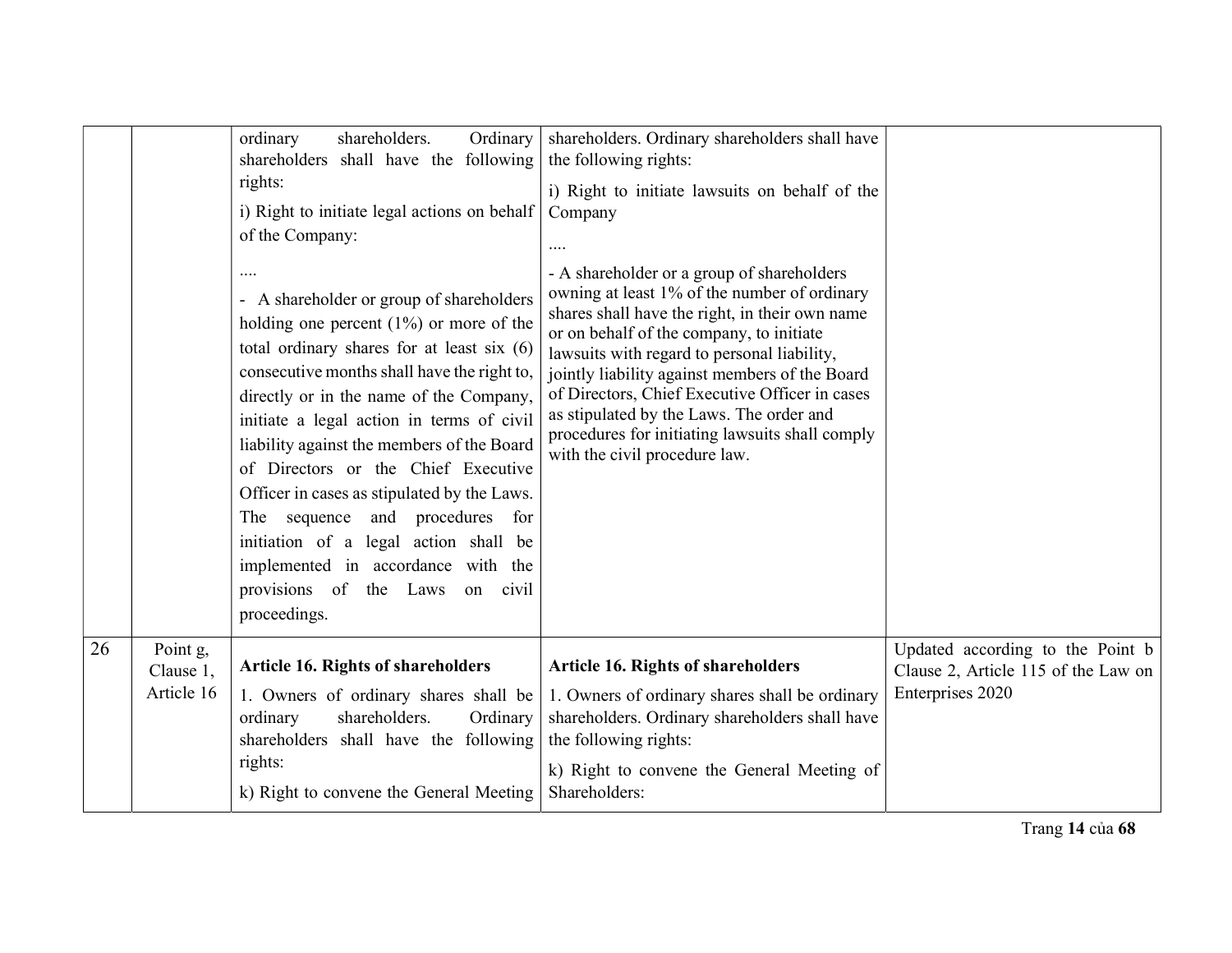|    |                                     | of Shareholders:<br>- A shareholder or a group of<br>shareholders holding five (5) or more per<br>cent of the total ordinary shares for a<br>period of at least six (6) consecutive<br>months shall have the right to convene a<br>General Meeting of Shareholders in the<br>following circumstances:                                                                                                                         | - A shareholder or a group of shareholders<br>holding at least 05% of the total ordinary shares<br>shall have the right to convene a General<br>Meeting of Shareholders in the cases:                                                                                                                                                                                                                                                                                                                                                                      |                                                                                                               |
|----|-------------------------------------|-------------------------------------------------------------------------------------------------------------------------------------------------------------------------------------------------------------------------------------------------------------------------------------------------------------------------------------------------------------------------------------------------------------------------------|------------------------------------------------------------------------------------------------------------------------------------------------------------------------------------------------------------------------------------------------------------------------------------------------------------------------------------------------------------------------------------------------------------------------------------------------------------------------------------------------------------------------------------------------------------|---------------------------------------------------------------------------------------------------------------|
| 27 | Point b,<br>Clause 2,<br>Article 16 | <b>Article 16. Rights of shareholders</b><br>Rights<br>preference<br>of<br>voting<br>2.<br>shareholders<br>- To vote on issues which fall within the<br>authority of the General Meeting of<br>Shareholders with the number of votes as<br>stipulated in Article 11.4(b) of this<br>Charter.<br>- Other rights as ordinary shareholders,<br>except for the right to transfer the voting<br>preference shares to other persons | <b>Article 16. Rights of shareholders</b><br>2. Rights of shareholders owning voting<br>preference shares:<br>- To vote on matters which fall within the<br>competence of the General Meeting of<br>Shareholders with the number of votes<br>provided in Point b, Clause 4, Article 11 of this<br>Charter.<br>- Other rights as ordinary shareholders,<br>except for the right to transfer the voting<br>preference shares to other persons; except for<br>cases of transfer according to the effective<br>judgment or decision of a court or inheritance. | According to the Clause 3, Article<br>116 of the Law on Enterprises 2020                                      |
| 28 | Point c,<br>Clause 3,<br>Article 16 | <b>Article 16. Rights of shareholders</b><br>Rights of dividend preference<br>3.                                                                                                                                                                                                                                                                                                                                              | <b>Article 16. Rights of shareholders</b><br>3. Rights of shareholders owning dividend                                                                                                                                                                                                                                                                                                                                                                                                                                                                     | Updated according to the Clause 3,<br>Article 117 and Clause 6, Article 148<br>of the Law on Enterprises 2020 |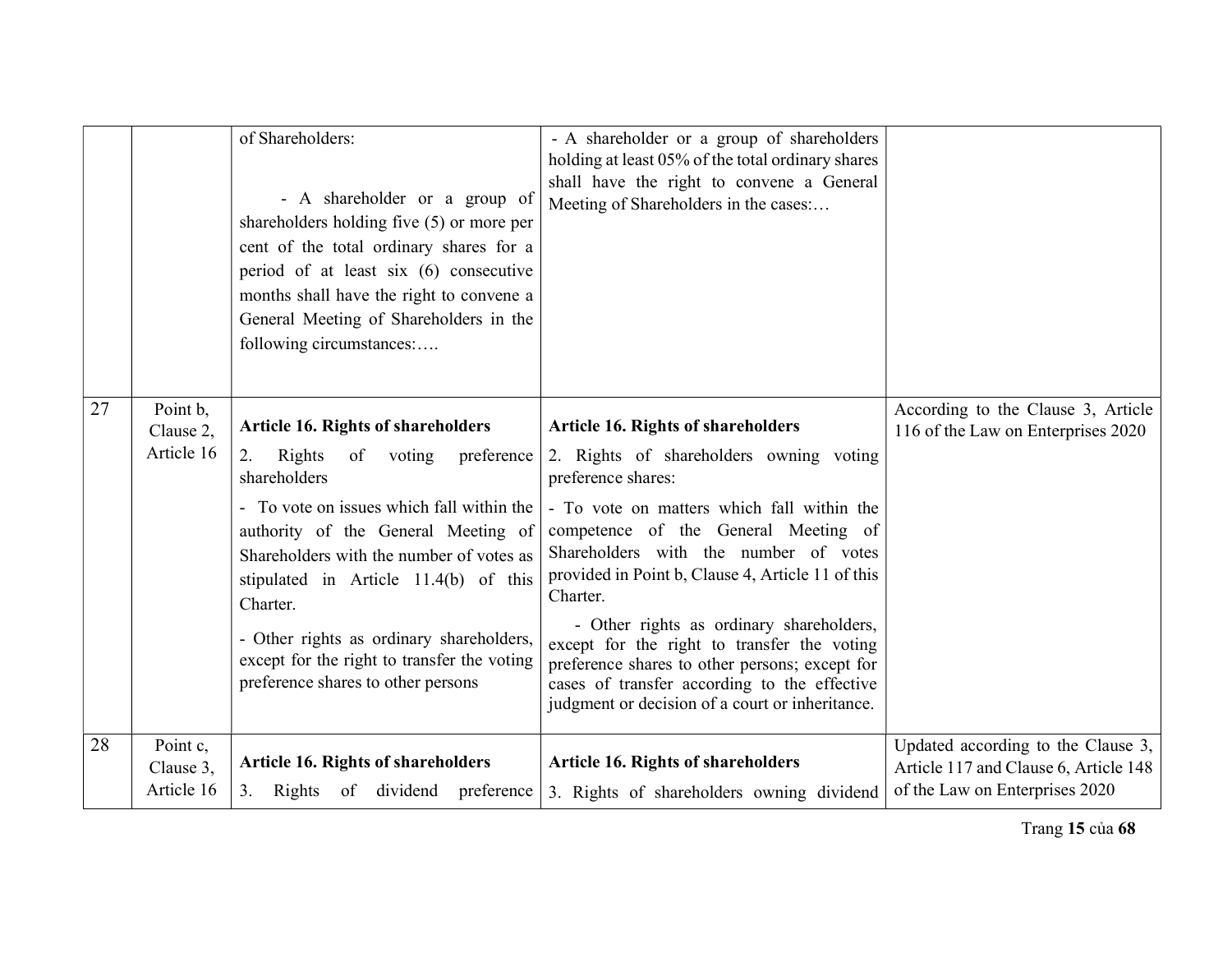|    |                                                | shareholders:<br>- Other rights as ordinary shareholders,<br>except right to vote, the right to attend the<br>General Meetings of Shareholders or the<br>right to nominate candidates to the Board<br>of Directors and the Supervisory Board.                                                                                           | preference shares:<br>- Other rights as ordinary shareholders, except<br>the right to vote, the right to attend General<br>Meetings of Shareholders and the right to<br>nominate candidates to the Board of Directors<br>and the Supervisory Board<br>- The right to vote for case specified in Article<br>25 of this Charter                                                                                                                                      |                                                                                                                           |
|----|------------------------------------------------|-----------------------------------------------------------------------------------------------------------------------------------------------------------------------------------------------------------------------------------------------------------------------------------------------------------------------------------------|--------------------------------------------------------------------------------------------------------------------------------------------------------------------------------------------------------------------------------------------------------------------------------------------------------------------------------------------------------------------------------------------------------------------------------------------------------------------|---------------------------------------------------------------------------------------------------------------------------|
| 29 | Point c,<br>Clause 4,<br>Article 16            | <b>Article 16. Rights of shareholders</b><br>4. Rights of redeemable preference<br>shareholders:<br>- Other rights as ordinary shareholders,<br>except the right to vote, the right to attend<br>the General Meetings of Shareholders or<br>the right to nominate candidates to the<br>Board of Directors and the Supervisory<br>Board. | <b>Article 16. Rights of shareholders</b><br>4. Rights of shareholder owning redeemable<br>preference shares:<br>- Other rights as ordinary shareholders, except<br>the right to vote, the right to attend the General<br>Meetings of Shareholders or the right to<br>nominate candidates to the Board of Directors<br>and the Supervisory Board.<br>- The right to vote to be converted into ordinary<br>shares as specified in the Article 25 of this<br>Charter | Revised according to the Clause 3,<br>Article 118 of the Law on Enterprises<br>2020                                       |
| 30 | Khoản 5,<br>Điều 17<br>Clause 4,<br>Article 17 | Điều 17. Nghĩa vụ của cổ đông<br><b>Article 17. Obligations of Shareholders</b><br>5. Các nghĩa vụ khác:<br>5. Other obligations:<br>- To provide accurate addresses when<br>subscribing for shares and performing                                                                                                                      | <b>Article 17. Obligations of Shareholders</b><br>5. Other obligations:<br>- To provide accurate<br>addresses<br>when<br>subscribe for<br>shares<br>fulfill<br>and<br>other<br>obligations in accordance with applicable<br>Laws;                                                                                                                                                                                                                                  | Added according to the Clause 5,<br>Article 119 of the Law on Enterprises<br>2020 and the Article 13 of Sample<br>Charter |

Trang 16 của 68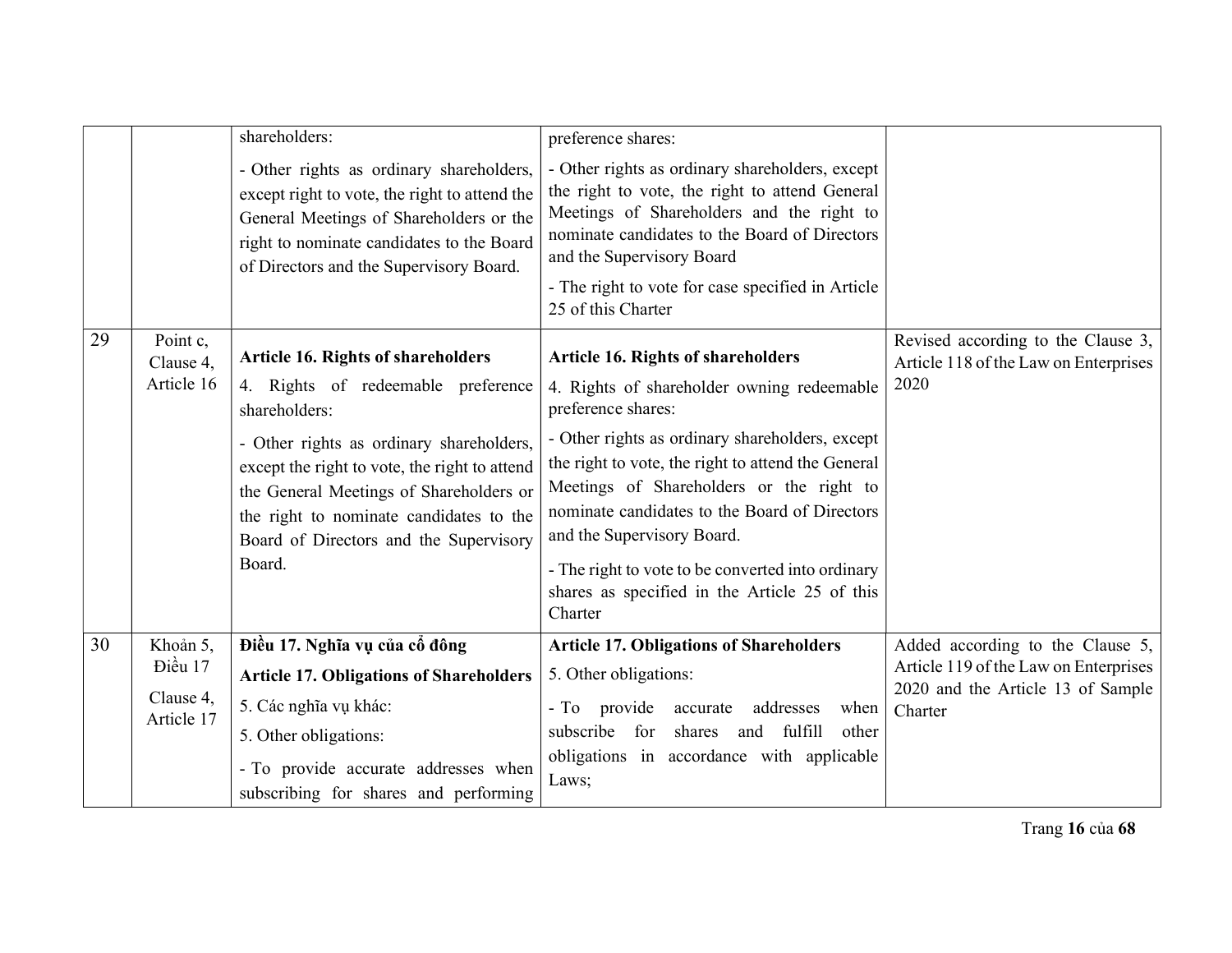|    |                         | applicable Laws;<br>Major shareholders must fully and<br>promptly notify the Company and fulfill<br>their obligation to disclose information in<br>accordance with the Laws on Securities;                                                                                  | other obligations in accordance with $\vert$ - Major shareholders must promptly notify the<br>Company fully and fulfill their obligations in<br>information disclosure in accordance with the<br>Laws on Securities;<br>confidential<br>information<br>$-$ To<br>protect<br>provided by the company according to the<br>company charter and laws; only use provided<br>information to perform and protect their legal<br>rights and benefits; acts of spreading or |                                                       |
|----|-------------------------|-----------------------------------------------------------------------------------------------------------------------------------------------------------------------------------------------------------------------------------------------------------------------------|--------------------------------------------------------------------------------------------------------------------------------------------------------------------------------------------------------------------------------------------------------------------------------------------------------------------------------------------------------------------------------------------------------------------------------------------------------------------|-------------------------------------------------------|
|    |                         |                                                                                                                                                                                                                                                                             | copying, sending information provided by the<br>company to other organizations and individuals<br>shall be strictly prohibited.<br>- To attend General Meeting of Shareholders<br>and exercise their voting rights via applicable<br>forms in accordance with applicable Laws and<br>the Company Charter.                                                                                                                                                          |                                                       |
| 31 | Clause 1,<br>Article 19 | <b>Article 19. Share certificates</b><br>1. A shareholder of the Company shall be<br>issued with a share certificate in respect of<br>the number of shares and classes of shares<br>it holds in the Company, except for the<br>case stipulated in clause 7 of this Article. | <b>Article 19. Share certificates</b><br>1. Shareholders of the Company shall be<br>issued share certificates evidencing the<br>number of shares and classes of shares they<br>own.                                                                                                                                                                                                                                                                                | This Article does not have Clause 7                   |
| 32 | Clause 5,<br>Article 19 | <b>Article 19. Share certificates</b><br>5. If a share certificate is erased, damaged,<br>lost or destroyed, the owner of the<br>registered share certificate may request<br>the Company to re-issue a share certificate                                                    | <b>Article 19. Share certificates</b><br>5. If a share certificate is erased, damaged, lost<br>or destroyed, the owner of the registered share<br>certificate may request the Company to re-issue<br>a share certificate provided that the shareholder<br>must present any proof of its ownership of                                                                                                                                                               | According to Clause 4, Article 7 of<br>Sample Charter |

Trang 17 của 68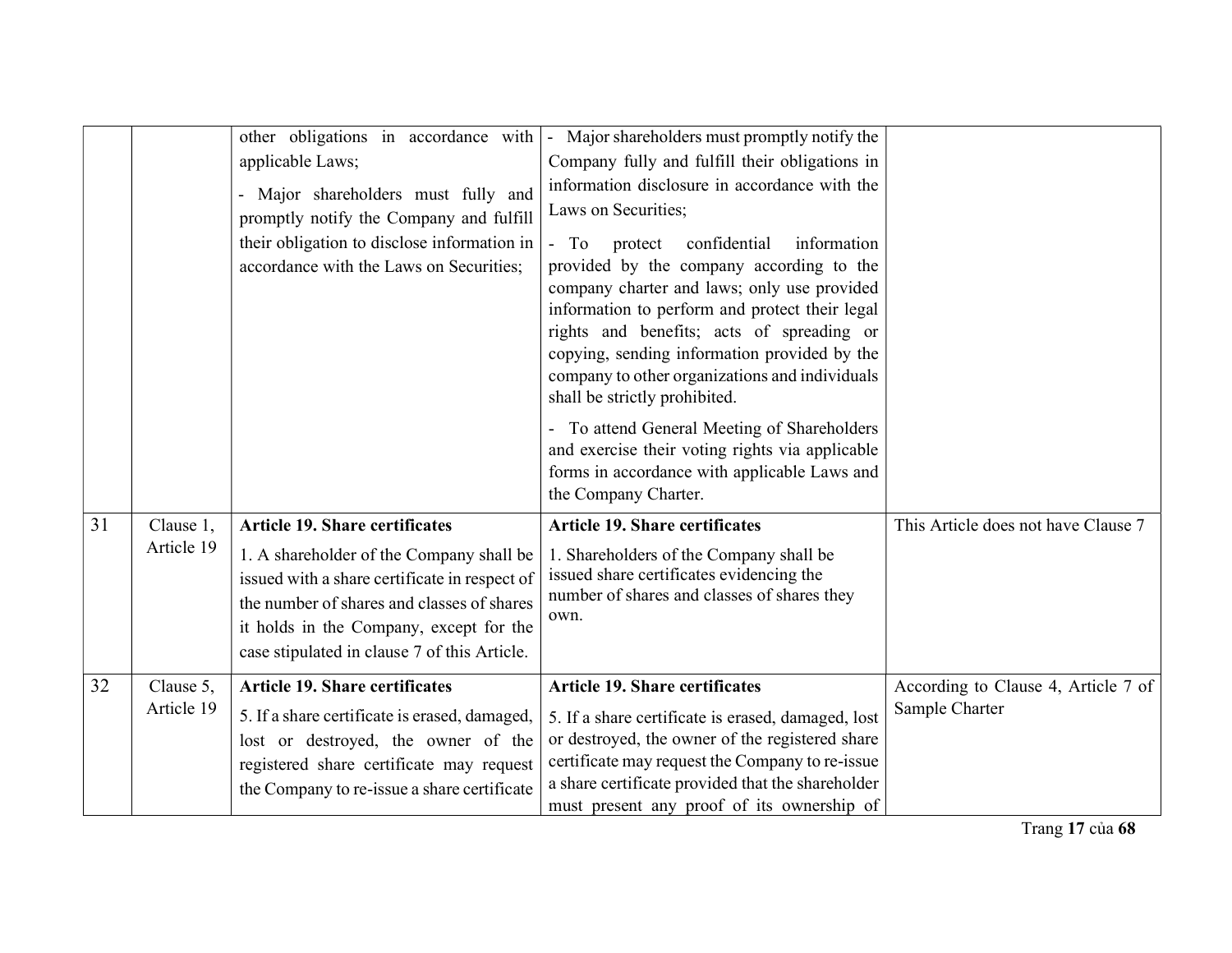|    |                                                         | provided that the shareholder must present<br>any proof of its ownership of shares and<br>pay all relevant expenses.                                                                                                                                                                                   | shares and pay all relevant expenses. The<br>request must include below information:<br>a) Information of the share certificates which<br>were lost, damaged or destroyed;<br>b) Commitment to take full responsibilities for<br>all disputes arising from the re-issuance of new<br>share certificates. |                                                                                                                                            |
|----|---------------------------------------------------------|--------------------------------------------------------------------------------------------------------------------------------------------------------------------------------------------------------------------------------------------------------------------------------------------------------|----------------------------------------------------------------------------------------------------------------------------------------------------------------------------------------------------------------------------------------------------------------------------------------------------------|--------------------------------------------------------------------------------------------------------------------------------------------|
| 33 | Article 22                                              | <b>Article 22. Management and</b><br>administration structure of the<br>Company<br>1. The General Meeting of Shareholders.<br>The Board of Directors.<br>2.<br>The Executive Management Board.<br>3.<br>4. The<br>Supervisory<br>Board/Internal<br>Auditing Committee under the Board of<br>Directors. | Article 22. Organizational and managerial<br>structure of the Company<br>1. The General Meeting of Shareholders.<br>2. The Board of Directors.<br>3. The Board of Management.<br>4. The Supervisory Board                                                                                                | According to Clause 1, Article 137 of<br>the Law on Enterprises 2020                                                                       |
| 34 | Section<br>$(iv)$ , Point<br>b, Clause 2,<br>Article 22 | <b>Article 23. Authority of the General</b><br><b>Meeting of Shareholders</b><br>2. The General Meeting of Shareholders<br>has the following rights and duties:<br>b) An annual or extraordinary General<br>Meeting of Shareholders shall discuss and                                                  | <b>Article 23. Authority of the General</b><br><b>Meeting of Shareholders</b><br>2. The General Meeting of Shareholders has the<br>following rights and duties:<br>$\ddots$<br>b) An annual or extraordinary General Meeting<br>of Shareholders shall discuss and pass                                   | To include this content as the current<br>Charter does not stipulate a specific<br>of members<br>number<br>of<br>the<br>Supervisory Board. |

Trang 18 của 68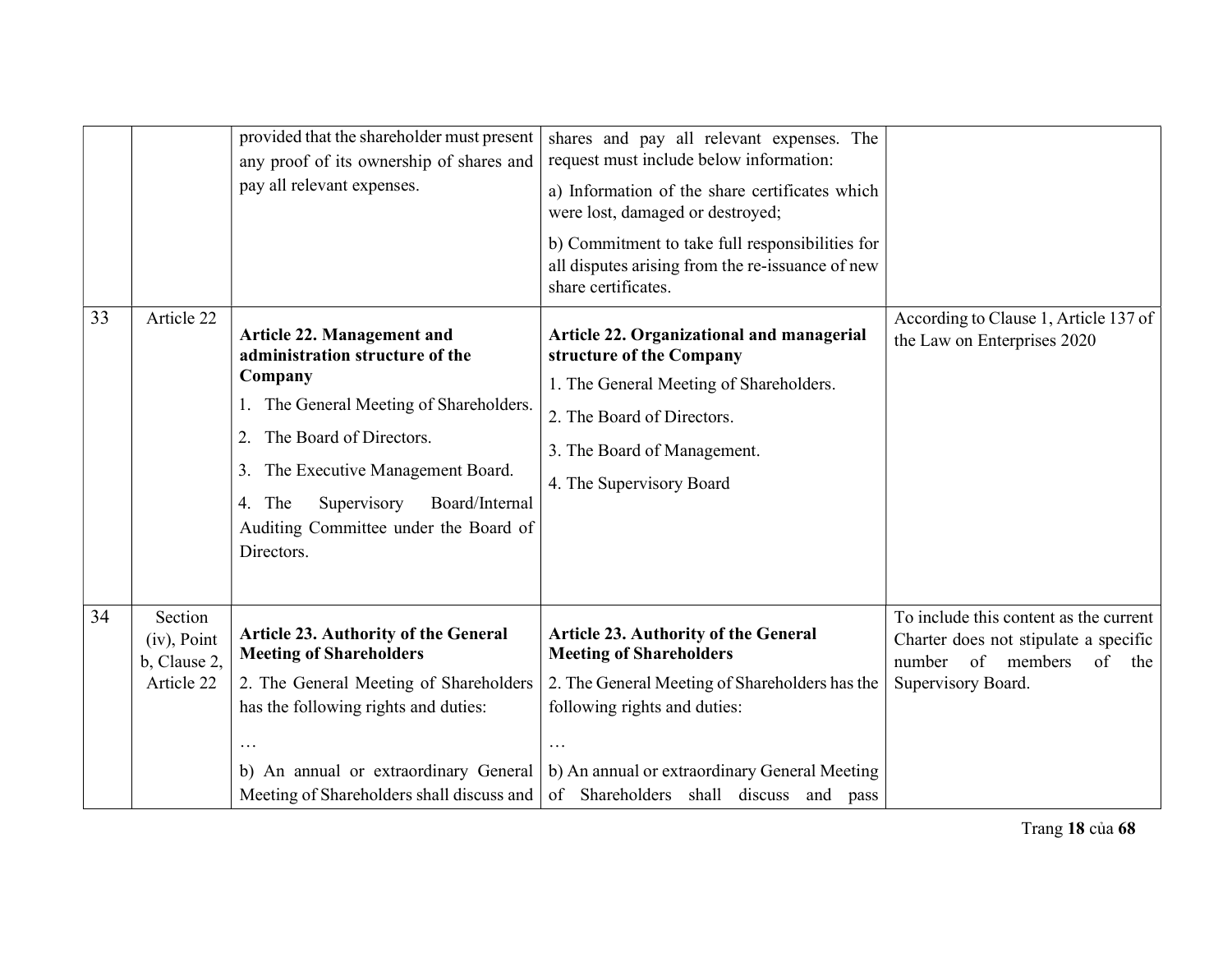|    |                                     | pass decisions on the following matters:                                                                                                                                                                                                                                                                                                                                                                                                    | decisions on the following matters:                                                                                                                                                                                                                                                                                                                                                                                                                                                                                                                                                            |                                                                                                               |
|----|-------------------------------------|---------------------------------------------------------------------------------------------------------------------------------------------------------------------------------------------------------------------------------------------------------------------------------------------------------------------------------------------------------------------------------------------------------------------------------------------|------------------------------------------------------------------------------------------------------------------------------------------------------------------------------------------------------------------------------------------------------------------------------------------------------------------------------------------------------------------------------------------------------------------------------------------------------------------------------------------------------------------------------------------------------------------------------------------------|---------------------------------------------------------------------------------------------------------------|
|    |                                     | (iv) Number of members of the Board of                                                                                                                                                                                                                                                                                                                                                                                                      | (iv) The number of members of the Board of                                                                                                                                                                                                                                                                                                                                                                                                                                                                                                                                                     |                                                                                                               |
|    |                                     | Directors;                                                                                                                                                                                                                                                                                                                                                                                                                                  | Directors and the Supervisory Board in each<br>term                                                                                                                                                                                                                                                                                                                                                                                                                                                                                                                                            |                                                                                                               |
| 35 | Point b,<br>Clause 2,<br>Article 22 | <b>Article 23. Authority of the General</b><br><b>Meeting of Shareholders</b>                                                                                                                                                                                                                                                                                                                                                               | <b>Article 23. Authority of the General</b><br><b>Meeting of Shareholders</b>                                                                                                                                                                                                                                                                                                                                                                                                                                                                                                                  | Adjusted according to Point 1,m<br>Clause 1, Article 15 of the Sample<br>Charter and Point g Clause 2 Article |
|    |                                     | 2. Rights and obligations of the General<br>Meeting of Shareholders                                                                                                                                                                                                                                                                                                                                                                         | 2. Rights and obligations of the General<br>Meeting of Shareholders<br>$\ddotsc$                                                                                                                                                                                                                                                                                                                                                                                                                                                                                                               | 138 and Clause 2 Article 156 of the<br>Law on Enterprises 2020.                                               |
|    |                                     | b) An annual or extraordinary General<br>Meeting of Shareholders shall discuss and<br>pass decisions on the following matters:                                                                                                                                                                                                                                                                                                              | b) An annual or extraordinary General Meeting<br>of Shareholders shall discuss and pass<br>decisions on the following matters:                                                                                                                                                                                                                                                                                                                                                                                                                                                                 |                                                                                                               |
|    |                                     | (v) Selection of an independent auditing<br>firm;<br>(viii) Supplement and amendment to the<br>Charter of the Company, except for any<br>adjustment of the Charter Capital by<br>selling new shares within the number of<br>shares offered for sale in accordance with<br>this Charter;<br>(xv) Decision on redeemption by the<br>Company of above 5% to 10% of any one<br>class of issued shares;<br>(xvi) Approval of the Chief Executive | (v) To approve the List of independent auditing<br>companies; to decide on which independent<br>auditing company shall inspect the company<br>operations, relief from duty, dismissal of<br>independent auditors when necessary;<br>(viii) Supplement and amendment of the<br>Company Charter except for the situations in<br>which charter capital is amended as a result of<br>issuing a certain number of new shares within<br>the allowed limit as stated in this Charter;<br>(xv) To decide on redemption of more than<br>10% of the total number of shares of each type<br>already sold; |                                                                                                               |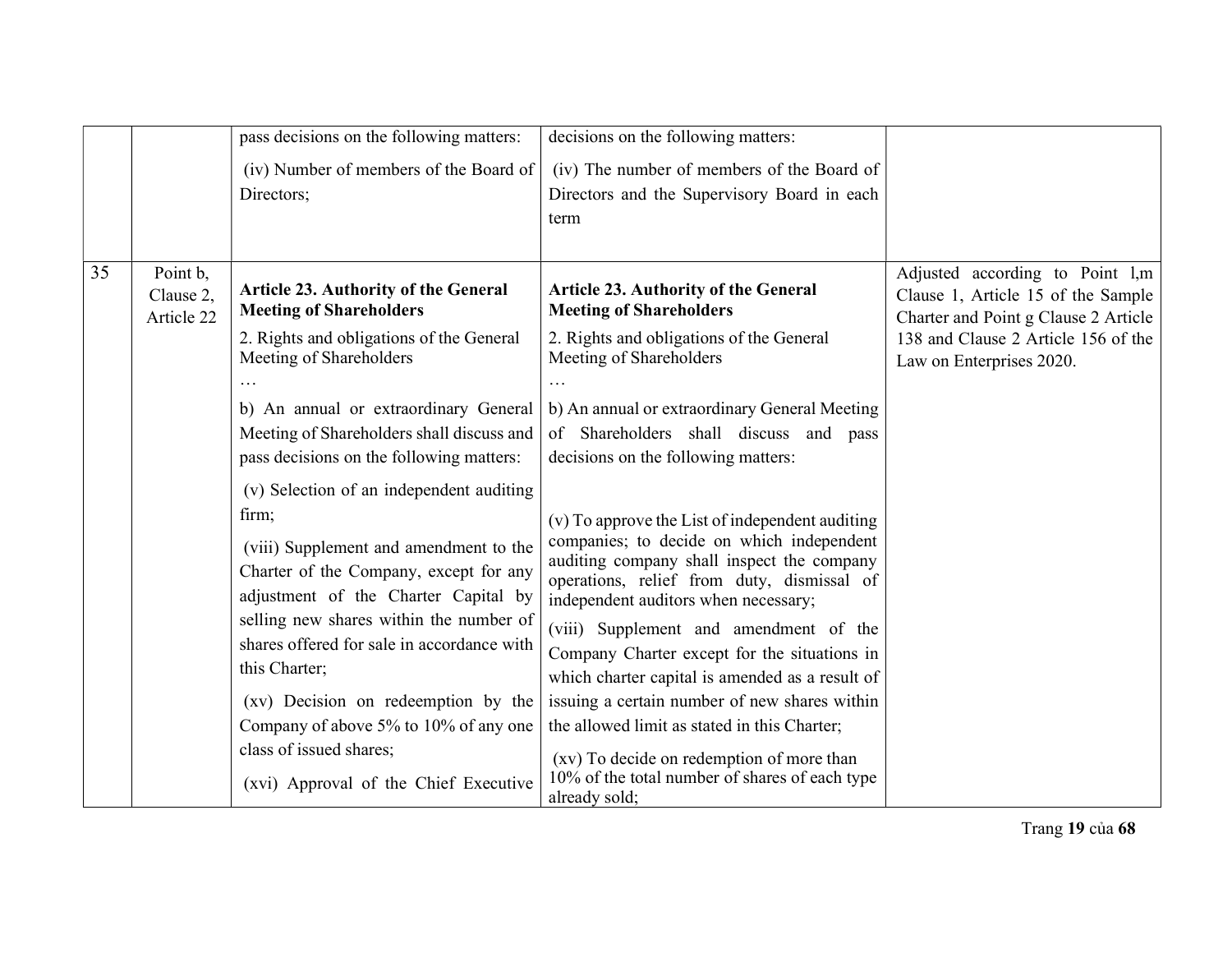|    |                         | Officer concurently working as<br>the<br>Chairman of the Board of Directors;<br>(xix) Other issues as stipulated in this<br>Charter and other regulations of the<br>Company.                                                                                                                                                                                                    | (xvi) To approve the Internal Regulation on<br>Corporate Governance; Regulation on<br>Operation of the Boards of Directors,<br>Supervisory Board;<br>(xix) Other issues under the authority of the<br>General Meeting of Shareholders in<br>accordance with applicable Laws, this Charter<br>and other regulations of the Company.                                                                                                                                            |                                                                                                                          |
|----|-------------------------|---------------------------------------------------------------------------------------------------------------------------------------------------------------------------------------------------------------------------------------------------------------------------------------------------------------------------------------------------------------------------------|-------------------------------------------------------------------------------------------------------------------------------------------------------------------------------------------------------------------------------------------------------------------------------------------------------------------------------------------------------------------------------------------------------------------------------------------------------------------------------|--------------------------------------------------------------------------------------------------------------------------|
| 36 | Clause 2,<br>Article 24 | <b>Article 24. Authorised representatives</b><br>2. The authorization to a representative to<br>attend the General Meeting of<br>Shareholders must be made in writing on<br>the standard form of the Company                                                                                                                                                                    | <b>Article 24. Authorised representatives</b><br>2. The authorization to a representative to<br>attend the General Meeting of Shareholders<br>must be made in writing. The authorization<br>letter must clearly state name of the authorized<br>individual or organization; number of<br>authorized shares; content of authorization;<br>scope of authorization and duration of<br>authorization.                                                                             | Updated according to Clause 1<br>Article 144 of the Law on Enterprises<br>2020                                           |
| 37 | Clause 1,<br>Article 25 | Article 25. Change of rights<br>1. The change or cancellation of any<br>special right attached to a class of<br>preference shares shall take effect when<br>such change or cancellation is approved<br>by the shareholders holding at least sixty-<br>five (65) percent of ordinary shares who<br>are in attendance and concurrently<br>approved by the shareholders holding at | Article 25. Change of rights<br>1. The change or cancellation of any special<br>right attached to a class of preference shares<br>shall be valid when approved by shareholders<br>holding at least sixty-five (65) percent of<br>ordinary shares who are in attendance. The<br>General Meeting of Shareholders' resolution<br>on the content that adversely changes the rights<br>and obligations of shareholders owning<br>preference shares shall only be approved if it is | According to Clause 6 Article 148 of<br>the Law on Enterprises 2020 and<br>Clause 1 Article 17 of the Sample<br>Charter. |

Trang 20 của 68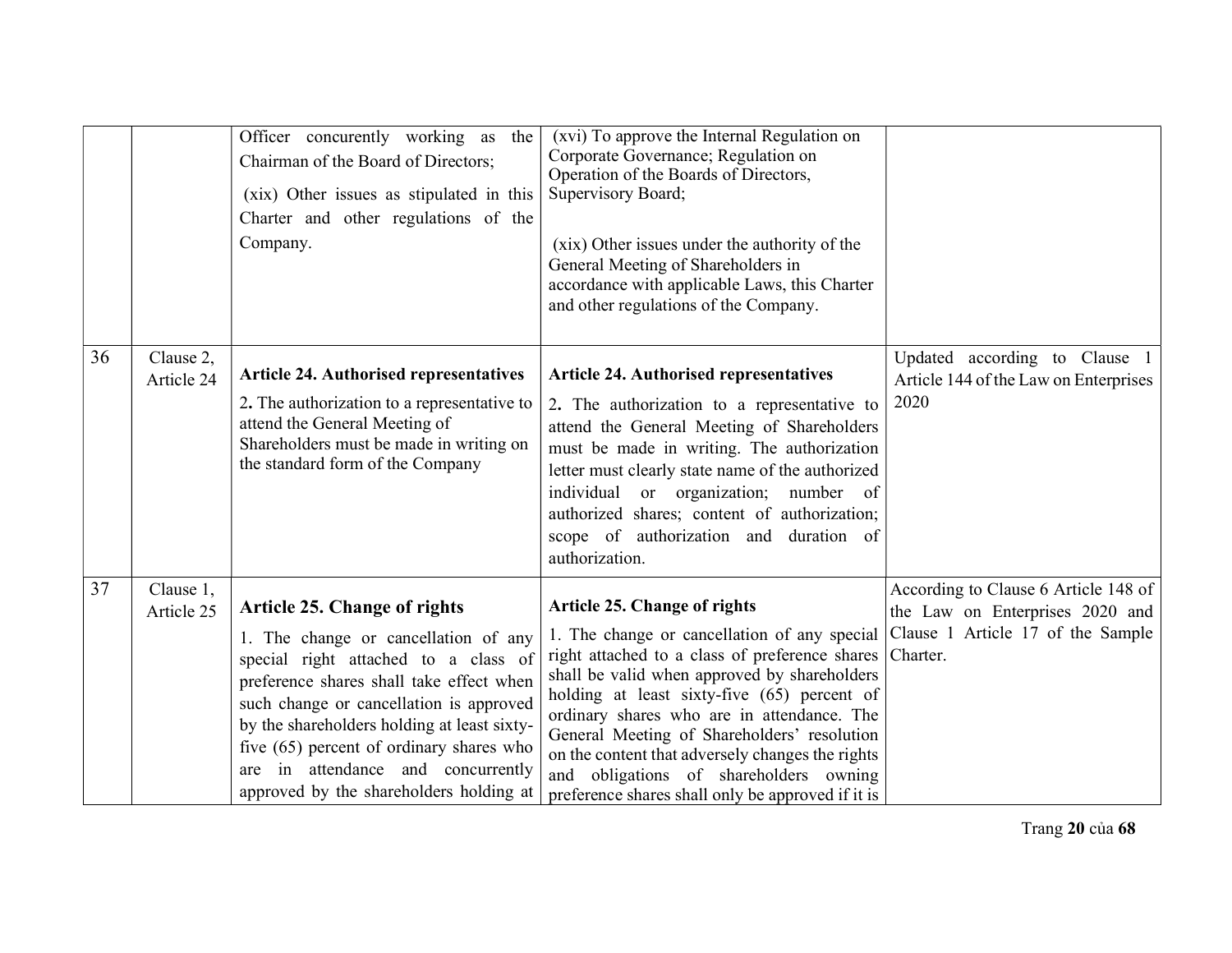|    |                                     | least sixty-five (65) percent of voting<br>rights of the above class of preference<br>shares. The organization of a meeting of<br>the shareholders holding one class of<br>preference shares to approve the above<br>change of rights shall be valid if at least<br>two (2) shareholders (or their authorized<br>representatives) are present and hold at<br>least one-third of the par value of the<br>issued shares of such class | approved by the number of preference<br>shareholders of the same type attending the<br>meeting who own from 75% of the total<br>preferred shares of that type or more or<br>by<br>favored by preference<br>approved<br>shareholders of the same type who own from<br>75% of the total preferred shares of that type or<br>more in case of adopting resolution in the form<br>written<br>of<br>collecting<br>opinions.<br>The<br>organization of a meeting of the shareholders<br>holding one class of preference shares to<br>approve the above change of rights shall be<br>valid if at least two (2) shareholders (or their<br>authorized representatives) are present and<br>hold at least one-third of the par value of the<br>issued shares of such class |                                                                                                             |
|----|-------------------------------------|-------------------------------------------------------------------------------------------------------------------------------------------------------------------------------------------------------------------------------------------------------------------------------------------------------------------------------------------------------------------------------------------------------------------------------------|----------------------------------------------------------------------------------------------------------------------------------------------------------------------------------------------------------------------------------------------------------------------------------------------------------------------------------------------------------------------------------------------------------------------------------------------------------------------------------------------------------------------------------------------------------------------------------------------------------------------------------------------------------------------------------------------------------------------------------------------------------------|-------------------------------------------------------------------------------------------------------------|
| 38 | Point a,<br>Clause 1,<br>Article 26 | <b>Article 26. Convening of a General</b><br><b>Meeting of Shareholders</b>                                                                                                                                                                                                                                                                                                                                                         | <b>Article 26. Convening of a General Meeting</b><br>of Shareholders                                                                                                                                                                                                                                                                                                                                                                                                                                                                                                                                                                                                                                                                                           | According to Clause 14 of the Sample<br>Charter and Clause 1 Article 139 of<br>the Law on Enterprises 2020. |
|    |                                     | period,<br>method<br>Number,<br>1.<br>of l<br>organisation and location of meetings:                                                                                                                                                                                                                                                                                                                                                | 1. Number, period, method of organisation and<br>venue of meetings:                                                                                                                                                                                                                                                                                                                                                                                                                                                                                                                                                                                                                                                                                            |                                                                                                             |
|    |                                     | a)  If a General Meeting of Shareholders<br>is concurrently held in various locations,<br>the location of the meeting shall be<br>determined as the location where the<br>chairman of the meeting is in attendance.                                                                                                                                                                                                                 | a)  If a General Meeting of Shareholders is<br>concurrently held in various venues. The venue<br>of a meeting of the General Meeting of<br>Shareholders shall be determined as the venue<br>where the chairperson attends, and it must be<br>within the territory of Vietnam.                                                                                                                                                                                                                                                                                                                                                                                                                                                                                  |                                                                                                             |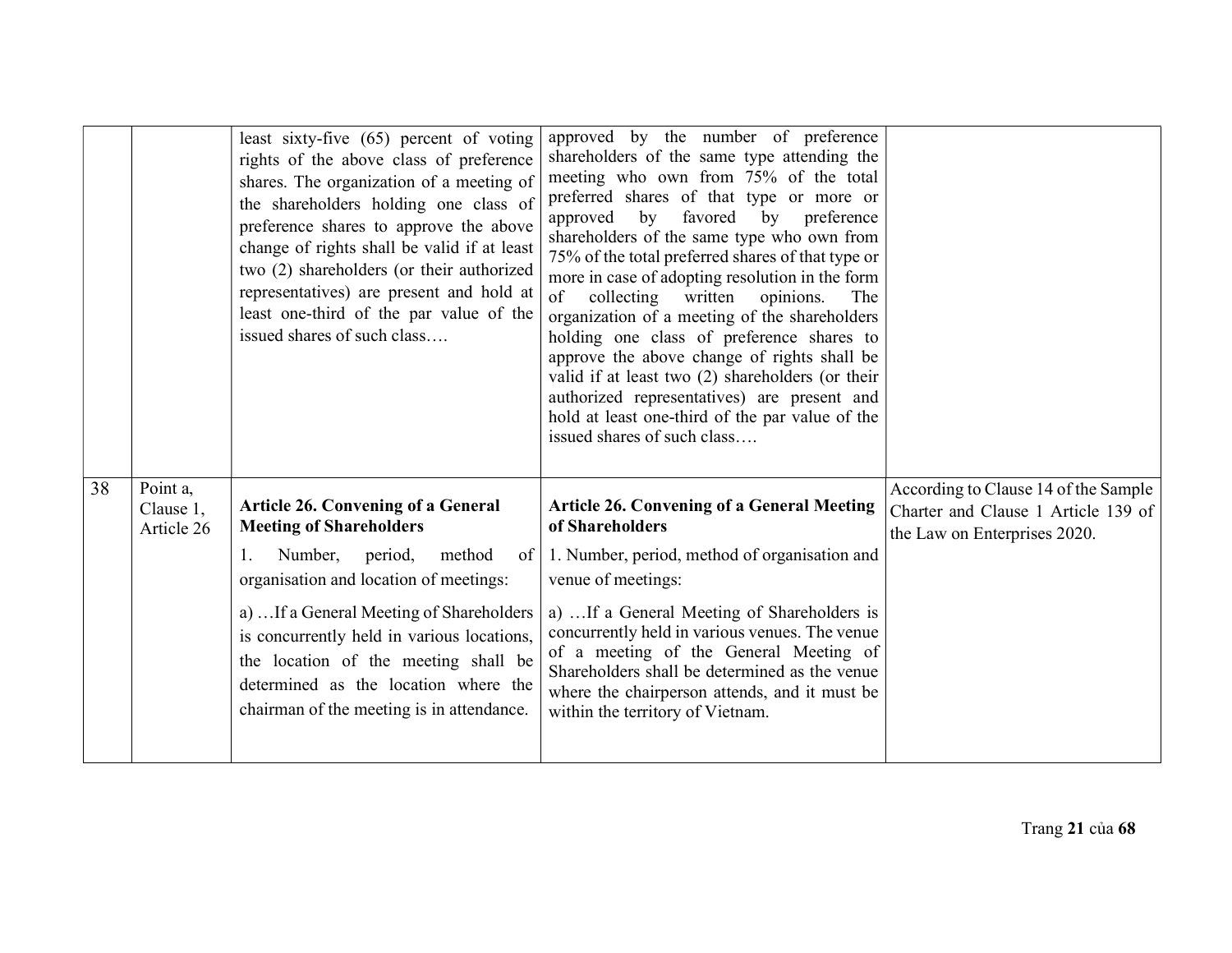| 39 | Point b,<br>Clause 1,<br>Article 26 | <b>Article 26. Convening of a General</b><br><b>Meeting of Shareholders</b><br>period,<br>of<br>Number,<br>method<br>1.<br>organisation and location of meetings:<br>$\cdots$<br>b) The General Meeting of Shareholders<br>must hold an annual meeting within four<br>months from the end of the fiscal year.<br>Where it is impossible to hold a meeting<br>within the above time-limit, at the request<br>of the Board of Directors, the Company<br>may propose the SSC to extend such time-<br>limit for the General Meeting of<br>Shareholders, but not beyond six months | <b>Article 26. Convening of a General Meeting</b><br>of Shareholders<br>1. Number, period, method of organisation and<br>venue of meetings:<br>b) General Meeting of Shareholders must be<br>held within four (04) months from the end of<br>the fiscal year. The Board of Directors has right<br>postpone the General Meeting of<br>to<br>Shareholders to later date but no later than six<br>(06) months from the end of the fiscal year. | Updated according to the Law on<br>Securities 2019 and the Sample<br>Charter                                    |
|----|-------------------------------------|-------------------------------------------------------------------------------------------------------------------------------------------------------------------------------------------------------------------------------------------------------------------------------------------------------------------------------------------------------------------------------------------------------------------------------------------------------------------------------------------------------------------------------------------------------------------------------|---------------------------------------------------------------------------------------------------------------------------------------------------------------------------------------------------------------------------------------------------------------------------------------------------------------------------------------------------------------------------------------------------------------------------------------------|-----------------------------------------------------------------------------------------------------------------|
| 40 | Point e,<br>Clause 3,<br>Article 26 | from the end of the fiscal year.<br><b>Article 26. Convening of a General</b><br><b>Meeting of Shareholders</b><br>3. The extraordinary General Meeting of<br>Shareholders must be convened in the<br>following cases:<br>e) The Supervisory Board requests to<br>convene a meeting in case it has reason to<br>belive that a member of the Board of                                                                                                                                                                                                                          | <b>Article 26. Convening of a General Meeting</b><br>of Shareholders<br>3. The extraordinary General Meeting of of the Sample Charter.<br>Shareholders must be convened in the<br>following cases:<br>e) At the request of the Supervisory Board;                                                                                                                                                                                           | According to Point d Clause 1,<br>Article 140 of the Law on Enterprises<br>2020 and Point d Clause 3 Article 14 |

Trang 22 của 68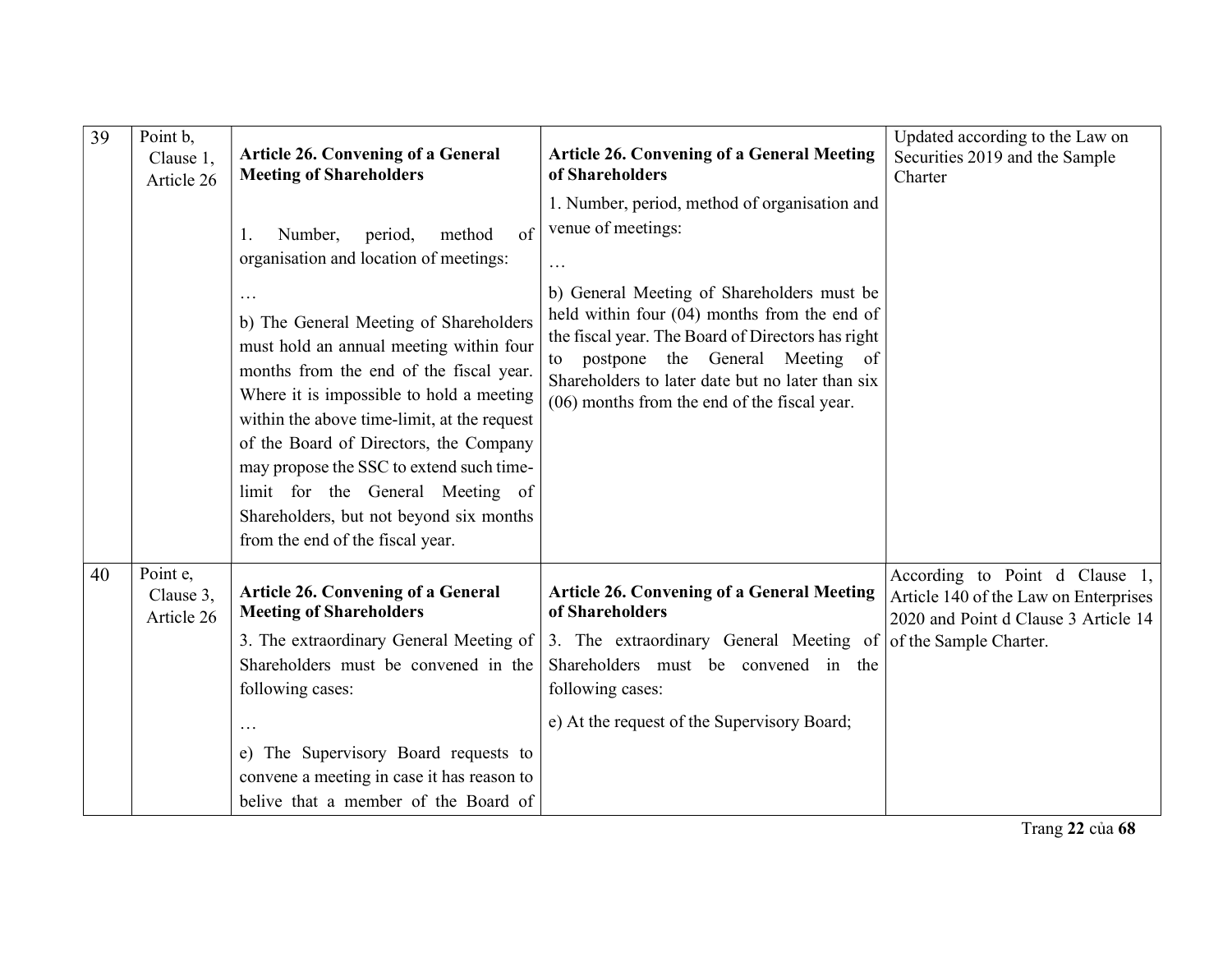|    |                                     | Directors or key manager commits a<br>serious breach of his or her obligations<br>under Article 160 of the Law on<br>Enterprises or the Board of Directors acts<br>or intends to act out of its authority;                                                                                                                                                                                                                                                                                   |                                                                                                                                                                                                                                                                                                                                                                                                                                                                 |                                                                                                                                   |
|----|-------------------------------------|----------------------------------------------------------------------------------------------------------------------------------------------------------------------------------------------------------------------------------------------------------------------------------------------------------------------------------------------------------------------------------------------------------------------------------------------------------------------------------------------|-----------------------------------------------------------------------------------------------------------------------------------------------------------------------------------------------------------------------------------------------------------------------------------------------------------------------------------------------------------------------------------------------------------------------------------------------------------------|-----------------------------------------------------------------------------------------------------------------------------------|
| 41 | Point c,<br>Clause 4,<br>Article 26 | <b>Article 26. Convening of a General</b><br><b>Meeting of Shareholders</b><br>c) Where the Supervisory Board fails to<br>convene a meeting as stipulated in clause<br>4(b) of this Article, the shareholder or<br>group of shareholders stipulated in clause<br>$3(d)$ of this Article has the right to, in<br>place of the Board of Directors and the<br>Supervisory Board, convene a General<br>Meeting of Shareholders in accordance<br>with Article 136.6 of the Law on<br>Enterprises. | <b>Article 26. Convening of a General Meeting</b><br>of Shareholders<br>c) If the Supervisory Board fails to convene a<br>meeting as provided in Point b Clause 4 of this<br>Article, the requesting shareholder or group of<br>shareholders provided in Point d Clause 3 of<br>this Article shall have the right to represent the<br>company to convene the General Meeting of<br>Shareholders according to Clause 4 Article 140<br>of the Law on Enterprises. | Updated according to current<br>applicable Laws.                                                                                  |
| 42 | Point a,<br>Clause 2,<br>Article 27 | Article 27. Program and agenda of a<br><b>General Meeting of Shareholders</b><br>2. The convenor of a General Meeting of<br>Shareholders must carry out the following<br>duties:<br>a) Prepare a list of shareholders entitled to                                                                                                                                                                                                                                                            | Article 27. Program and agenda of a<br><b>General Meeting of Shareholders</b><br>2. The convenor of a General Meeting of<br>Shareholders must carry out the following<br>duties:                                                                                                                                                                                                                                                                                | According to Clause 1, Article 141 of<br>the Law on Enterprises 2020 and<br>Point a Clause 2 Article 18 of the<br>Sample Charter. |

Trang 23 của 68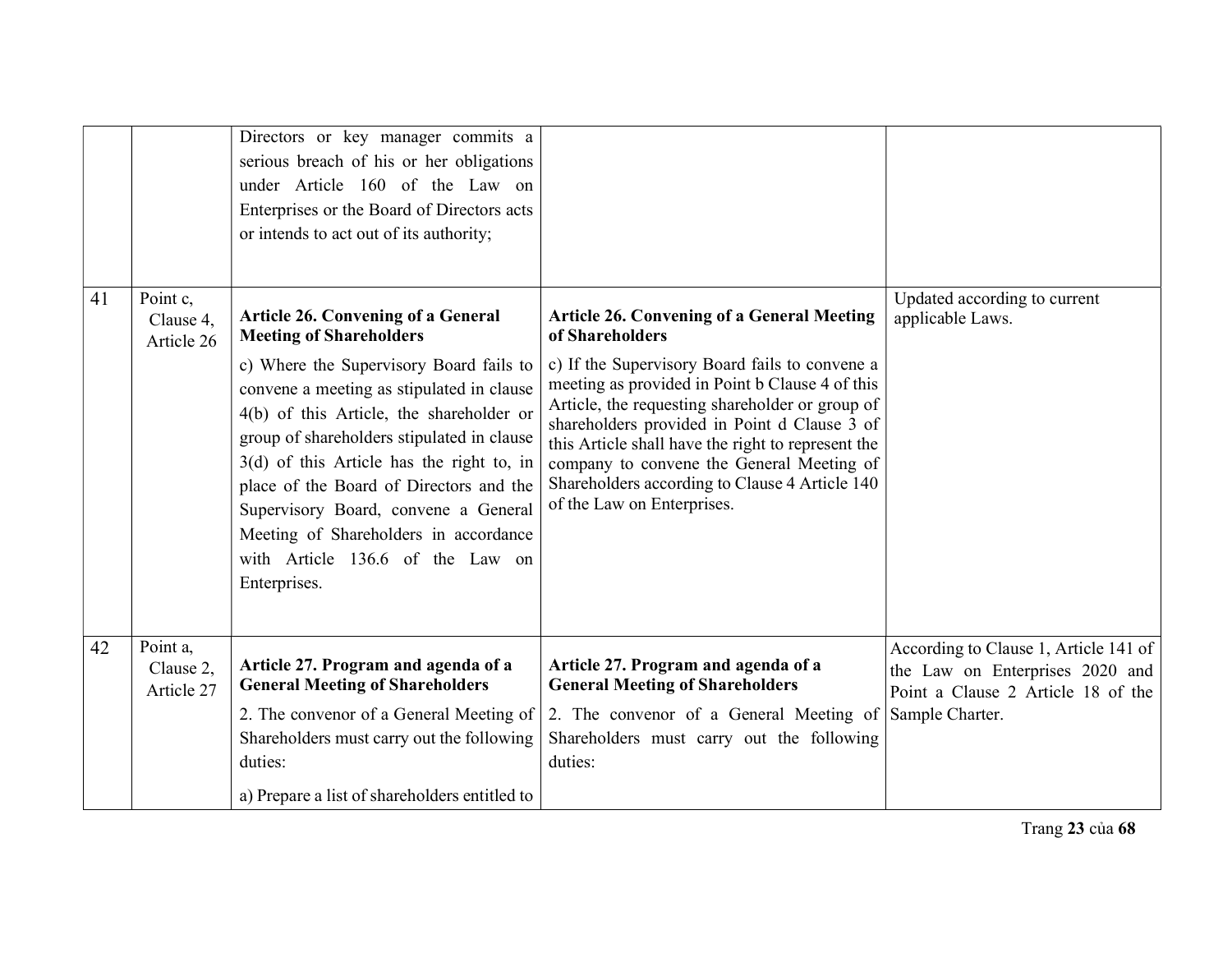|    |                                     | attend and vote at a General Meeting of<br>Shareholders. The list of shareholders<br>entitled to attend a General Meeting of<br>Shareholders shall be prepared no earlier<br>than fifteen (15) days prior to the date on<br>which the notice of invitation to the<br>General Meeting of Shareholders is sent;<br>to provide information and to resolve any<br>claims relating to the list of shareholders; | a) To prepare a list of shareholders entitled to<br>attend and vote at a General Meeting of<br>Shareholders. The list of shareholders entitled<br>to attend the meeting of the General Meeting<br>of Shareholders shall be prepared no more<br>than ten $(10)$ days prior to the date of sending<br>the meeting invitation to the General Meeting<br>of Shareholders. The Company must disclose<br>information about the list of shareholders who<br>are entitled to attend the General Meeting of<br>Shareholders at least twenty (20) days prior to<br>the final registration date, to provide<br>information and to resolve any claims related<br>to the list of shareholders; |                                                                              |
|----|-------------------------------------|------------------------------------------------------------------------------------------------------------------------------------------------------------------------------------------------------------------------------------------------------------------------------------------------------------------------------------------------------------------------------------------------------------|-----------------------------------------------------------------------------------------------------------------------------------------------------------------------------------------------------------------------------------------------------------------------------------------------------------------------------------------------------------------------------------------------------------------------------------------------------------------------------------------------------------------------------------------------------------------------------------------------------------------------------------------------------------------------------------|------------------------------------------------------------------------------|
| 43 | Point c,<br>Clause 1,<br>Article 27 | Article 27. Program and agenda of a<br><b>General Meeting of Shareholders</b><br>2. The convenor of a General Meeting of<br>Shareholders must carry out the following<br>duties:<br>c) draft the resolutions of the General<br>Meeting of Shareholders in accordance<br>with the proposed agenda of the meeting;                                                                                           | Article 27. Program and agenda of a<br><b>General Meeting of Shareholders</b><br>2. The convenor of a General Meeting of<br>Shareholders must carry out the following<br>duties:<br>c) To draft the resolution of the General<br>Meeting of Shareholders; the list and detailed<br>information of candidates in the case of<br>election of members of the Board of Directors,<br>Supervisors;                                                                                                                                                                                                                                                                                     | According to Point d Clause 5 Article<br>140 of the Law on Enterprises 2020. |
| 44 | Point e,<br>Clause 1,<br>Article 27 | Article 27. Program and agenda of a<br><b>General Meeting of Shareholders</b>                                                                                                                                                                                                                                                                                                                              | Article 27. Program and agenda of a<br><b>General Meeting of Shareholders</b>                                                                                                                                                                                                                                                                                                                                                                                                                                                                                                                                                                                                     | According to Clause 1 Article 143 of<br>the Law on Enterprises 2020.         |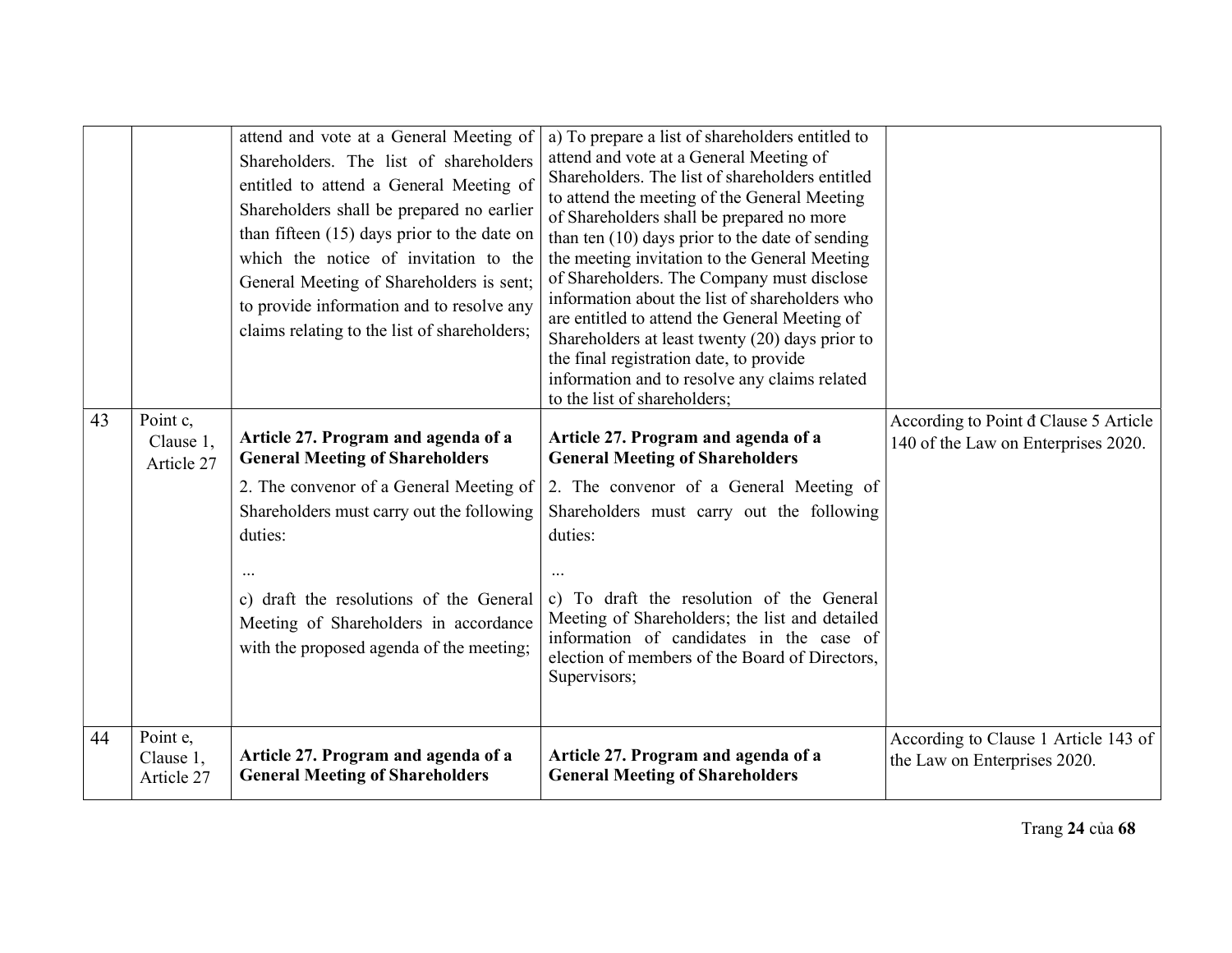|                                                                                                                                                                                                                                                                                                                                                                                                                                                                                                                                                                                                                                                                                                                                                                                                                                                                                                                                                    | 2. The convenor of a General Meeting of $\vert$ 2. The convenor of a General Meeting of                                                                                                                                                                                                                                                                                                                                                                                                                                                                                                                                                                                                                                                                                                                                                                                                                                                                                                                                            |  |
|----------------------------------------------------------------------------------------------------------------------------------------------------------------------------------------------------------------------------------------------------------------------------------------------------------------------------------------------------------------------------------------------------------------------------------------------------------------------------------------------------------------------------------------------------------------------------------------------------------------------------------------------------------------------------------------------------------------------------------------------------------------------------------------------------------------------------------------------------------------------------------------------------------------------------------------------------|------------------------------------------------------------------------------------------------------------------------------------------------------------------------------------------------------------------------------------------------------------------------------------------------------------------------------------------------------------------------------------------------------------------------------------------------------------------------------------------------------------------------------------------------------------------------------------------------------------------------------------------------------------------------------------------------------------------------------------------------------------------------------------------------------------------------------------------------------------------------------------------------------------------------------------------------------------------------------------------------------------------------------------|--|
| Shareholders must carry out the following                                                                                                                                                                                                                                                                                                                                                                                                                                                                                                                                                                                                                                                                                                                                                                                                                                                                                                          | Shareholders must carry out the following                                                                                                                                                                                                                                                                                                                                                                                                                                                                                                                                                                                                                                                                                                                                                                                                                                                                                                                                                                                          |  |
| duties:                                                                                                                                                                                                                                                                                                                                                                                                                                                                                                                                                                                                                                                                                                                                                                                                                                                                                                                                            | duties:                                                                                                                                                                                                                                                                                                                                                                                                                                                                                                                                                                                                                                                                                                                                                                                                                                                                                                                                                                                                                            |  |
| e) send a notice of invitation to the<br>meeting to each shareholder entitled to<br>attend the meeting. The invitation to the<br>General Meeting of Shareholders must<br>include the program of the meeting and<br>material information of any issues to be<br>discussed and voted on at the meeting.<br>The notice of invitation to a General<br>Meeting of Shareholders must be sent to<br>all shareholders by registered means, and<br>at the same time published on the website<br>of the Stock Exchange, the SSC (for<br>companies listed or registered for trading)<br>and on the website of the Company. The<br>notice of invitation to a General Meeting<br>of Shareholders must be sent no later than<br>fifteen $(15)$ days prior to the date of such<br>meeting (calculated from the date on<br>which the notice is duly sent or delivered,<br>the date on which the postal charge is paid<br>or the date on which the notice is put in | e) To send a meeting invitation to all<br>shareholders on the list of shareholders entitled<br>to attend the meeting. The meeting invitation<br>must include the program of the meeting and<br>basic information of any issues to be discussed<br>and voted on at the meeting, include name,<br>head office address, enterprise identification<br>number; name, contact address of shareholder,<br>time and venue of the meeting, and other<br>requirements for participants.<br>The meeting invitation to a General Meeting of<br>Shareholders shall be sent by a method<br>guaranteeing it to reach the contact address of<br>shareholders, published on the website of the<br>Stock Exchange, the SSC and posted on the<br>Company's website. Invitations to a General<br>Meeting of Shareholders must be sent to all<br>shareholders at least twenty-one (21) days prior<br>to the meeting date (starting from the date on<br>which the meeting invitation is duly sent or<br>delivered, fees are paid or put in the mailbox). |  |
| the mailbox).                                                                                                                                                                                                                                                                                                                                                                                                                                                                                                                                                                                                                                                                                                                                                                                                                                                                                                                                      |                                                                                                                                                                                                                                                                                                                                                                                                                                                                                                                                                                                                                                                                                                                                                                                                                                                                                                                                                                                                                                    |  |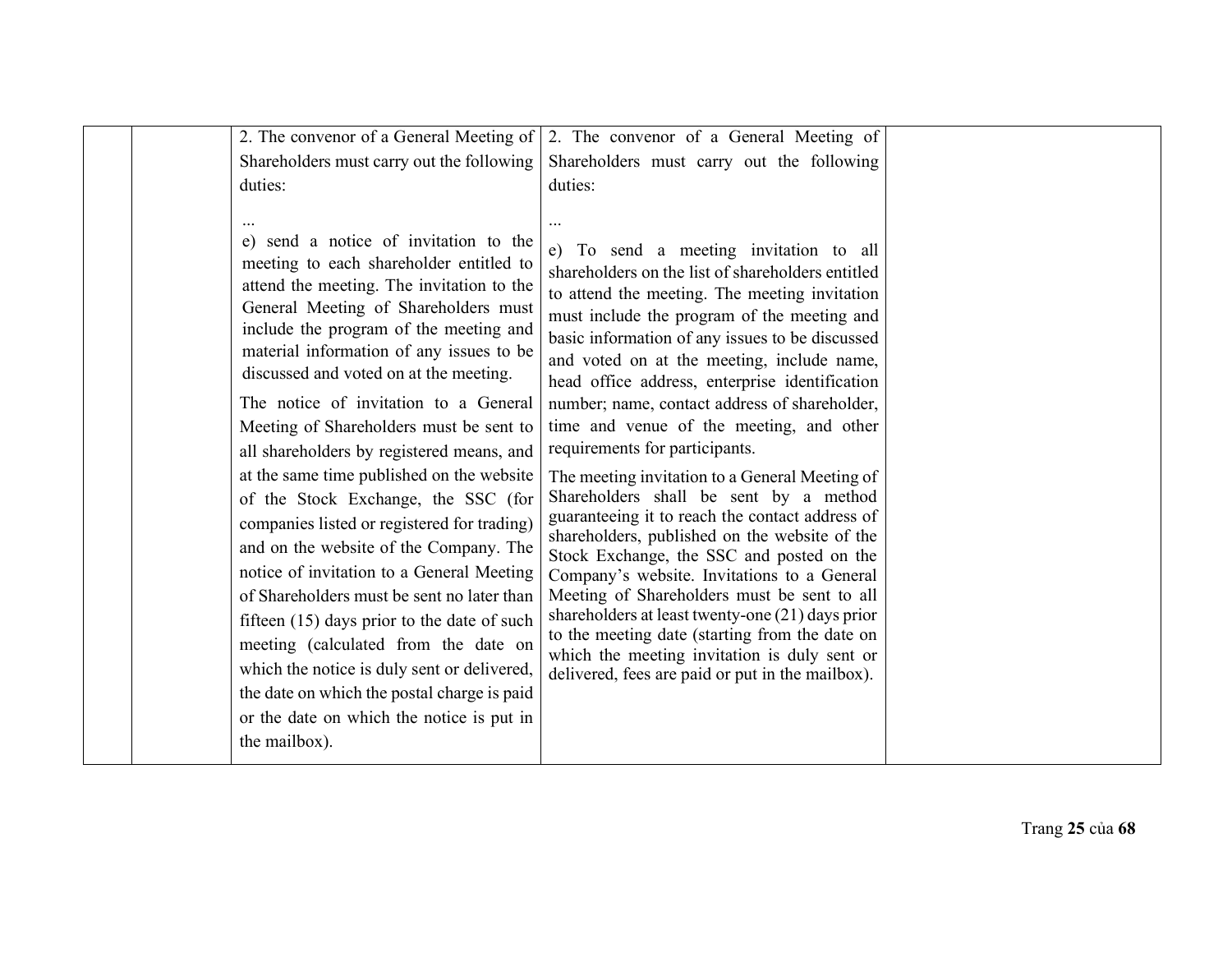| 45 | Clause 3,<br>Article 27 | Article 27. Program and agenda of a<br><b>General Meeting of Shareholders</b><br>3. A shareholder or group of shareholders<br>stipulated in Article 16.1(k) of this<br>Charter may recommend items to be<br>included in the agenda of a General<br>Meeting of Shareholders.<br>The<br>convenor of a General Meeting of<br>Shareholders<br>refuse<br>may<br>such<br>recommendation in the following cases:<br>b) At the time of recommendation, the<br>shareholder or group of shareholders is<br>not holding five percent $(5%)$ or more of<br>the total ordinary shares for a period of six<br>$(06)$ consecutive months or more as<br>stipulated in Article 16.1(k) of this<br>Charter; | Article 27. Program and agenda of a<br><b>General Meeting of Shareholders</b><br>3. The shareholder or group of shareholders<br>provided in Point k, Clause 1, Article 16 of this<br>Charter may recommend items to be included<br>in the agenda of the General Meeting of<br>Shareholders. The recommendation shall be<br>made in writing and sent to the company no<br>later than ten $(10)$ working days prior to the<br>date of opening.  In case the convener of the<br>General Meeting of Shareholders refuses to<br>give recommendation prescribed in this<br>Article, he/she/they must reply in writing and<br>clearly state the reason two (02) working days<br>at the latest before the opening date of the<br>meeting of the General Meeting of<br>Shareholders. The convener of the General<br>Meeting of Shareholders may only refuse the<br>recommendation in any of the following cases:<br>b) At the time of recommendation, the<br>shareholder or group of shareholders is not<br>holding five percent $(5\%)$ or more of the total<br>ordinary shares as stipulated in Point k Clause<br>1 Article 16 of this Charter; | According to Clause 2 Article 115;<br>Point c Clause 1 Article 140 and<br>Clause 3 Article 142 of the Law on<br>Enterprises 2020. |
|----|-------------------------|-------------------------------------------------------------------------------------------------------------------------------------------------------------------------------------------------------------------------------------------------------------------------------------------------------------------------------------------------------------------------------------------------------------------------------------------------------------------------------------------------------------------------------------------------------------------------------------------------------------------------------------------------------------------------------------------|------------------------------------------------------------------------------------------------------------------------------------------------------------------------------------------------------------------------------------------------------------------------------------------------------------------------------------------------------------------------------------------------------------------------------------------------------------------------------------------------------------------------------------------------------------------------------------------------------------------------------------------------------------------------------------------------------------------------------------------------------------------------------------------------------------------------------------------------------------------------------------------------------------------------------------------------------------------------------------------------------------------------------------------------------------------------------------------------------------------------------------------|-----------------------------------------------------------------------------------------------------------------------------------|
| 46 | Clause 1,<br>Article 28 | Article 28. Conditions for conducting a<br><b>General Meeting of Shareholders</b><br>1. The General Meeting of Shareholders                                                                                                                                                                                                                                                                                                                                                                                                                                                                                                                                                               | Article 28. Conditions for conducting a<br><b>General Meeting of Shareholders</b>                                                                                                                                                                                                                                                                                                                                                                                                                                                                                                                                                                                                                                                                                                                                                                                                                                                                                                                                                                                                                                                        | According to Clause 1 Article 145 of<br>the Law on Enterprises 2020.                                                              |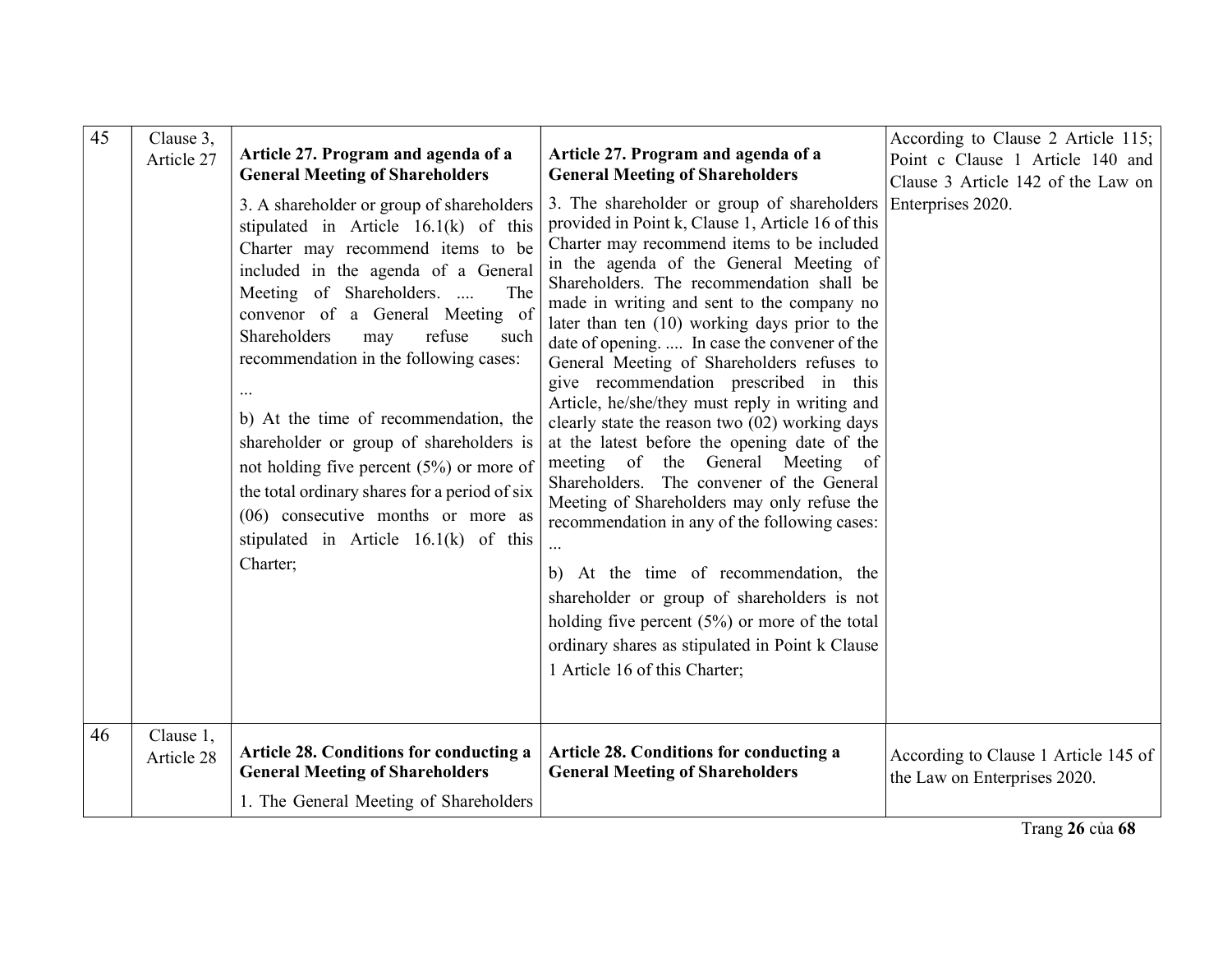|    |                                     | shall be conducted when the number of<br>attending Shareholders represents at least<br>fifty-one $(51)$ percent of the total number<br>of voting shares.                                                                                                                                                                                                                                                                                                                     | 1. The meeting of the General Meeting of<br>Shareholders shall be conducted if the number<br>of attending shareholders represents is more<br>than fifty (50) percent of the total number of<br>voting shares;                                                                                                                                                                                                                                                                                                                                                                                                                 |                                                                                                                                  |
|----|-------------------------------------|------------------------------------------------------------------------------------------------------------------------------------------------------------------------------------------------------------------------------------------------------------------------------------------------------------------------------------------------------------------------------------------------------------------------------------------------------------------------------|-------------------------------------------------------------------------------------------------------------------------------------------------------------------------------------------------------------------------------------------------------------------------------------------------------------------------------------------------------------------------------------------------------------------------------------------------------------------------------------------------------------------------------------------------------------------------------------------------------------------------------|----------------------------------------------------------------------------------------------------------------------------------|
| 47 | Point b,<br>Clause 4,<br>Article 28 | Article 28. Conditions for conducting a<br><b>General Meeting of Shareholders</b><br>4. A shareholder shall be considered<br>attending and voting at the meeting of the<br>General Meeting of Shareholders in the<br>following cases:<br>b) authorising another to attend and vote<br>at the meeting;                                                                                                                                                                        | <b>Article 28. Conditions for conducting a</b><br><b>General Meeting of Shareholders</b><br>4. Shareholders shall be considered attending<br>and voting at a meeting of the General<br>Meeting of Shareholders in the following<br>cases:<br>b) Authorizing other individuals and<br>organizations to attend and vote at the<br>meeting;                                                                                                                                                                                                                                                                                      | According to Point b Clause 3 Article<br>144 of the Law on Enterprises 2020<br>and Clause 1 Article 16 of the Sample<br>Charter. |
| 48 | Clause 2,<br>Article 29             | <b>Article 29. Procedures for conducting</b><br>a General Meeting of Shareholders<br>2. Upon registration of shareholders, the<br>Company shall issue a voting card to each<br>shareholder or authorized representative<br>voting rights<br>which<br>with<br>states<br>registration number, full<br>name of<br>shareholder, full name of authorized<br>representative and number of votes of<br>such shareholder. When conducting<br>voting at the meeting, the voting cards | <b>Article 29. Procedures for conducting a</b><br><b>General Meeting of Shareholders</b><br>2. Upon registration of shareholders, the<br>Company shall issue a voting card to each<br>shareholder or authorized person with voting<br>rights which states registration number, full<br>name of shareholder, full name of authorized<br>person and the number of votes of that<br>shareholder. When conducting voting at the<br>meeting, the voting cards which agree with a<br>resolution shall be collected first, then the<br>voting cards which do not agree. Then there<br>shall be a count of the overall numbers of the | According to Point a, Clause 1 Article<br>20 of the Sample Charter.                                                              |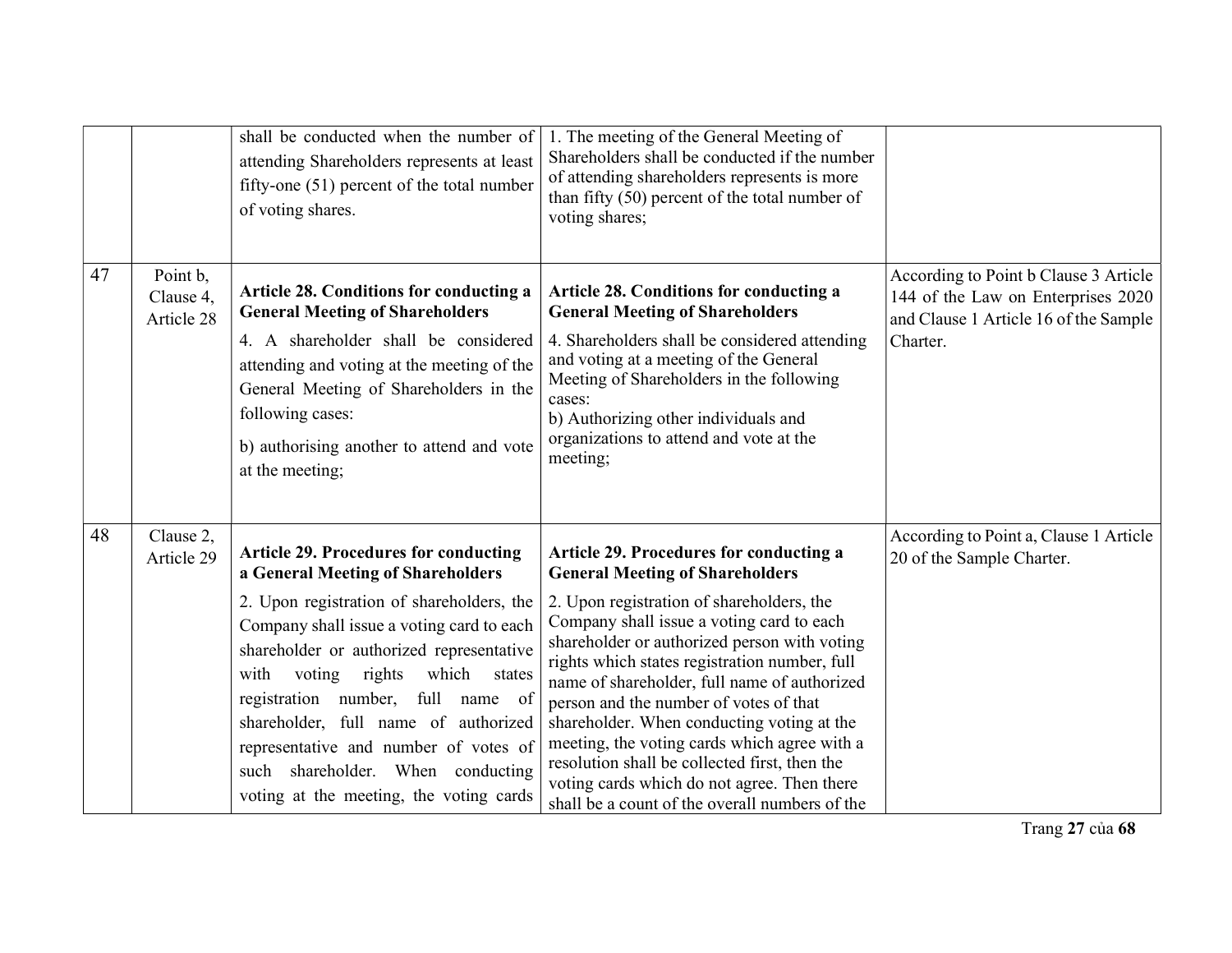|    |                         | which agree with a resolution shall be<br>collected first, then the voting cards which<br>do not agree, and finally there shall be a<br>count of the overall number of votes<br>which agree or do not agree to make a<br>decision. The total number of votes which<br>agree, which do not agree, and abstentions<br>and invalid votes on each issue shall be<br>announced by the chairman immediately<br>after voting on such issue. The General<br>Meeting of Shareholders shall elect the<br>persons responsible to check the votes or<br>to supervise the checking of votes at the<br>request of the chairman. The number of<br>members of the vote-counting committee<br>shall be decided by the General Meeting<br>of Shareholders on the basis of a request<br>of the chairman. | two types of vote to determine the final<br>decision. The voting results shall be<br>announced by the Chairman just before the<br>close of the meeting. The General Meeting of<br>Shareholders shall elect people who are<br>responsible to check the votes or to supervise<br>the counting process of votes at the request of<br>the Chairman. The number of members of the<br>vote-counting committee shall be decided by<br>the General Meeting of Shareholders based on<br>a request of the Chairman. |                                                                      |
|----|-------------------------|---------------------------------------------------------------------------------------------------------------------------------------------------------------------------------------------------------------------------------------------------------------------------------------------------------------------------------------------------------------------------------------------------------------------------------------------------------------------------------------------------------------------------------------------------------------------------------------------------------------------------------------------------------------------------------------------------------------------------------------------------------------------------------------|-----------------------------------------------------------------------------------------------------------------------------------------------------------------------------------------------------------------------------------------------------------------------------------------------------------------------------------------------------------------------------------------------------------------------------------------------------------------------------------------------------------|----------------------------------------------------------------------|
| 49 | Clause 5,<br>Article 29 | <b>Article 29. Procedures for conducting</b><br>a General Meeting of Shareholders                                                                                                                                                                                                                                                                                                                                                                                                                                                                                                                                                                                                                                                                                                     | Article 29. Procedures for conducting a<br><b>General Meeting of Shareholders</b>                                                                                                                                                                                                                                                                                                                                                                                                                         | According to Clause 2 Article 146 of<br>the Law on Enterprises 2020. |
|    |                         | 5. The Chairman, Secretary and Vote-<br>counting committee of a General Meeting<br>of Shareholders shall be stipulated as<br>follows:                                                                                                                                                                                                                                                                                                                                                                                                                                                                                                                                                                                                                                                 | 5. The election of the meeting chairman,<br>secretary and vote counting committee is<br>prescribed as follows:                                                                                                                                                                                                                                                                                                                                                                                            |                                                                      |
|    |                         | a) The Chairman of the Board of Directors                                                                                                                                                                                                                                                                                                                                                                                                                                                                                                                                                                                                                                                                                                                                             | a) The Chairman of the Board of Directors shall<br>act as the chairman or authorize another<br>member of the Board of Directors to act as a                                                                                                                                                                                                                                                                                                                                                               |                                                                      |

Trang 28 của 68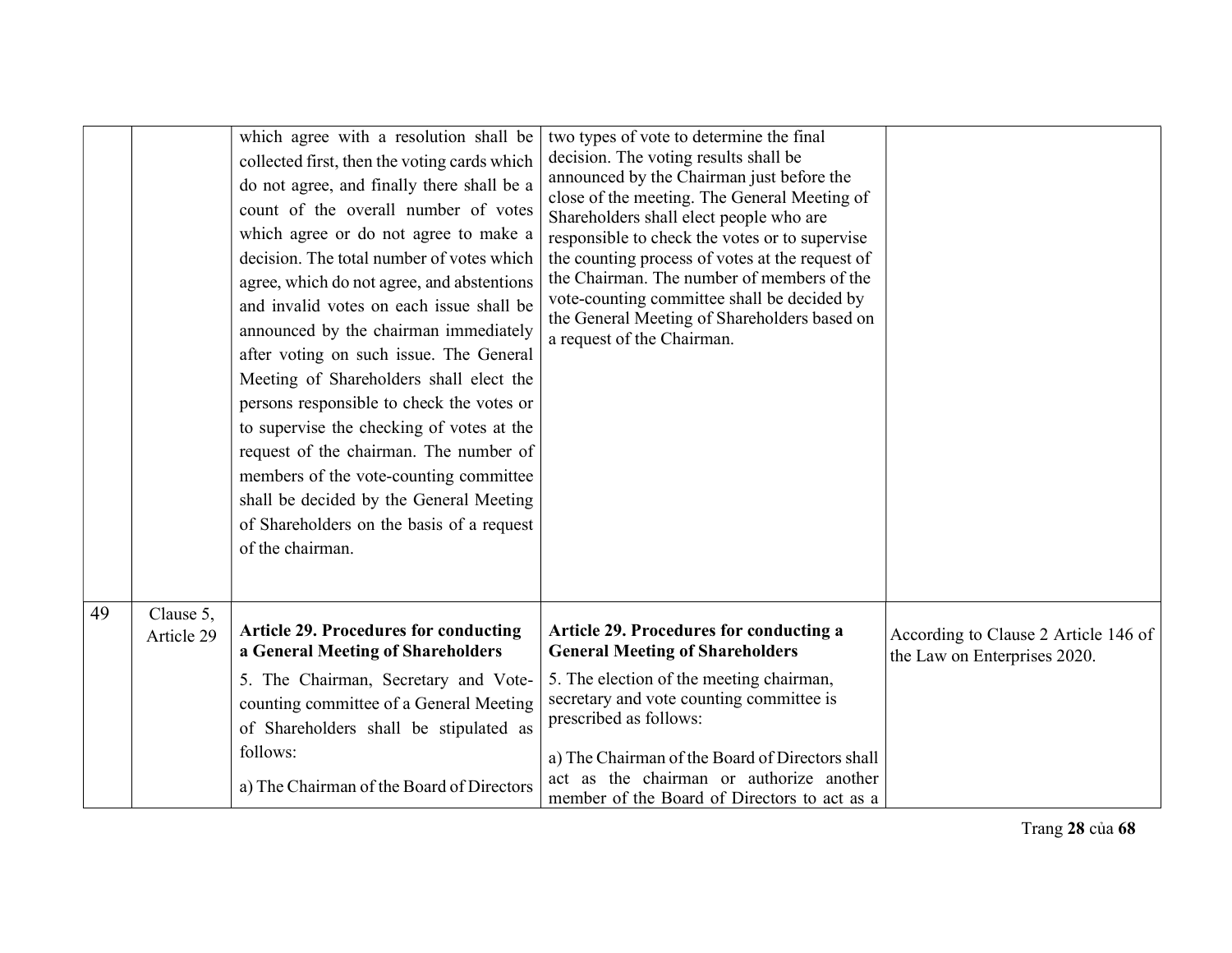|    |                         | shall act as chairman of all meetings<br>which are convened by the Board of<br>Directors. If the Chairman is absent or is<br>temporarily unable to work, the remaining<br>members of the Board of Directors shall<br>select by a majority vote one of them to<br>act as the chairman of the meeting.<br>b) The chairman shall elect one or more<br>persons to act as secretary of the meeting<br>to prepare the minutes of the General<br>Meeting of Shareholders. | chairman of meetings of the General Meeting<br>of Shareholders which are convened by the<br>Board of Directors; if the Chairman is absent or<br>is temporarily unable to work, the remaining<br>members of the Board of Directors shall elect,<br>with the majority principle, one of them to act<br>as the chairman of the meeting; if they fail to<br>elect one who is able to act as a chairman, the<br>Head of the Supervisory Board shall arrange<br>for the General Meeting of Shareholders to<br>elect the chairman of the meeting and the<br>person with the highest number of votes shall<br>act as the chairman of the meeting;<br>b) The meeting chairman shall nominate one<br>or a number of persons to act as the secretary<br>of the meeting and to prepare the minutes of<br>the General Meeting of Shareholders.<br>c) The General Meeting of Shareholders shall<br>elect one or a number of persons to the vote<br>counting committee at the proposal of the<br>meeting chairman; |                                                                      |
|----|-------------------------|--------------------------------------------------------------------------------------------------------------------------------------------------------------------------------------------------------------------------------------------------------------------------------------------------------------------------------------------------------------------------------------------------------------------------------------------------------------------|-----------------------------------------------------------------------------------------------------------------------------------------------------------------------------------------------------------------------------------------------------------------------------------------------------------------------------------------------------------------------------------------------------------------------------------------------------------------------------------------------------------------------------------------------------------------------------------------------------------------------------------------------------------------------------------------------------------------------------------------------------------------------------------------------------------------------------------------------------------------------------------------------------------------------------------------------------------------------------------------------------|----------------------------------------------------------------------|
| 50 | Clause 9,<br>Article 29 | <b>Article 29. Procedures for conducting</b><br>a General Meeting of Shareholders                                                                                                                                                                                                                                                                                                                                                                                  | Article 29. Procedures for conducting a<br><b>General Meeting of Shareholders</b>                                                                                                                                                                                                                                                                                                                                                                                                                                                                                                                                                                                                                                                                                                                                                                                                                                                                                                                   | According to Clause 8 Article 146 of<br>the Law on Enterprises 2020. |
|    |                         | 9. The chairman shall have the right to<br>Meeting<br>of<br>adjourn<br>General<br>a<br>Shareholders<br>which<br>for<br>sufficient<br>attendees have registered as stipulated to<br>another time (maximum time of any                                                                                                                                                                                                                                               | 9. The chairman shall have the right to adjourn<br>the meeting of the General Meeting of<br>Shareholders for which sufficient attendees<br>have registered for a maximum of 03 working<br>days from the date on which the meeting is<br>intended to open, and may adjourn or change                                                                                                                                                                                                                                                                                                                                                                                                                                                                                                                                                                                                                                                                                                                 |                                                                      |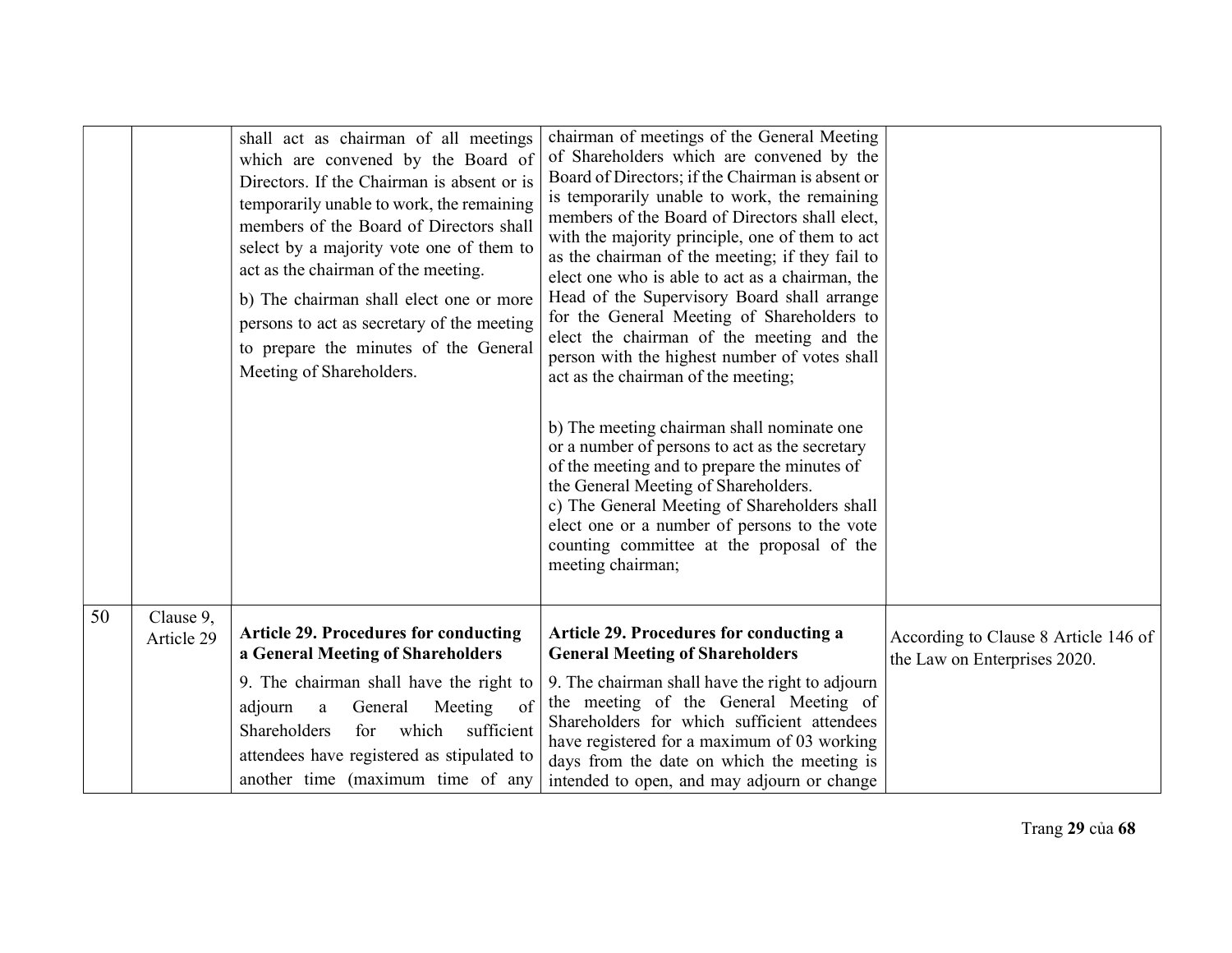|    |                                     | adjournment shall not be more than three<br>(03) days from the date of the proposed<br>opening of the meeting) or to change the<br>location of the meeting in the following<br>cases:                                                                                                                                                                                                                                                                                                                                               | the venue of the meeting only in the following<br>cases:                                                                                                                                                                                                                                                                                                                                                                                                                                                                                                     |                                                                                                   |
|----|-------------------------------------|-------------------------------------------------------------------------------------------------------------------------------------------------------------------------------------------------------------------------------------------------------------------------------------------------------------------------------------------------------------------------------------------------------------------------------------------------------------------------------------------------------------------------------------|--------------------------------------------------------------------------------------------------------------------------------------------------------------------------------------------------------------------------------------------------------------------------------------------------------------------------------------------------------------------------------------------------------------------------------------------------------------------------------------------------------------------------------------------------------------|---------------------------------------------------------------------------------------------------|
| 51 | Clause 1,<br>Article 30             | <b>Article 30. Cumulative voting</b><br>Before or during a General Meeting of<br>Shareholders, the shareholders have the<br>right to jointly set up a group to nominate<br>candidates to the Board of Directors.                                                                                                                                                                                                                                                                                                                    | <b>Article 30. Cumulative voting</b><br>Before a meeting of the General Meeting of<br>Shareholders, shareholders shall have the right<br>to form a group to nominate candidates and<br>accumulate votes for that candidates.                                                                                                                                                                                                                                                                                                                                 | To ensure that the nomination is<br>carried out effectively and in line<br>with normal practices. |
| 52 | Point f,<br>Clause 2,<br>Article 30 | <b>Article 30. Cumulative voting</b><br>2. The number of candidates which each<br>group is entitled to nominate shall be in<br>accordance with the number of candidates<br>determined by the General Meeting of<br>Shareholders and the ratio of ownership of<br>shares of each group, in particular:<br>A shareholder or a group of<br>f)<br>shareholders holding from sixty percent<br>$(60\%)$ to less than seventy percent $(70\%)$<br>of the total shares with voting right is<br>entitled to nominate no more than six $(06)$ | <b>Article 30. Cumulative voting</b><br>2. The number of candidates which each group<br>is entitled to nominate depends on the number<br>of candidates, which is determined by the<br>General Meeting of Shareholders, and the<br>ownership ratios of each group, in particular:<br>f) A shareholder or a group of shareholders<br>holding from sixty percent $(60\%)$ to less than<br>seventy percent (70%) of the total outstanding<br>shares with voting right is entitled to nominate<br>no more than $six(06)$ candidates to the Board<br>of Directors; | To clarify the basis of calculating<br>rate at Point f                                            |

Trang 30 của 68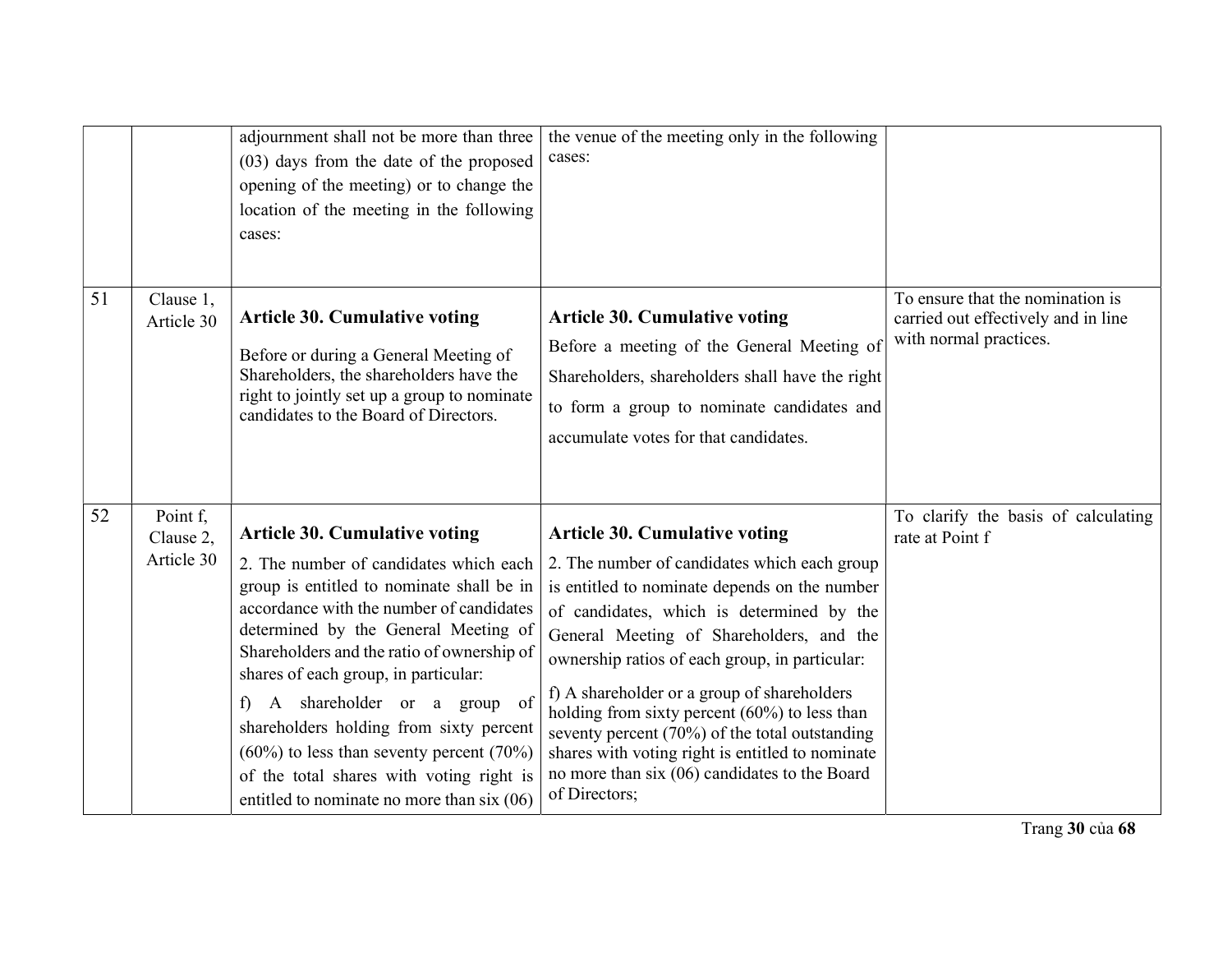|    |                         | candidates to the Board of Directors;                                                                                                                |                                                                                                                                                                                                                                        |                                                                                                                          |
|----|-------------------------|------------------------------------------------------------------------------------------------------------------------------------------------------|----------------------------------------------------------------------------------------------------------------------------------------------------------------------------------------------------------------------------------------|--------------------------------------------------------------------------------------------------------------------------|
| 53 | Clause 2,<br>Article 31 | Article 31. Adoption of resolutions of<br>the General Meeting of Shareholders<br>2. A resolution on the following matters                            | Article 31. Approval of resolutions of the<br><b>General Meeting of Shareholders</b><br>2. A resolution on the following contents shall                                                                                                | According to Clause 1 Article 148 of<br>the Law on Enterprises 2020 and<br>Clause 1 Article 21 of the Sample<br>Charter. |
|    |                         | shall be passed if it is agreed by a number<br>of shareholders reprenting at least 65% of<br>total votes of all<br>the<br>attending<br>shareholders: | be adopted when approved by a number of<br>shareholders representing at least 65% of the<br>total votes of all attending shareholders, except<br>for cases provided in Clauses 4 Artile 13 and<br>Clause 1 Article 23 of this Charter: |                                                                                                                          |
|    |                         | a) Classes of shares and total number of<br>shares of each class;                                                                                    | a) Types of shares and total number of shares<br>of each type;                                                                                                                                                                         |                                                                                                                          |
|    |                         | b) Amendment of or addition to the<br>Charter;                                                                                                       | b) Investment projects or sale of assets with a<br>value of at least 35% of the total value of assets<br>recorded in the latest financial statements of the                                                                            |                                                                                                                          |
|    |                         | c) Sale or purchase of assets of the<br>Company or its affiliates valued at at least<br>35% of the total value of assets recorded                    | Company;<br>c) Reorganization or dissolution of the<br>company;                                                                                                                                                                        |                                                                                                                          |
|    |                         | in the most recent audited financial<br>statements of the Company;                                                                                   | d) Change in business sectors, trades and fields;                                                                                                                                                                                      |                                                                                                                          |
|    |                         | d) Re-organization or dissolution of the<br>Company.                                                                                                 | e) Change in organizational and management<br>structure of the company                                                                                                                                                                 |                                                                                                                          |
| 54 | Clause 3,<br>Article 31 | Article 31. Adoption of resolutions of<br>the General Meeting of Shareholders                                                                        | Article 31. Approval of resolutions of the<br><b>General Meeting of Shareholders</b>                                                                                                                                                   | According to Clause 2 Article 148 of<br>the Law on Enterprises 2020.                                                     |
|    |                         | 3. Other resolutions shall be passed if they<br>are agreed by a number of shareholders                                                               | 3. Other resolutions shall be adopted when<br>approved by a number of shareholders<br>representing more than fifty percent (50%) of                                                                                                    |                                                                                                                          |

Trang 31 của 68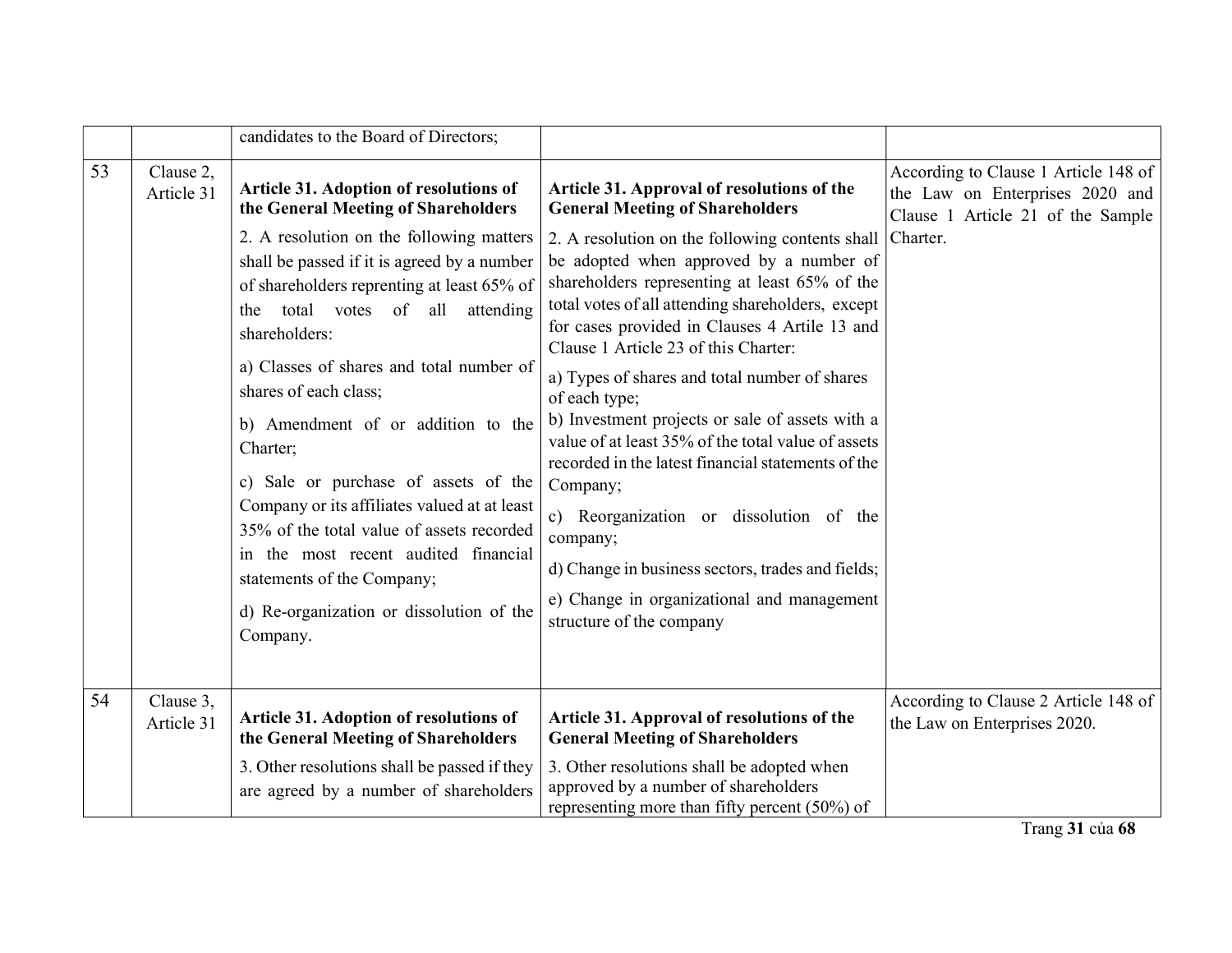|    |                         | representing at least 51% of total number<br>of votes of all attending shareholders,<br>except for the cases stipulated in clauses 2<br>and 4 of this Article.                                                                                                                                                                                                                                                                                                                                                                                                                                                                                                                                                                                                                                                                                           | the total votes of all attending shareholders,<br>except for cases provided in Clauses 2, Clause<br>4 Article 13 and Clause 1 Article 25 of this<br>Charter                                                                                                                                                                                                                                                                                                                                                                                                                                                                                                                                                                                                                                                                                            |                                                                      |
|----|-------------------------|----------------------------------------------------------------------------------------------------------------------------------------------------------------------------------------------------------------------------------------------------------------------------------------------------------------------------------------------------------------------------------------------------------------------------------------------------------------------------------------------------------------------------------------------------------------------------------------------------------------------------------------------------------------------------------------------------------------------------------------------------------------------------------------------------------------------------------------------------------|--------------------------------------------------------------------------------------------------------------------------------------------------------------------------------------------------------------------------------------------------------------------------------------------------------------------------------------------------------------------------------------------------------------------------------------------------------------------------------------------------------------------------------------------------------------------------------------------------------------------------------------------------------------------------------------------------------------------------------------------------------------------------------------------------------------------------------------------------------|----------------------------------------------------------------------|
| 55 | Clause 7,<br>Article 31 | <b>Article 31. Adoption of resolutions of</b><br>the General Meeting of Shareholders<br>7. The Board of Directors shall prepare<br>written opinion forms, a draft of the<br>resolutions of the General Meeting of<br>Shareholders, and other documents<br>explaining the draft resolutions. The<br>written opinion forms, the draft of the<br>resolutions of the General Meeting of<br>Shareholders, and other explanatory<br>documents must be sent to all<br>shareholders by a method guaranteed to<br>reach the registered address of each<br>shareholder. The Board of Directors must<br>ensure that the documents are sent and<br>announced to the shareholders within a<br>reasonable notice period for the<br>shareholders 'consideration and voting,<br>and must be sent at least fifteen (15) days<br>prior to the expiry of the time limit for | Article 31. Approval of resolutions of the<br><b>General Meeting of Shareholders</b><br>7. The Board of Directors shall prepare the<br>written opinion form, a draft of the resolution<br>of the General Meeting of Shareholders,<br>documents explaining the draft resolution. The<br>written opinion forms, the draft of the<br>resolutions of the General Meeting of<br>Shareholders, and other explanatory documents<br>must be sent to all shareholders by a method<br>guaranteed to reach the registered address of<br>each shareholder. The Board of Directors must<br>ensure that the documents are sent and<br>announced to the shareholders within a<br>reasonable period of time for shareholders'<br>consideration and voting and must be sent at<br>least ten (10) days before the deadline for<br>receiving shareholders' voting papers. | According to Clause 2 Article 149 of<br>the Law on Enterprises 2020. |
|    |                         | receipt of the written opinion forms.                                                                                                                                                                                                                                                                                                                                                                                                                                                                                                                                                                                                                                                                                                                                                                                                                    |                                                                                                                                                                                                                                                                                                                                                                                                                                                                                                                                                                                                                                                                                                                                                                                                                                                        |                                                                      |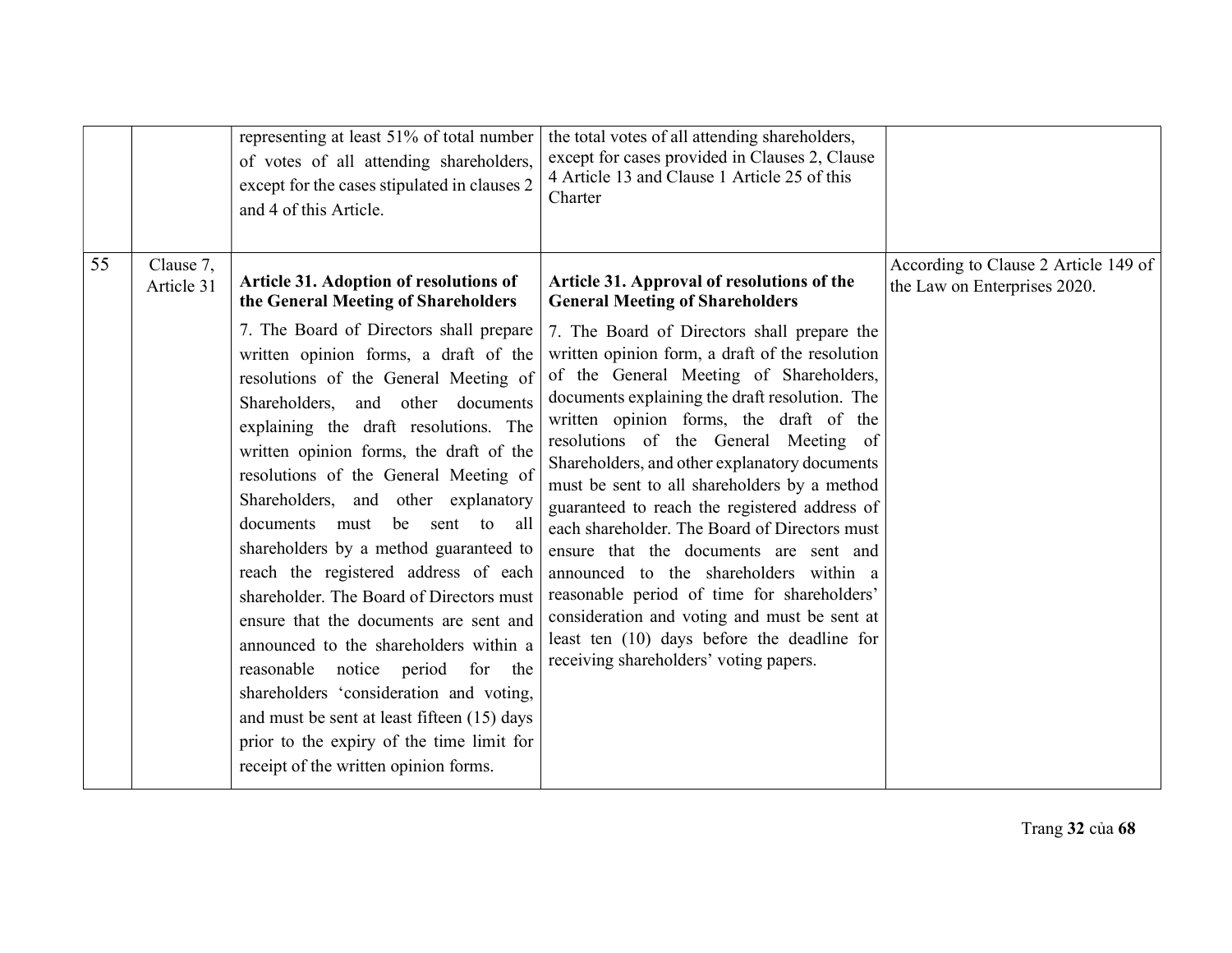| 56 | Point c,<br>Clause 8,<br>Article 31 | <b>Article 31. Adoption of resolutions of</b><br>the General Meeting of Shareholders                                                                                                                                                                                                                                                                                                                                                                                                                                                                                                                                                                                                                                                      | Article 31. Approval of resolutions of the<br><b>General Meeting of Shareholders</b>                                                                                                                                                                                                                                                                                                                                                                                                             | According to Point c Clause 3 Article<br>149 of the Law on Enterprises 2020. |
|----|-------------------------------------|-------------------------------------------------------------------------------------------------------------------------------------------------------------------------------------------------------------------------------------------------------------------------------------------------------------------------------------------------------------------------------------------------------------------------------------------------------------------------------------------------------------------------------------------------------------------------------------------------------------------------------------------------------------------------------------------------------------------------------------------|--------------------------------------------------------------------------------------------------------------------------------------------------------------------------------------------------------------------------------------------------------------------------------------------------------------------------------------------------------------------------------------------------------------------------------------------------------------------------------------------------|------------------------------------------------------------------------------|
|    |                                     | 8. The written opinion form must contain<br>the following basic details:                                                                                                                                                                                                                                                                                                                                                                                                                                                                                                                                                                                                                                                                  | 8. The written opinion form must contain the<br>following principal details:                                                                                                                                                                                                                                                                                                                                                                                                                     |                                                                              |
|    |                                     | c) Full name, permanent residential<br>address, nationality, and the number<br>of citizen's identity card, people's<br>identity card, of the passport or other<br>lawful personal identification in<br>respect of a shareholder being an<br>individual; name, enterprise code or<br>number of establishment decision,<br>head office address of a shareholder<br>being an organization or full name,<br>permanent residential address,<br>nationality, number of citizen's<br>identity card, people's identity card or<br>passport or other lawful personal<br>identification of the authorized<br>representative of a shareholder being<br>an organization; number of shares of<br>each class and number of votes of the<br>shareholder; | c) Full name, contact address, nationality,<br>serial number of legal documents for an<br>individual shareholder; name, enterprise<br>identification number or serial number of<br>legal documents, head office address for an<br>institutional shareholder or full name, contact<br>address, nationality, serial number of personal<br>legal documents for the institutional<br>shareholder's representative; the number of<br>shares of each type and number of voting of<br>each shareholder; |                                                                              |
| 57 | Clause 10,<br>Article 31            | Article 31. Adoption of resolutions of<br>the General Meeting of Shareholders                                                                                                                                                                                                                                                                                                                                                                                                                                                                                                                                                                                                                                                             | Article 31. Approval of resolutions of the<br><b>General Meeting of Shareholders</b>                                                                                                                                                                                                                                                                                                                                                                                                             | According to Clause 5 Article 149 of<br>the Law on Enterprises 2020.         |
|    |                                     | 10. The Board of Directors shall organize                                                                                                                                                                                                                                                                                                                                                                                                                                                                                                                                                                                                                                                                                                 | 10. The written opinion form must contain the                                                                                                                                                                                                                                                                                                                                                                                                                                                    |                                                                              |

Trang 33 của 68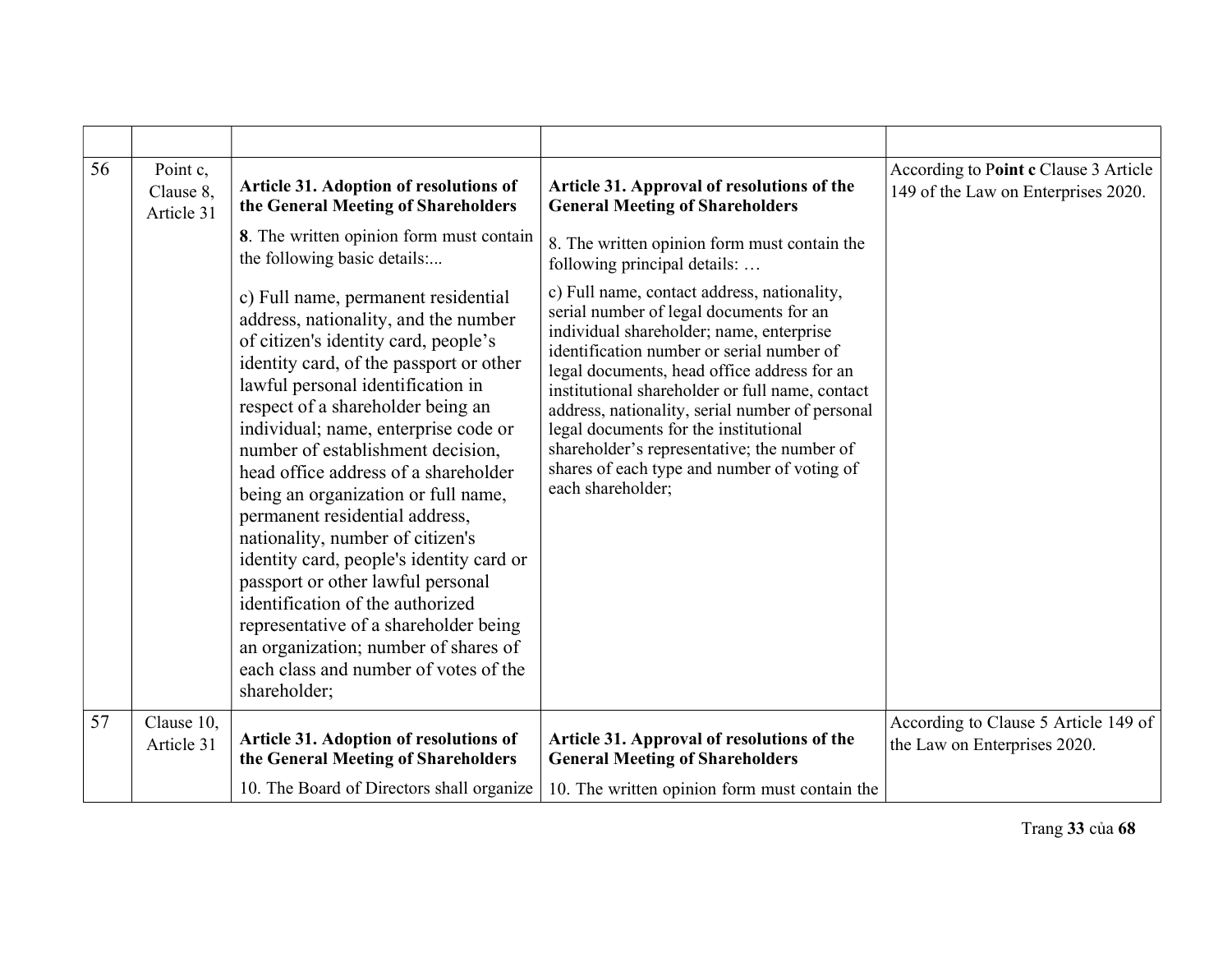|    |                          | the vote-counting and prepare the minutes<br>of vote-counting in the presence of the<br>Supervisory Board or of shareholders not<br>holding managerial positions in the<br>Company.                                                                                                                                                                                         | following principal details:<br>The Board of Directors shall organize the<br>counting of the votes and shall prepare minutes<br>of the counting of the votes in the presence and<br>supervision of the Supervisory Board or of a<br>shareholder who does not hold a managerial in<br>the company.                                                                                   |                                                                                                  |
|----|--------------------------|-----------------------------------------------------------------------------------------------------------------------------------------------------------------------------------------------------------------------------------------------------------------------------------------------------------------------------------------------------------------------------|-------------------------------------------------------------------------------------------------------------------------------------------------------------------------------------------------------------------------------------------------------------------------------------------------------------------------------------------------------------------------------------|--------------------------------------------------------------------------------------------------|
| 58 | Clause 11,<br>Article 31 | Article 31. Adoption of resolutions of<br>the General Meeting of Shareholders<br>11. The vote counting minutes must be<br>published on the website of the Company<br>no later than twenty four (24) hours after<br>completion of the vote counting and must<br>be sent to the shareholders within fifteen<br>(15) days from the date of completion of<br>the vote counting. | Article 31. Approval of resolutions of the<br><b>General Meeting of Shareholders</b><br>11. The minutes of vote counting results and<br>resolutions must be published on the website of<br>the Company within twenty four (24) hours<br>after completion of the vote counting or must<br>be sent to shareholders within 15 days from the<br>date the vote counting ends             | According to Clause 6 Article 149<br>and Clause 5 Article 150 of the Law<br>on Enterprises 2020. |
| 59 | Clause 13,<br>Article 31 | Article 31. Adoption of resolutions of<br>the General Meeting of Shareholders<br>.<br>13. Where a resolution is passed by way<br>of collection of written opinions, a<br>resolution of the General Meeting of<br>Shareholders shall be passed when it is<br>agreed by a number of shareholders<br>representing at least fifty-one (51) percent                              | Article 31. Approval of resolutions of the<br><b>General Meeting of Shareholders</b><br>$\ldots$<br>13. If adopted by collecting written opinions, a<br>resolution of the General Meeting of<br>Shareholders shall be adopted when it is<br>approved by the number of shareholders<br>owning more than 50% of the total number of<br>votes of all shareholders entitled to vote for | According to Clause 4 Article 148 of<br>the Law on Enterprises 2020.                             |

Trang 34 của 68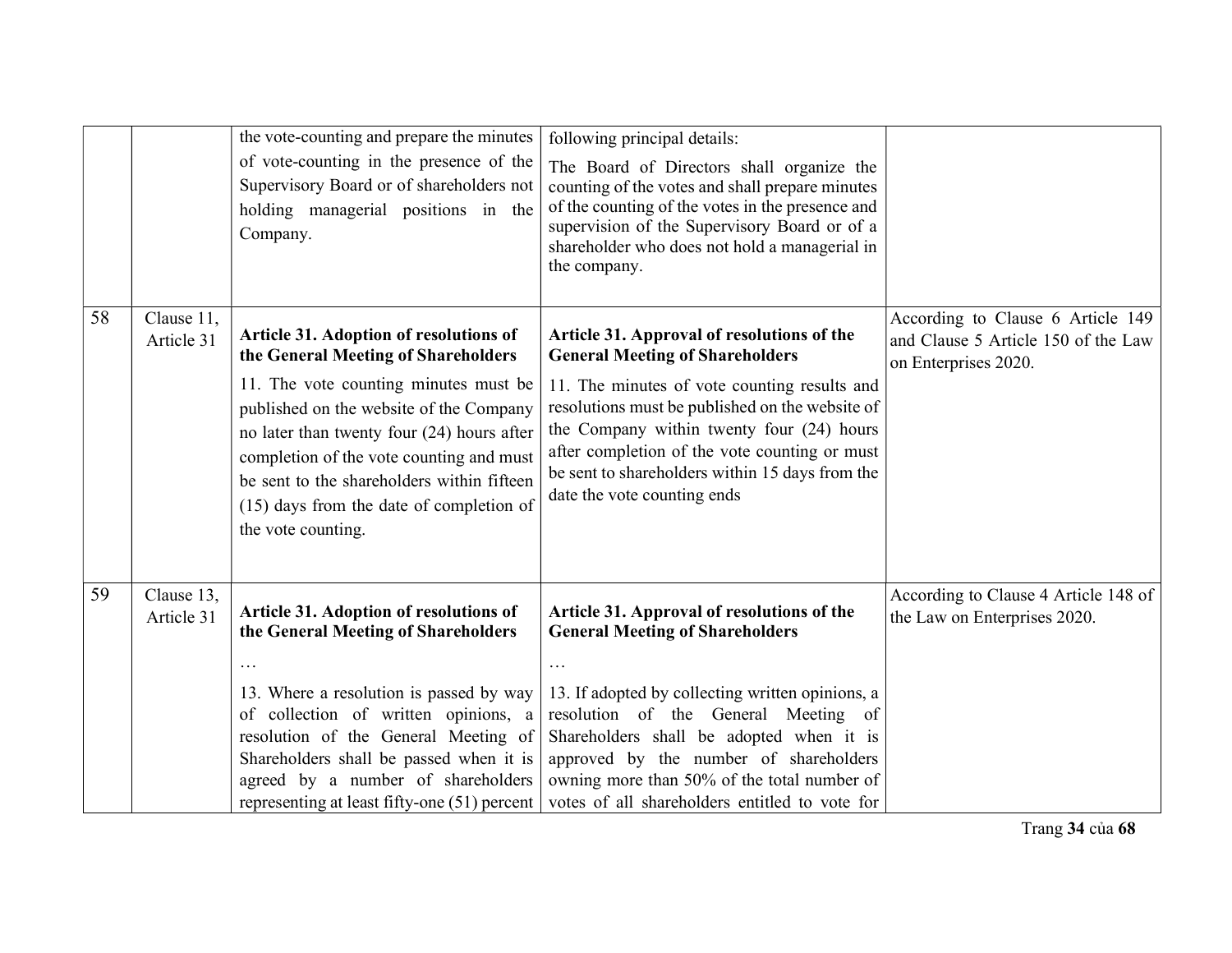| 60 | Clause 2,<br>Article 32 | of the total votes and shall have the same<br>validity as a resolution passed in a General<br>Meeting of Shareholders<br><b>Article 32. Effectiveness of resolutions</b><br>of the General Meeting of<br><b>Shareholders</b><br>2. In the event where a shareholder, group<br>of shareholders or member of the Board of<br>Directors requests a claim or directly<br>makes a claim regarding a resolution<br>which has been passed by the General<br>Meeting of Shareholders, such resolution<br>shall remain effective until otherwise<br>resolved by the competent court or<br>arbitrator, unless there are any provisional<br>measures applied to such resolution by the<br>competent authorities. | approval and shall have the same validity as a<br>resolution adopted in a General Meeting of<br>Shareholders.<br>Article 32. Effect of the General Meeting of<br><b>Shareholders' resolutions</b><br>2. If a shareholder or a group of shareholders<br>requests a court or an arbitration to revoke a<br>General Meeting of Shareholders' resolution,<br>such resolution still continues to be effective<br>until the effective date of a court, arbitration's<br>decision on cancellation of such resolution,<br>except the case of application of a provisional<br>urgent measure under a competent agency's<br>decision. | According to Article 152 of the Law<br>on Enterprises 2020. |
|----|-------------------------|-------------------------------------------------------------------------------------------------------------------------------------------------------------------------------------------------------------------------------------------------------------------------------------------------------------------------------------------------------------------------------------------------------------------------------------------------------------------------------------------------------------------------------------------------------------------------------------------------------------------------------------------------------------------------------------------------------|-----------------------------------------------------------------------------------------------------------------------------------------------------------------------------------------------------------------------------------------------------------------------------------------------------------------------------------------------------------------------------------------------------------------------------------------------------------------------------------------------------------------------------------------------------------------------------------------------------------------------------|-------------------------------------------------------------|
| 61 | Article 33              | Article 33. Request for cancellation of<br>resolutions of the General Meeting of<br><b>Shareholders</b><br>Within ninety (90) days from the date of<br>receipt of the minutes of a General<br>Meeting of Shareholders or the minutes of<br>the results of vote-counting by way of<br>written opinions from the General<br>Meeting of Shareholders, a shareholder,                                                                                                                                                                                                                                                                                                                                     | Article 33. Request for revocation of According to Article 151 of the Law<br>resolutions of the General Meeting of on Enterprises 2020.<br><b>Shareholders</b><br>Within 90 days from the date of receiving the<br>resolution or the meeting minutes of the<br>General Meeting of Shareholders or the<br>minutes of vote counting results regarding the<br>solicitation of opinions from the General<br>Meeting of Shareholders, shareholders or<br>groups of shareholders shall have the right to                                                                                                                          |                                                             |

Trang 35 của 68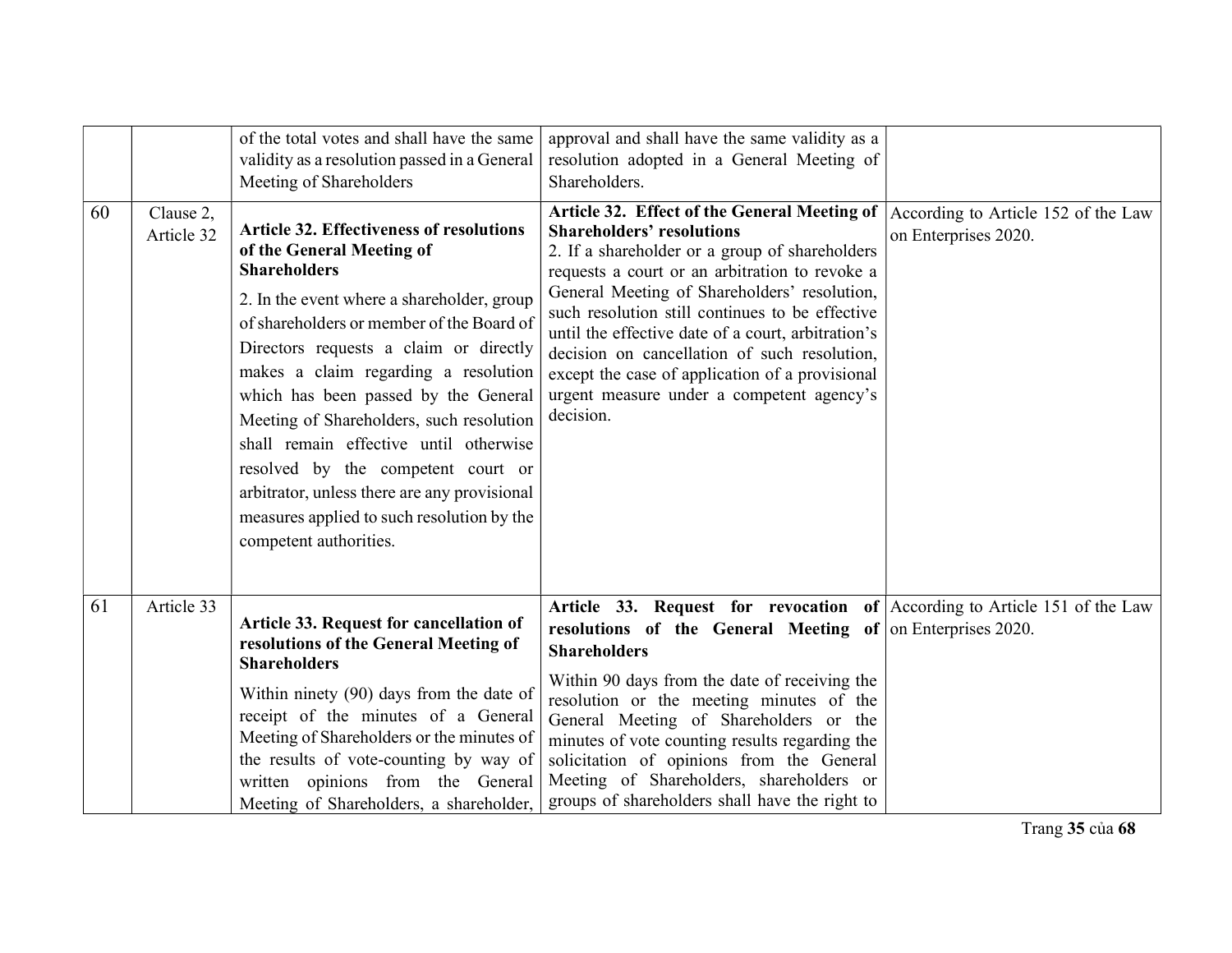|    |                         | member of the Board of Directors,<br>member of the Supervisory Board or the<br>Chief Executive Officer has the right to<br>request a court or an arbitrator to consider<br>and cancel a resolution or part of a<br>resolution of the General Meeting of<br>Shareholders in the following cases:<br>1) The sequence and procedures for<br>convening a meeting or collecting opinion<br>of the General Meeting of Shareholers and<br>issuing a decision of the General Meeting<br>of Shareholders did not comply with the<br>Law on Enterpises and the Charter of the<br>Company, except in the case stipulated in<br>Article 31.5 of this Charter.<br>2) The sequence and procedures of<br>passing the resolutions or the contents of<br>the resolutions violate the Laws or the<br>Charter of the Company. | request a court or arbitration to consider and<br>revoke the whole or part of a resolution of the<br>General Meeting of Shareholders in the<br>following cases:<br>1) The order, procedures for convening and<br>issuing resolutions of the General Meeting of<br>Shareholders seriously violates regulations of<br>the Law on Enterprises and the Company's<br>Charter, except for cases prescribed in Clause<br>5, Article 31 of this Charter;<br>2) The order, procedures for approval and<br>resolution content violates the laws or the<br>Company's Charter |                                                                              |
|----|-------------------------|------------------------------------------------------------------------------------------------------------------------------------------------------------------------------------------------------------------------------------------------------------------------------------------------------------------------------------------------------------------------------------------------------------------------------------------------------------------------------------------------------------------------------------------------------------------------------------------------------------------------------------------------------------------------------------------------------------------------------------------------------------------------------------------------------------|-------------------------------------------------------------------------------------------------------------------------------------------------------------------------------------------------------------------------------------------------------------------------------------------------------------------------------------------------------------------------------------------------------------------------------------------------------------------------------------------------------------------------------------------------------------------|------------------------------------------------------------------------------|
| 62 | Clause 3,<br>Article 34 | <b>Article 34. Minutes of a General</b><br><b>Meeting of Shareholders</b><br>3. The chairman and secretary of the<br>meeting shall be jointly liable for the<br>truthfulness and accuracy of the contents<br>of the meeting minutes. The meeting<br>minutes must be published on the website<br>of the Company within twenty four (24)                                                                                                                                                                                                                                                                                                                                                                                                                                                                     | Article 34. Minutes of the meeting of the<br><b>General Meeting of Shareholders</b><br>3. In case the chairman, secretary refuses to<br>sign in the meeting minutes, such minutes shall<br>be valid if it is signed by all other attending<br>members of the Board of Directors and fully<br>contains contents as prescribed in this Clause.<br>The meeting minutes must clearly specify such<br>refusal. The chairman, secretary or people who                                                                                                                   | According to Point 1 Clause 1 Article<br>150 of the Law on Enterprises 2020. |

Trang 36 của 68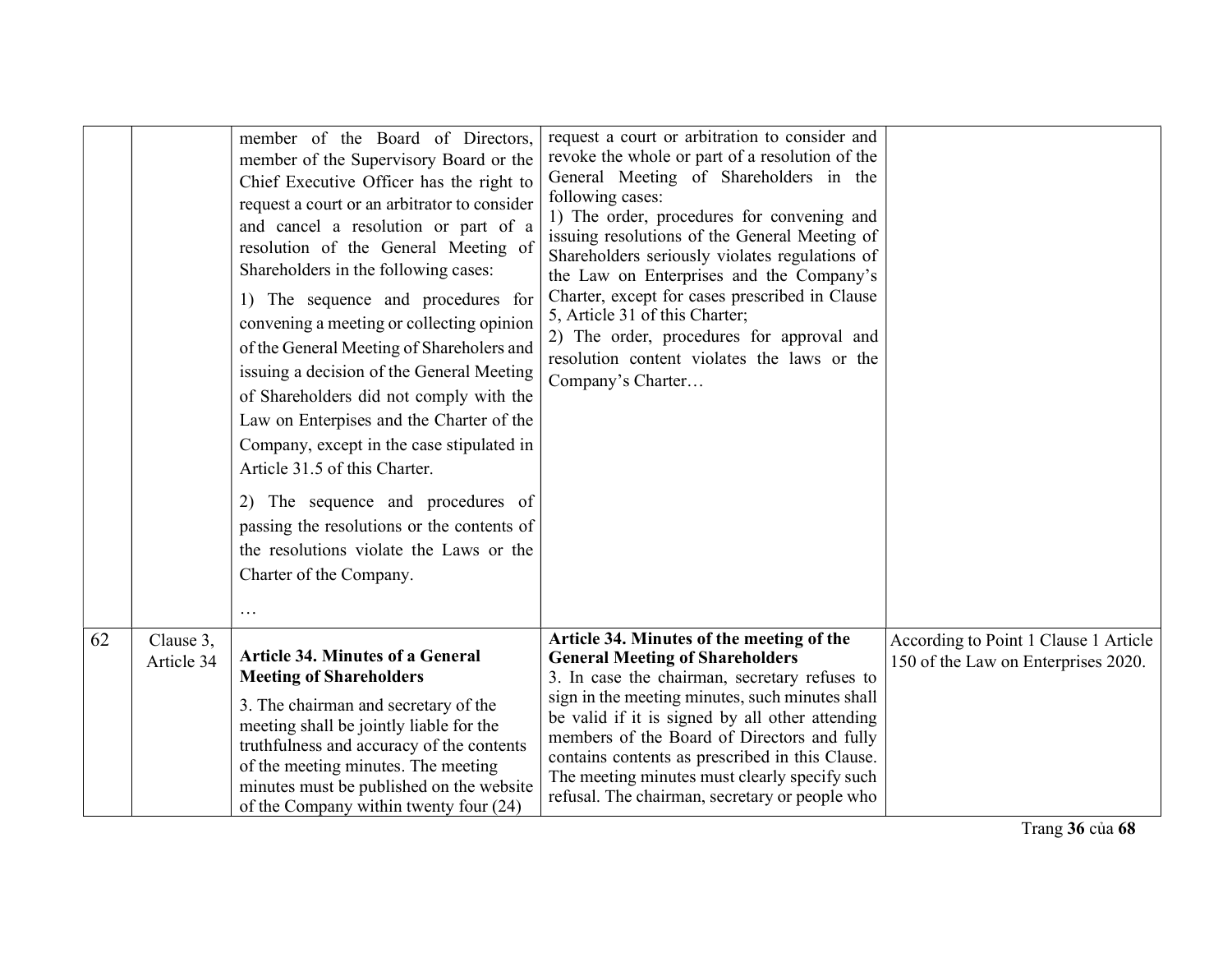|    |                            | hours or delivered to all the shareholders<br>within fifteen $(15)$ days from the date of<br>closing of the relevant meeting                                                                                                                                                                                                                                                                                            | signed on such minutes of the meeting shall be<br>jointly liable for the truthfulness and accuracy<br>of the contents of the meeting minutes. The<br>meeting minutes must be published on the<br>website of the Company within twenty four<br>(24) hours or delivered to all the shareholders<br>within fifteen (15) days from the date of<br>closing of the meeting.                                                                                                 |                                                                                         |
|----|----------------------------|-------------------------------------------------------------------------------------------------------------------------------------------------------------------------------------------------------------------------------------------------------------------------------------------------------------------------------------------------------------------------------------------------------------------------|-----------------------------------------------------------------------------------------------------------------------------------------------------------------------------------------------------------------------------------------------------------------------------------------------------------------------------------------------------------------------------------------------------------------------------------------------------------------------|-----------------------------------------------------------------------------------------|
| 63 | Clause<br>4,<br>Article 34 | <b>Article 34. Minutes of a General</b><br><b>Meeting of Shareholders</b><br>4. Minutes of the General Meeting of<br>Shareholders are deemded as authentic<br>evidence of the work conducted at the<br>meeting, unless there is an opposition to<br>the contents of the meeting minutes which<br>is raised in accordance with the applicable<br>procedures within ten (10) days of<br>delivery of such meeting minutes. | Article 34. Minutes of the meeting of the<br><b>General Meeting of Shareholders</b><br>4. Minutes of the meeting of the General<br>Meeting of Shareholders are deemded as<br>authentic evidence of the work conducted at<br>the meeting.                                                                                                                                                                                                                              | Updated<br>according to the new<br>Charter Template;<br>There is no<br>relevant content |
| 64 | 5.<br>Clause<br>Article 34 | <b>Article 34. Minutes of a General</b><br><b>Meeting of Shareholders</b><br>5. The person who chaired the meeting<br>shall be responsible for arrangement of<br>filing the meeting minutes at the head<br>office of the Company, the annex listing<br>shareholders registered to attend the                                                                                                                            | Article 34. Minutes of the meeting of the<br><b>General Meeting of Shareholders</b><br>5. The person who chaired the meeting of the<br>General Meeting of Shareholders shall be<br>responsible for filing the meeting minutes, the<br>annex list of shareholders registered to attend<br>the meeting with their signatures and<br>authorized documents. All resolutions which<br>were passed and other documents attached to<br>the invitation of the meeting must be | According to Clause 4 Article 23 of<br>the Sample Charter.                              |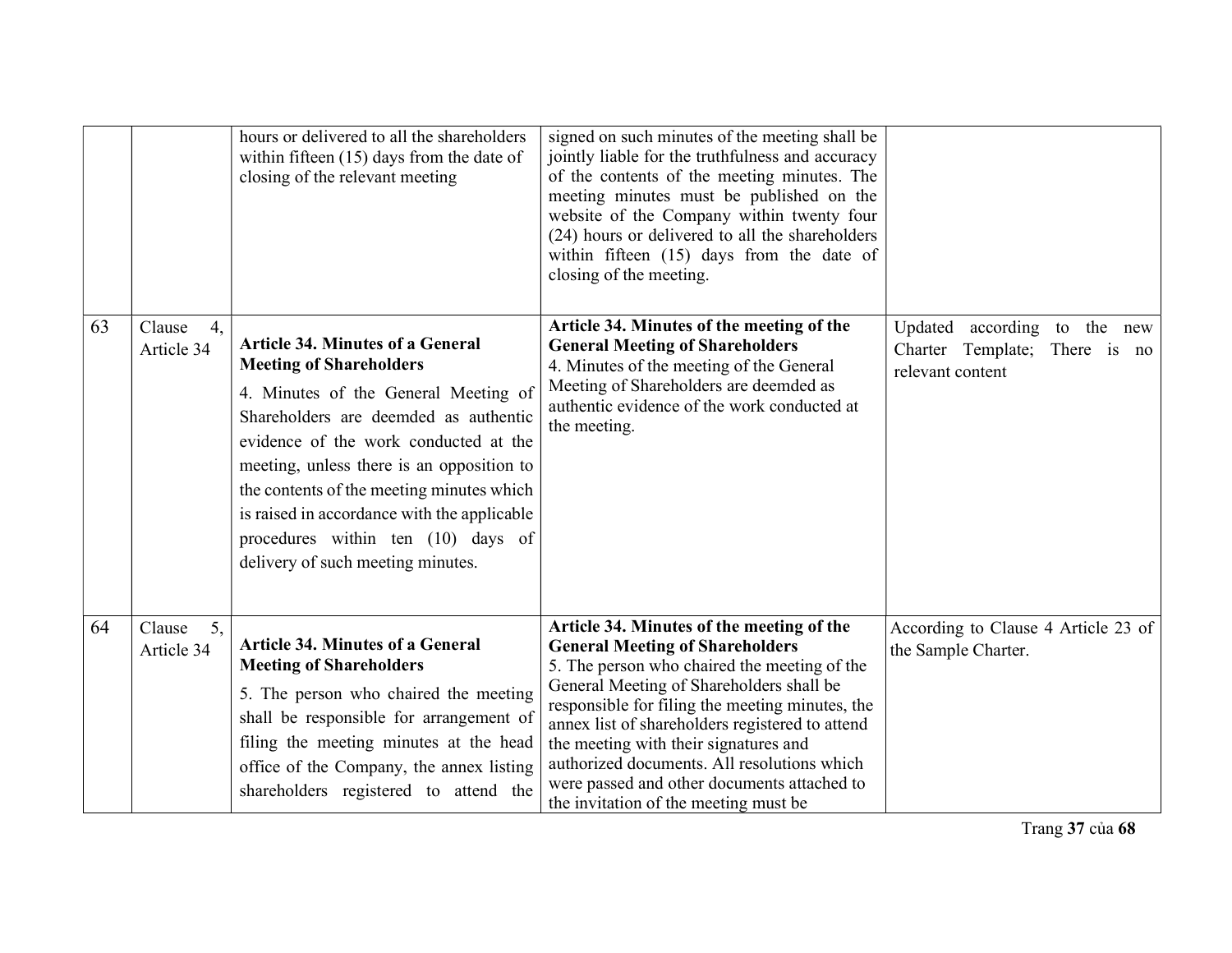|                                  | meeting, all resolutions which have been<br>passed and other documents attached to<br>the invitation of such meeting.                                                                                                                                                                                                                                                                                                                                                                                                                                                                                                                                                  | disclosed according to regulation on<br>information disclosure on the stock market<br>and must be stored at the head office of the<br>Company.                                                                                                                                                                                                                                                                                                                                                                                                                                                                                                                                                                                             |                                                                                                                                                                                                                                                                                                                                                                                                                                                                                                                                                                                                                                                                                                                   |
|----------------------------------|------------------------------------------------------------------------------------------------------------------------------------------------------------------------------------------------------------------------------------------------------------------------------------------------------------------------------------------------------------------------------------------------------------------------------------------------------------------------------------------------------------------------------------------------------------------------------------------------------------------------------------------------------------------------|--------------------------------------------------------------------------------------------------------------------------------------------------------------------------------------------------------------------------------------------------------------------------------------------------------------------------------------------------------------------------------------------------------------------------------------------------------------------------------------------------------------------------------------------------------------------------------------------------------------------------------------------------------------------------------------------------------------------------------------------|-------------------------------------------------------------------------------------------------------------------------------------------------------------------------------------------------------------------------------------------------------------------------------------------------------------------------------------------------------------------------------------------------------------------------------------------------------------------------------------------------------------------------------------------------------------------------------------------------------------------------------------------------------------------------------------------------------------------|
| 65<br>2.<br>Clause<br>Article 35 | Article 35. Powers of the Board of<br><b>Directors</b><br>2. Rights and obligations of the Board of<br>Directors:                                                                                                                                                                                                                                                                                                                                                                                                                                                                                                                                                      | <b>Article 35. Authorities of the Board of</b><br><b>Directors</b><br>2. The Board of Directors has the following<br>rights and obligations:                                                                                                                                                                                                                                                                                                                                                                                                                                                                                                                                                                                               | - Point f: According to Point g<br>Clause 2 Article 153 of the Law on<br>Enterprises 2020.<br>Point g: According Clause 1<br>Article 133 of the Law on Enterprises<br>2020.                                                                                                                                                                                                                                                                                                                                                                                                                                                                                                                                       |
|                                  | f) To make decisions on the price of<br>shares, bonds and other convertible<br>securities issued by the Company as<br>authorised by the General Meeting of<br>Shareholders;<br>g) To make decisions on redemption of up<br>to 5% of the total issued shares of each<br>class of shares already issued within each<br>period of twelve (12) months; to make<br>decisions on offer for sale and distribution<br>of bonuses in the form of treasury shares<br>accordance<br>methods<br>with<br>in<br>1n<br>compliance with the Law;<br>To make decisions<br>on market<br>$\mathbf{1}$<br>development, marketing or technology<br>solutions; to approve any sale, purchase | f) To decide on the price of shares, bonds and<br>other convertible securities issued by the<br>Company<br>g) To decide on share redemptions of up to $10\%$<br>of the total issued shares of each class of shares<br>which were already issued within each twelve<br>(12) month period; to decide on the redemption<br>prices or withdrawing prices of the Company's<br>shares; to decide on share offering plans, bonus<br>share distributions in accordance with<br>applicable Laws;<br>To decide on market development,<br>$\mathbf{i}$<br>marketing and technology solutions; through<br>amendment,<br>signing,<br>supplementation,<br>cancellation of contracts for sale, purchase,<br>borrowing, lending and other contracts valued | Point i: Revised (1) to provide<br>clarity on the content stated in the<br>Point h Clause 2 Article 153 of the<br>Law on Enterprises 2020, and (2) to<br>supplement<br>additional<br>content<br>related to amendment, cancellation,<br>and supplement of a contract to<br>clarify the Board of Directors'<br>authorities which were moved up<br>from the Point c Clause 3 of this<br>Article (as the Article 3 was<br>removed).<br>Point j: To supplement the right to<br>appoint,<br>dismiss, remove<br>the<br>Chairman of the Board of Directors<br>according to Point i Clause 2 Article<br>153 of the Law on Enterprises 2020.<br>To supplement the right to appoint,<br>dismiss, remove the Person in charge |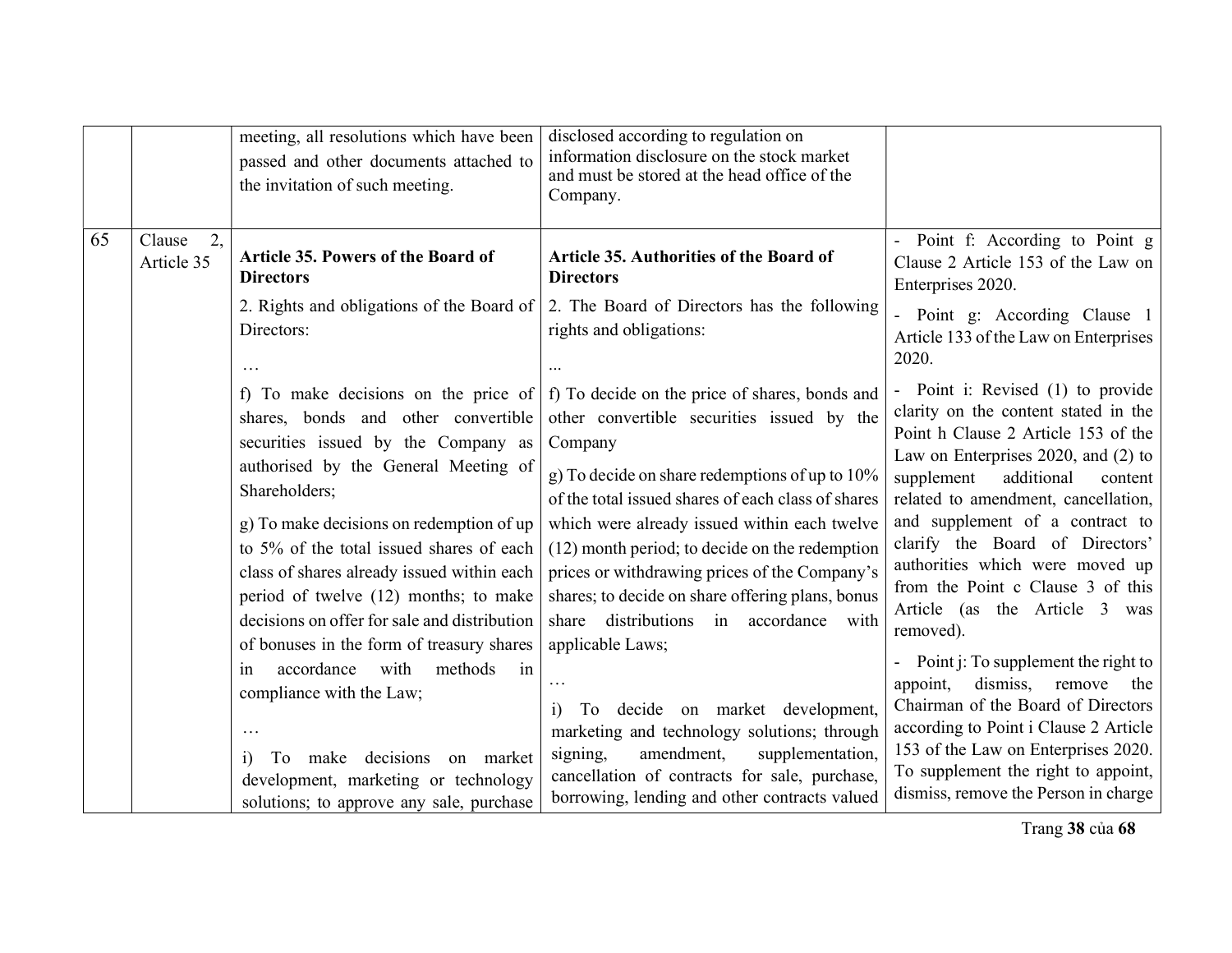| loan agreement or any other<br><sub>or</sub><br>agreements valued at thirty-five percent<br>(35%) or more of the total value of assets<br>as recorded in the most recent financial<br>statement of the Company, except for any                                                                                                                                                                                                                                                                                              | at thirty-five percent $(35%)$ or more of the total<br>value of assets as recorded in the most recent<br>financial statement of the Company, except for<br>transaction<br>under the<br>contract,<br>any<br>management competence of the General                                                                                                                                                                                                                                                                                                                                                                                   | of Corporate Governance according<br>to Clause 7 Article 278 of the Decree<br>155/2020/NĐ-CP.<br>- Point m: Update according to new                                                                                                                                                                                                                                                                                                                                                      |
|-----------------------------------------------------------------------------------------------------------------------------------------------------------------------------------------------------------------------------------------------------------------------------------------------------------------------------------------------------------------------------------------------------------------------------------------------------------------------------------------------------------------------------|-----------------------------------------------------------------------------------------------------------------------------------------------------------------------------------------------------------------------------------------------------------------------------------------------------------------------------------------------------------------------------------------------------------------------------------------------------------------------------------------------------------------------------------------------------------------------------------------------------------------------------------|------------------------------------------------------------------------------------------------------------------------------------------------------------------------------------------------------------------------------------------------------------------------------------------------------------------------------------------------------------------------------------------------------------------------------------------------------------------------------------------|
| agreement or transaction between the<br>Company and any Related Person;<br>j) To appoint, dismiss, remove, enter into                                                                                                                                                                                                                                                                                                                                                                                                       | Meeting of Shareholders specified at Point d<br>Clause 2 Article 138 and Clause 1 and Clause<br>3 Article 167 of the Law on Enterprises;                                                                                                                                                                                                                                                                                                                                                                                                                                                                                          | Charter Template and content<br>transferred from the Point g Clause 3<br>of this Article (as the Article 3 was<br>removed)                                                                                                                                                                                                                                                                                                                                                               |
| or terminate contracts with the Chief<br>Executive Officer, the Deputy Chief<br>Executive Officers and other important<br>managerial personnels, to decide the<br>salaries and other benefits of such<br>managerial personnel; to<br>appoint<br>authorised representatives to exercise the<br>right of ownership of shares or capital<br>contribution portion in any other<br>company and determine wages and<br>benefits<br>$\sigma$<br>authorised<br>such<br>representatives<br>m) To make decisions on the structure and | j) To appoint, dismiss, remove the Chairman of<br>the Board of Directos, the Person in charge of<br>Corporate Governance; to appoint, dismiss,<br>remove from office and sign contracts or<br>terminate contracts with the Chief Executive<br>Officer, the Deputy Chief Executive Officers<br>and other key managers of the company, to<br>decide on salaries and other benefits of such<br>managers; to<br>appoint<br>authorised<br>an<br>representatives to exercise the right of<br>ownership of shares or capital contribution<br>portion in another company and decide on the<br>level of remuneration and other benefits of | - To remove Point v: Updated<br>according to the content transferred<br>from Point k Clause 3 of this Article<br>(as the Article 3 was removed)<br>To supplement Point x: according<br>to Point q Clause 2 Article 27 of the<br>Charter Template and to supplement<br>the authorities of the Board of<br>Directors according to Article 18 of<br>the Regulation on conducting virtual<br>general meeting and online voting as<br>approved by the General Meeting of<br>the Shareholders. |
| internal management regulations as<br>approved by the General Meeting of                                                                                                                                                                                                                                                                                                                                                                                                                                                    | such persons;                                                                                                                                                                                                                                                                                                                                                                                                                                                                                                                                                                                                                     | - To supplement Point y: according<br>to Clause 3 Article 36 of the Law on<br>Enterprises<br>2020<br>and<br>content                                                                                                                                                                                                                                                                                                                                                                      |
| Shareholders to ensure the best interests<br>for the shareholders, to make decisions on<br>establishment of susidiary, branch,<br>transaction office, representative office,                                                                                                                                                                                                                                                                                                                                                | m) To decide on the organizational structure<br>and internal management regulations, to decide<br>on establishment of susidiaries, branches,<br>transaction offices, representative offices, or                                                                                                                                                                                                                                                                                                                                                                                                                                   | transferred from Point h Clause 3 of<br>this Article (as the Article 3 was<br>removed)                                                                                                                                                                                                                                                                                                                                                                                                   |
| or capital contribution or acquisition of                                                                                                                                                                                                                                                                                                                                                                                                                                                                                   | capital contribution or acquisition of shares in                                                                                                                                                                                                                                                                                                                                                                                                                                                                                                                                                                                  | To<br>$\omega_{\rm{max}}$<br>supplement<br>Point<br>$Z$ :<br>according to HSC' current corporate                                                                                                                                                                                                                                                                                                                                                                                         |

Trang 39 của 68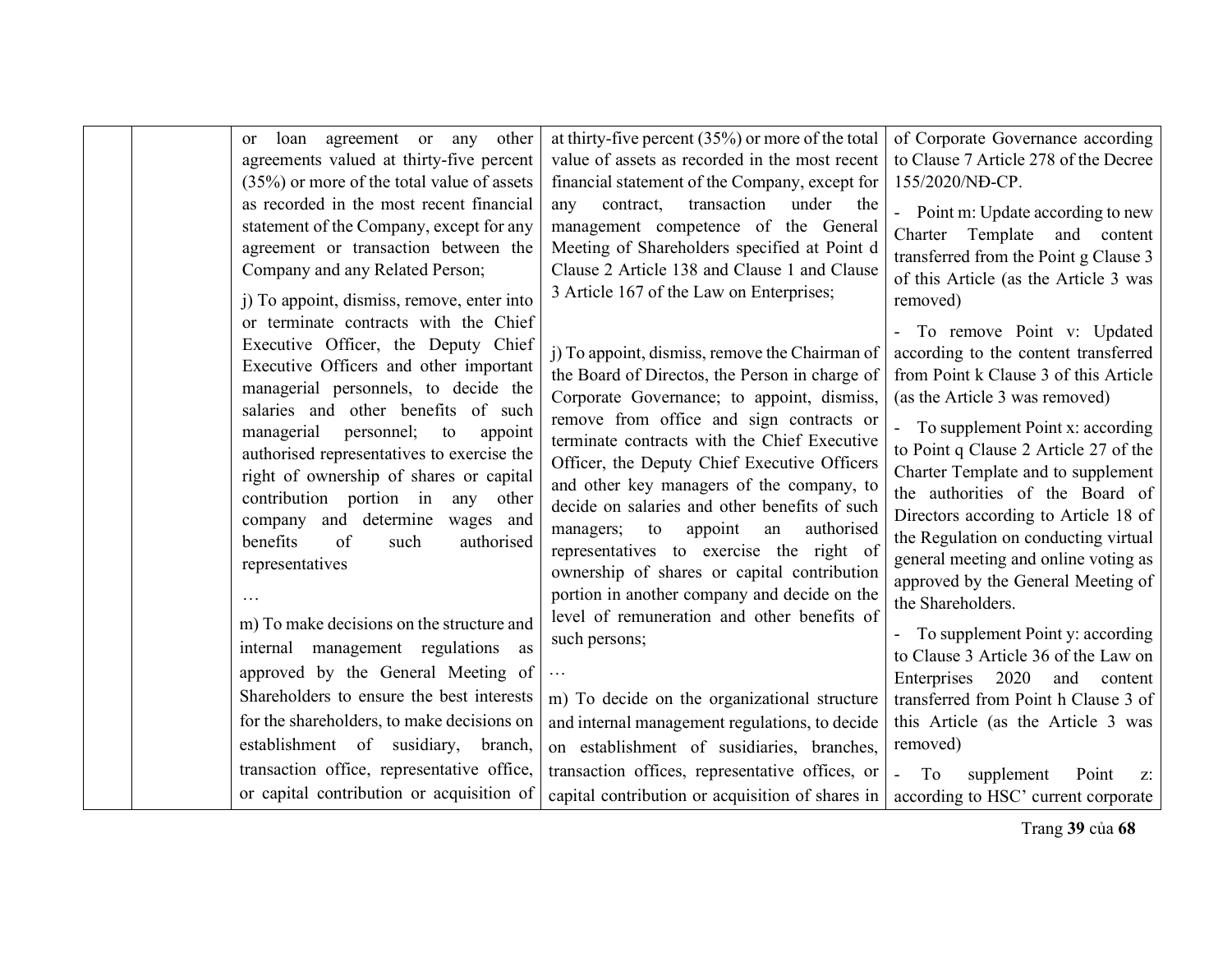|  | shares in any other company as stipulated | other company as stipulated in the Laws and                                           | regulation and Clause 2 Article 8 of |
|--|-------------------------------------------|---------------------------------------------------------------------------------------|--------------------------------------|
|  | in the Laws and Charter of the Company;   | Charter of the Company;                                                               | the Circular 121/2020/TT-BTC.        |
|  |                                           |                                                                                       |                                      |
|  | .                                         | .                                                                                     |                                      |
|  | v) To approve any transactions which are  | v) To approve any transactions which are not in                                       |                                      |
|  | not in the scope of business plans or     | the scope of business plans or financial plans                                        |                                      |
|  | financial plans submitted by the Chief    | submitted by the Chief Executive Officer or the                                       |                                      |
|  | Executive Officer or the Executive        | Executive Management Board (if any);                                                  |                                      |
|  | Management Board (if any);                | business issues or transactions in which the                                          |                                      |
|  |                                           | Board of Directors, within the scope of their                                         |                                      |
|  | .                                         | authorities and responsibilities, has right to                                        |                                      |
|  |                                           | approve;                                                                              |                                      |
|  |                                           |                                                                                       |                                      |
|  |                                           |                                                                                       |                                      |
|  |                                           | x) To approve the issuance of Regulation on                                           |                                      |
|  |                                           | operation of the Board of Directors and Internal                                      |                                      |
|  |                                           | Regulation on Corporate Governance as                                                 |                                      |
|  |                                           | approved by the General Meeting of                                                    |                                      |
|  |                                           | Shareholders and which must be disclosed on                                           |                                      |
|  |                                           | the Company's website; to approve the                                                 |                                      |
|  |                                           | issuance of Regulation on operation of the                                            |                                      |
|  |                                           | Auditing Committee under the Board of                                                 |                                      |
|  |                                           | Directors and to approve the issuance of                                              |                                      |
|  |                                           | regulation on information disclosure and other                                        |                                      |
|  |                                           | internal regulations of the Company. To<br>approve the amendment of the Regulation on |                                      |
|  |                                           | conducting Virtual General Meeting and online                                         |                                      |
|  |                                           | voting as authorized by the General Meeting of                                        |                                      |
|  |                                           | the Shareholders.                                                                     |                                      |
|  |                                           |                                                                                       |                                      |
|  |                                           | y) To determine values of assets used as                                              |                                      |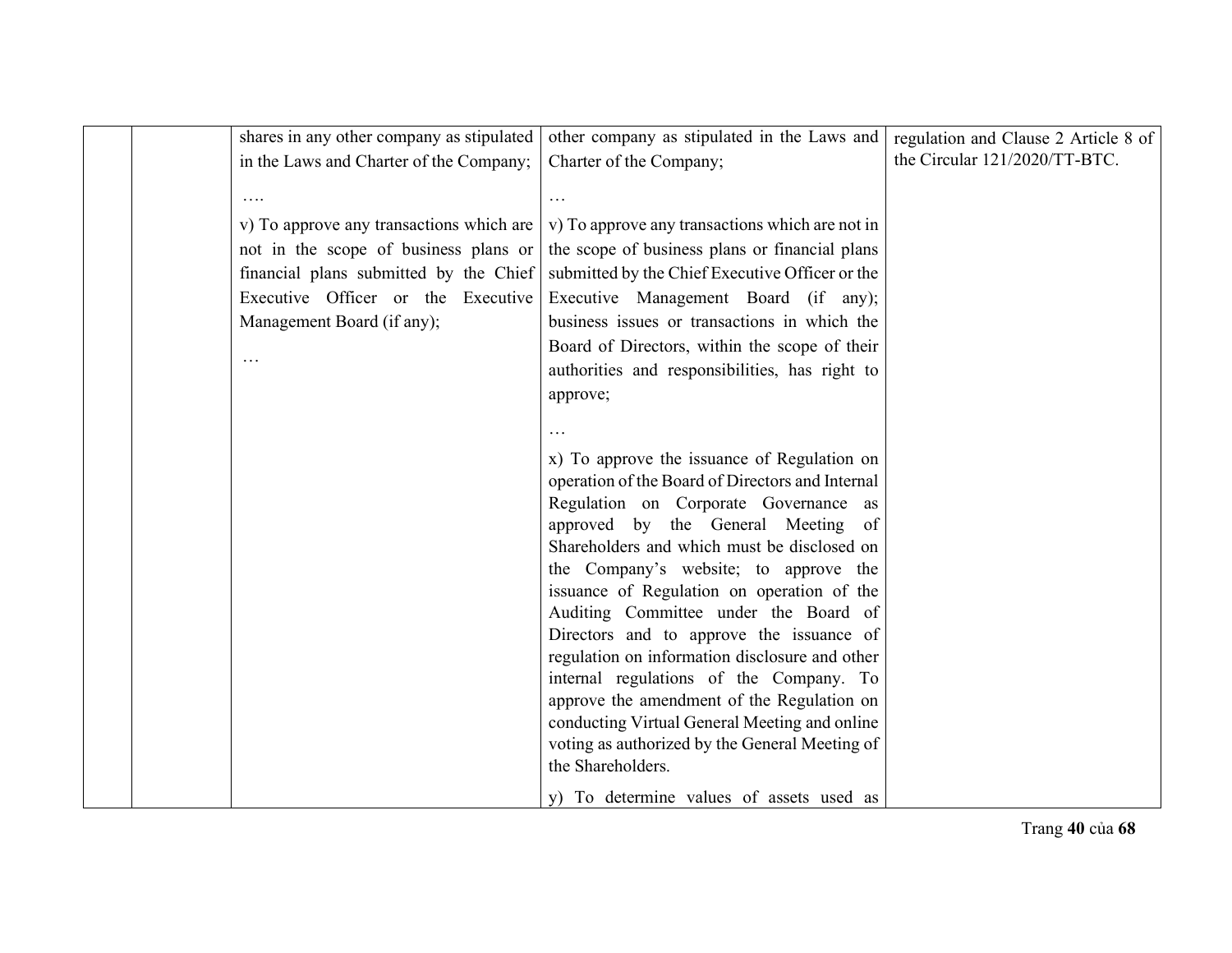|    |                                        |                                                                                                                                                                                                                                                                                                                                                                                                                                                                                                                                                                                                                                                                                              | contributed capital in the share or bond<br>issuances of the Company including gold, land<br>intellectual property<br>right,<br>use<br>right,<br>technology and technology know-how;<br>z) To select auditor in the list of financial<br>statement auditors that is approved or<br>authorized by the General Meeting of<br>Shareholders. |                                                                                                                                                                                               |
|----|----------------------------------------|----------------------------------------------------------------------------------------------------------------------------------------------------------------------------------------------------------------------------------------------------------------------------------------------------------------------------------------------------------------------------------------------------------------------------------------------------------------------------------------------------------------------------------------------------------------------------------------------------------------------------------------------------------------------------------------------|------------------------------------------------------------------------------------------------------------------------------------------------------------------------------------------------------------------------------------------------------------------------------------------------------------------------------------------|-----------------------------------------------------------------------------------------------------------------------------------------------------------------------------------------------|
| 66 | 3 <sub>1</sub><br>Clause<br>Article 35 | <b>Article 35. Powers of the Board of</b><br><b>Directors</b><br>1. The following matters must be<br>approved by the Board of Directors:<br>a) Establishment of any branch or<br>representative office of the Company;<br>b) Establishment of any subsidiary of the<br>Company;<br>c) Within the scope of Article 149.2 of the<br>Law on Enterpises and unless otherwise<br>stipulated in Articles 135.2 and 162.1 and<br>162.3 of the Law on Enterpises which<br>require approval from the General<br>Meeting of Shareholders, the Board of<br>Directors may make decisions<br>on<br>implementation,<br>amendment<br>and<br>termination of any contract to which the<br>Company is a party; | To remove this Article                                                                                                                                                                                                                                                                                                                   | Updated according to current Charter<br>Template; there is no specific content<br>needs to be approved. Therefore,<br>some contents of Clause 3 shall be<br>moved to Clause 2 of this Article |

Trang 41 của 68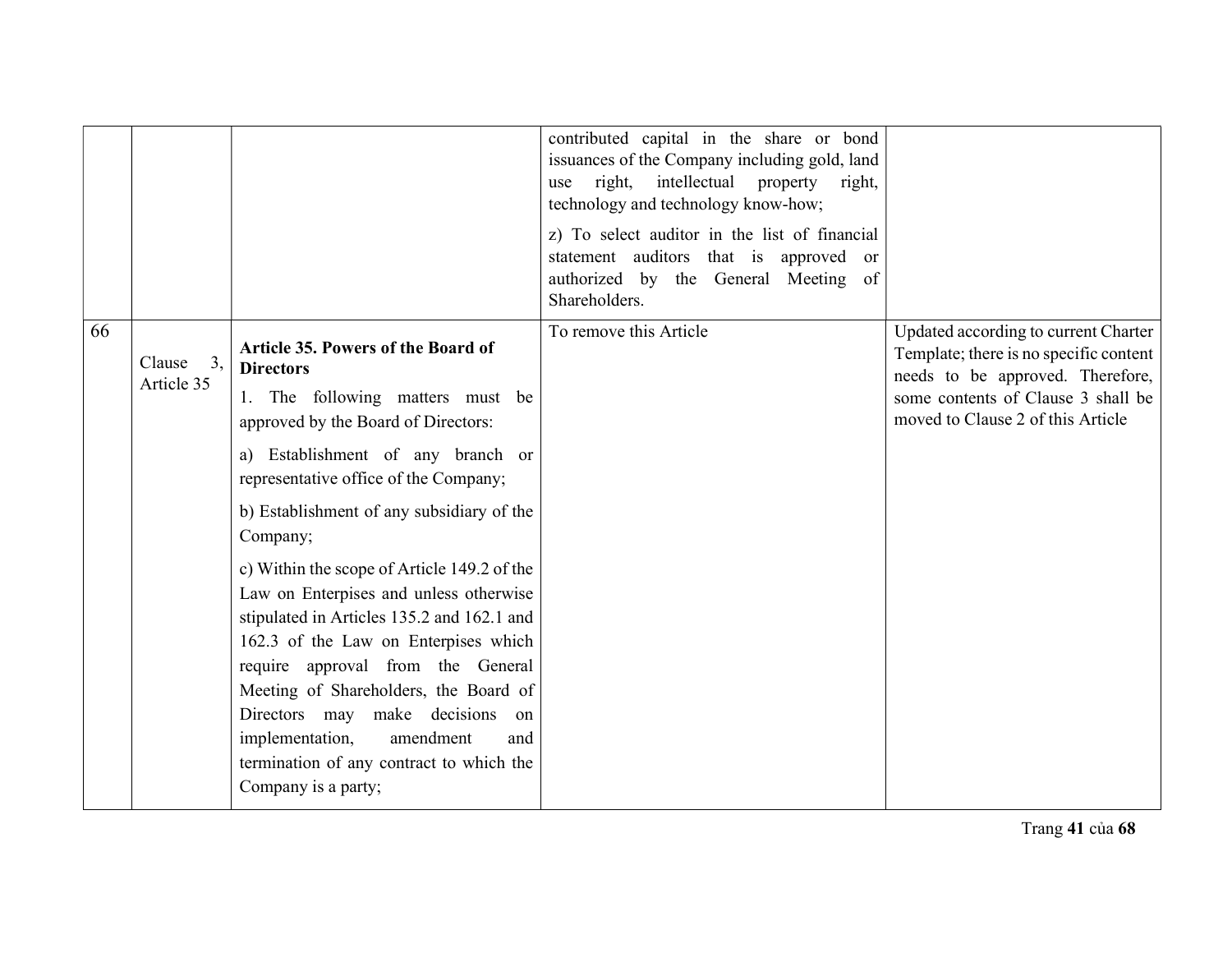| d) Appointment or dismissal of any<br>person authorised to be commerial agent<br>or attorney of the Company;<br>e) Borrowing and execution of mortgages,<br>guarantees and compensations of the<br>Company;                                       |  |
|---------------------------------------------------------------------------------------------------------------------------------------------------------------------------------------------------------------------------------------------------|--|
| f) Amounts of investment which are not in<br>the business plan or budget or which are<br>more than 10% of the value of the annual<br>business plan and buget;                                                                                     |  |
| g) Sale or purchase of shares or capital<br>contribution portions in any other<br>companies established in Vietnam or<br>overseas;                                                                                                                |  |
| h) Evaluation of non-cash<br>assets<br>contributed to the Company relating to the<br>issuance of shares or bonds of the<br>Company, including gold, land use rights,<br>intellectual property rights, technologies<br>and technological know-how; |  |
| i) Purchase or acquisition of up to 5% of<br>total shares of each class which have been<br>offered for sale within twelve (12)<br>months;                                                                                                         |  |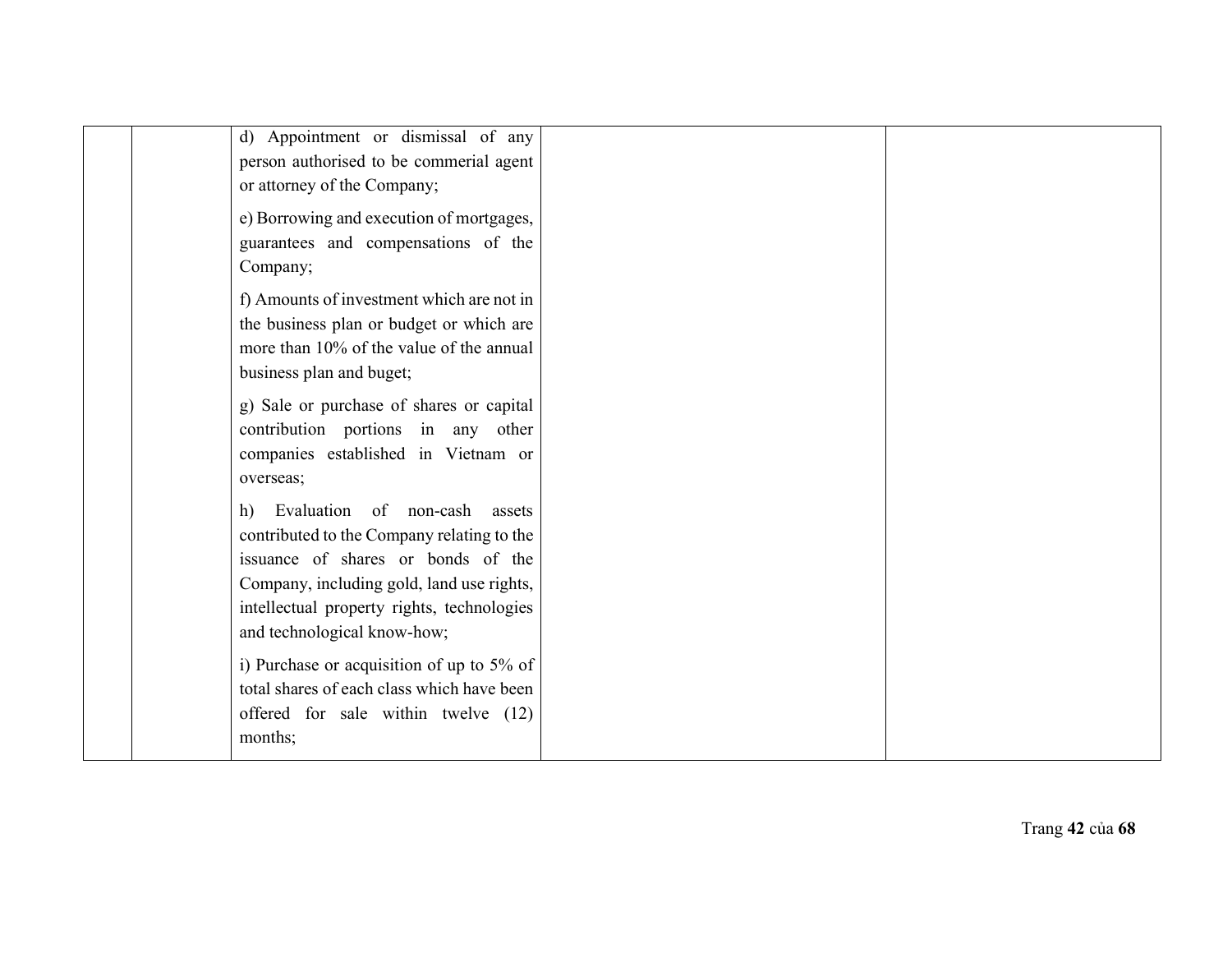|    |                                                                                 | i) To make decisions on purchase or<br>redemption price of shares of the<br>Company;<br>k) Other business matters or transactions<br>which, at the Board of Directors's<br>discretion, require its approval within its<br>powers and responsibilities.                                                                                                                                                                                                                                                                                  |                                                                                                                                                                                                                                                                                                    |                                                                                                                        |
|----|---------------------------------------------------------------------------------|-----------------------------------------------------------------------------------------------------------------------------------------------------------------------------------------------------------------------------------------------------------------------------------------------------------------------------------------------------------------------------------------------------------------------------------------------------------------------------------------------------------------------------------------|----------------------------------------------------------------------------------------------------------------------------------------------------------------------------------------------------------------------------------------------------------------------------------------------------|------------------------------------------------------------------------------------------------------------------------|
| 67 | 7.<br>Clause<br>Article 35<br>(according)<br>HSC's<br>to<br>current<br>Charter) | Article 35. Powers of the Board of<br><b>Directors</b><br>7. The Board of Directors shall report its<br>operations to the General Meeting of<br>Shareholders, specifically regarding its<br>supervision of the Chief Executive<br>Officer and other managing officers<br>during a fiscal year. If the Board of<br>Directors fails to make such report to the<br>General Meeting of Shareholders, the<br>relevant annual financial statements of<br>the Company shall be deemed invalid<br>and not approved by the Board of<br>Directors | <b>Article 35. Authorities of the Board of</b><br><b>Directors</b><br>6. The Board of Directors shall report its<br>operations to the General Meeting of<br>Shareholders, in particular the supervision of<br>the Chief Executive Officer and other<br>managing directors during a fiscal year.    | Updated as the current Charter<br>Template does not include the related<br>content.                                    |
| 68 | 9.<br>Clause<br>Article 35<br>(according)<br>HSC's<br>to<br>current<br>Charter) | Article 35. Powers of the Board of<br><b>Directors</b><br>9. If a resolution which has been passed<br>by the Board of Directors is found to be<br>unlawful or in violation<br>of the<br>management regulations or this Charter of<br>the Company, any shareholders who owns                                                                                                                                                                                                                                                             | Article 35. Authorities of the Board of<br><b>Directors</b><br>8. If the Board of Directors passes a resolution<br>or decision which is contrary to the law,<br>General Meeting of Shareholders' resolutions,<br>company charter, causing damage to the<br>company, the members who agreed to pass | Updated according to current<br><b>Charter Template and Clause 4</b><br>Article 153 of the Law on<br>Enterprises 2020. |

Trang 43 của 68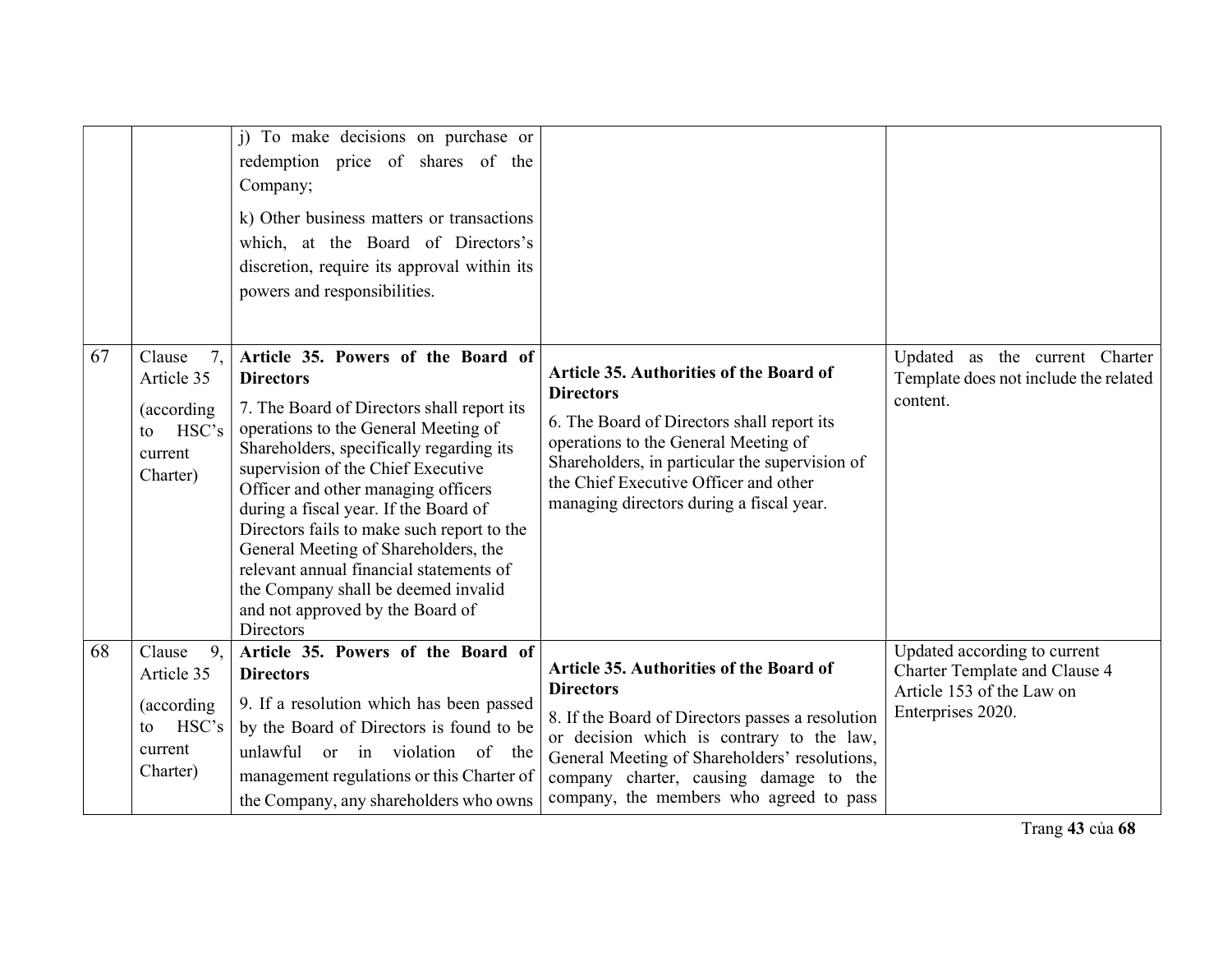|    |                                                                              | shares of the Company for a continuous<br>period of at least 01 year or the<br>Supervisory Board may request the<br>Company to immediately cancel such<br>resolution and relevant decisions.                                                                                                                                                                                                                                                                                                                                                                                                                                                                                                                                                                                                                                                                | such resolution, decision must be jointly liable<br>for that resolution, decision and shall<br>compensate the company for the damage; any<br>member who opposed the passage of such<br>resolution, decision shall be exempted from<br>liability. In such case, the company's<br>shareholders may request a court to suspend the<br>implementation or cancel such resolution,<br>decision.                                                                                                                                                                                                                                                                                             |                                                |
|----|------------------------------------------------------------------------------|-------------------------------------------------------------------------------------------------------------------------------------------------------------------------------------------------------------------------------------------------------------------------------------------------------------------------------------------------------------------------------------------------------------------------------------------------------------------------------------------------------------------------------------------------------------------------------------------------------------------------------------------------------------------------------------------------------------------------------------------------------------------------------------------------------------------------------------------------------------|---------------------------------------------------------------------------------------------------------------------------------------------------------------------------------------------------------------------------------------------------------------------------------------------------------------------------------------------------------------------------------------------------------------------------------------------------------------------------------------------------------------------------------------------------------------------------------------------------------------------------------------------------------------------------------------|------------------------------------------------|
| 69 | Clause 10,<br>Article 35<br>(according<br>HSC's<br>to<br>current<br>Charter) | Article 35. Powers of the Board of<br><b>Directors</b><br>10. During performing their duties,<br>members of the Board of Directors shall<br>have the following rights and obligations:<br>a) Rights of members of the Board of<br>Directors:<br>+ Members of the Board of Directors shall<br>be entitled to remuneration for work and<br>bonuses. Remuneration for work shall be<br>calculated on the basis of the number of<br>working days necessary to fulfill the<br>duties of the members of the Board of<br>Directors and the daily rate of<br>remuneration. The Board of Directors<br>shall estimate a rate of remuneration for<br>each member on the principle of<br>unanimous agreement or equal division if<br>no agreement is reached. The total amount<br>of remuneration for the Board of Directors<br>shall be decided by the General Meeting | Article 35. Authorities of the Board of<br><b>Directors</b><br>9. During performing their duties, members of<br>the Board of Directors shall have the following<br>rights and obligations:<br>a) Rights of members of the Board of Directors:<br>+ Members of the Board of Directors shall be<br>entitled to remuneration for work and bonuses.<br>The Board of Directors shall estimate a rate of<br>remuneration for each member on the<br>principle of unanimous agreement or equal<br>division if no agreement is reached. The total<br>amount of remuneration for the Board of<br>Directors shall be decided by the General<br>Meeting of Shareholders at the annual<br>meeting; | Revised to be aligned with normal<br>practices |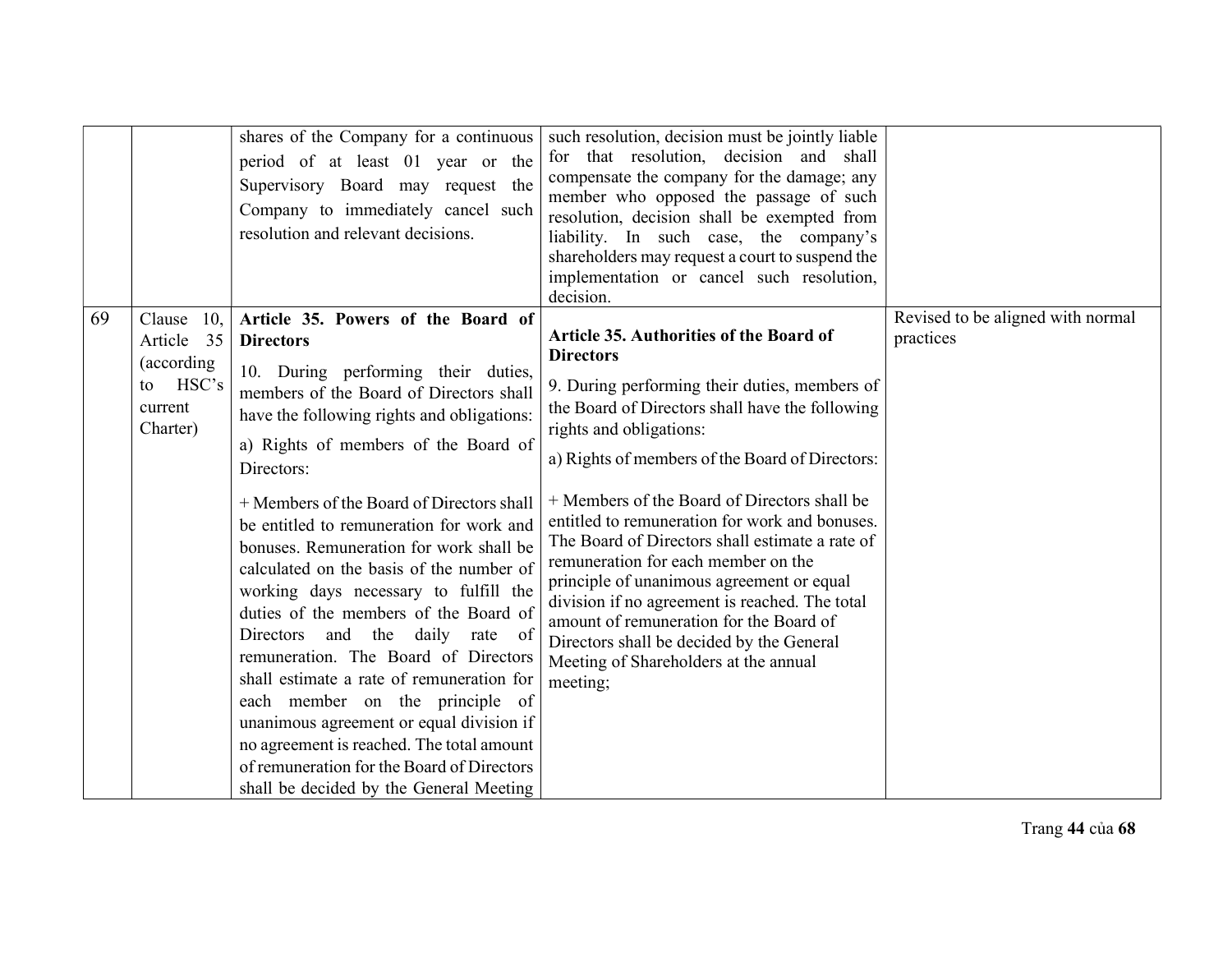|    |                            | of Shareholders at the annual meeting;                                                                                                                                                                                                                                                                                                                                                                                                                                                                                                                                                                                                                                                                                                                                                                                               |                                                                                                                                                                                                                                                                                                                                                                                                                                                                                                                                                                                                                                                                                                                                                                                                                                                                                                          |                                                                                                                                                                                  |
|----|----------------------------|--------------------------------------------------------------------------------------------------------------------------------------------------------------------------------------------------------------------------------------------------------------------------------------------------------------------------------------------------------------------------------------------------------------------------------------------------------------------------------------------------------------------------------------------------------------------------------------------------------------------------------------------------------------------------------------------------------------------------------------------------------------------------------------------------------------------------------------|----------------------------------------------------------------------------------------------------------------------------------------------------------------------------------------------------------------------------------------------------------------------------------------------------------------------------------------------------------------------------------------------------------------------------------------------------------------------------------------------------------------------------------------------------------------------------------------------------------------------------------------------------------------------------------------------------------------------------------------------------------------------------------------------------------------------------------------------------------------------------------------------------------|----------------------------------------------------------------------------------------------------------------------------------------------------------------------------------|
| 70 | Clause<br>1,<br>Article 36 | Article 36. Composition, term and<br>number of members of the Board of<br><b>Directors</b><br>1. The Board of Directors of the Company<br>shall have between five $(05)$ to eleven $(11)$<br>members. At least half $(1/2)$ of the<br>members of the Board of Directors must<br>permanently reside in Vietnam. The<br>structure of the Board of Directors must:<br>ensure the balance between the members<br>with knowledges and experience in law,<br>finance and securities; ensure a balance<br>between members holding managerial<br>positions and members not holding<br>managerial positions, in which at least<br>one-third $(1/3)$ of the total members of the<br>Board of Directors must be non-excutive<br>members of the Board of Directors and<br>1/3 of the total members of the Board of<br>Directors are independent. | Article 36. Composition, Term of office and<br>numbers of members of the Board of<br><b>Directors</b><br>1. The Board of Directors of the Company shall<br>have between five $(05)$ to eleven $(11)$ members,<br>the specific number of members of the Board<br>of Directors shall be approved by the General<br>Meeting of Shareholders. The structure of the<br>Board of Directors must ensure that at least one<br>third of the number of members of the Board of<br>Directors are non-executive members; and the<br>number of independent members of the Board<br>of Directors in each term must ensure:<br>a) At least 01 independent member if the<br>Board of Directors has 05 members;<br>b) At least 02 independent members if the<br>Board of Directors has between 06 and 08<br>members;<br>c) At least 03 independent members if the<br>Board of Directors has between 09 and 11<br>members. | According to Clause 1 Article 154 of<br>the Law on Enterprises 2020, Clause<br>1 Article 26 of the Charter Template<br>and Clause 4 Article 276 of the<br>Decree 155/2020/NĐ-CP. |
| 71 | 2,<br>Clause<br>Article 36 | Article 36. Composition, term and<br>number of members of the Board of<br><b>Directors</b>                                                                                                                                                                                                                                                                                                                                                                                                                                                                                                                                                                                                                                                                                                                                           | Article 36. Composition, Term of office and<br>numbers of members of the Board of<br><b>Directors</b>                                                                                                                                                                                                                                                                                                                                                                                                                                                                                                                                                                                                                                                                                                                                                                                                    | According to Clause 2 Article 154 of<br>the Law on Enterprises 2020.                                                                                                             |
|    |                            | 2. The term of the Board of Directors shall                                                                                                                                                                                                                                                                                                                                                                                                                                                                                                                                                                                                                                                                                                                                                                                          | 2. The term of office of Board of Directors is                                                                                                                                                                                                                                                                                                                                                                                                                                                                                                                                                                                                                                                                                                                                                                                                                                                           |                                                                                                                                                                                  |

Trang 45 của 68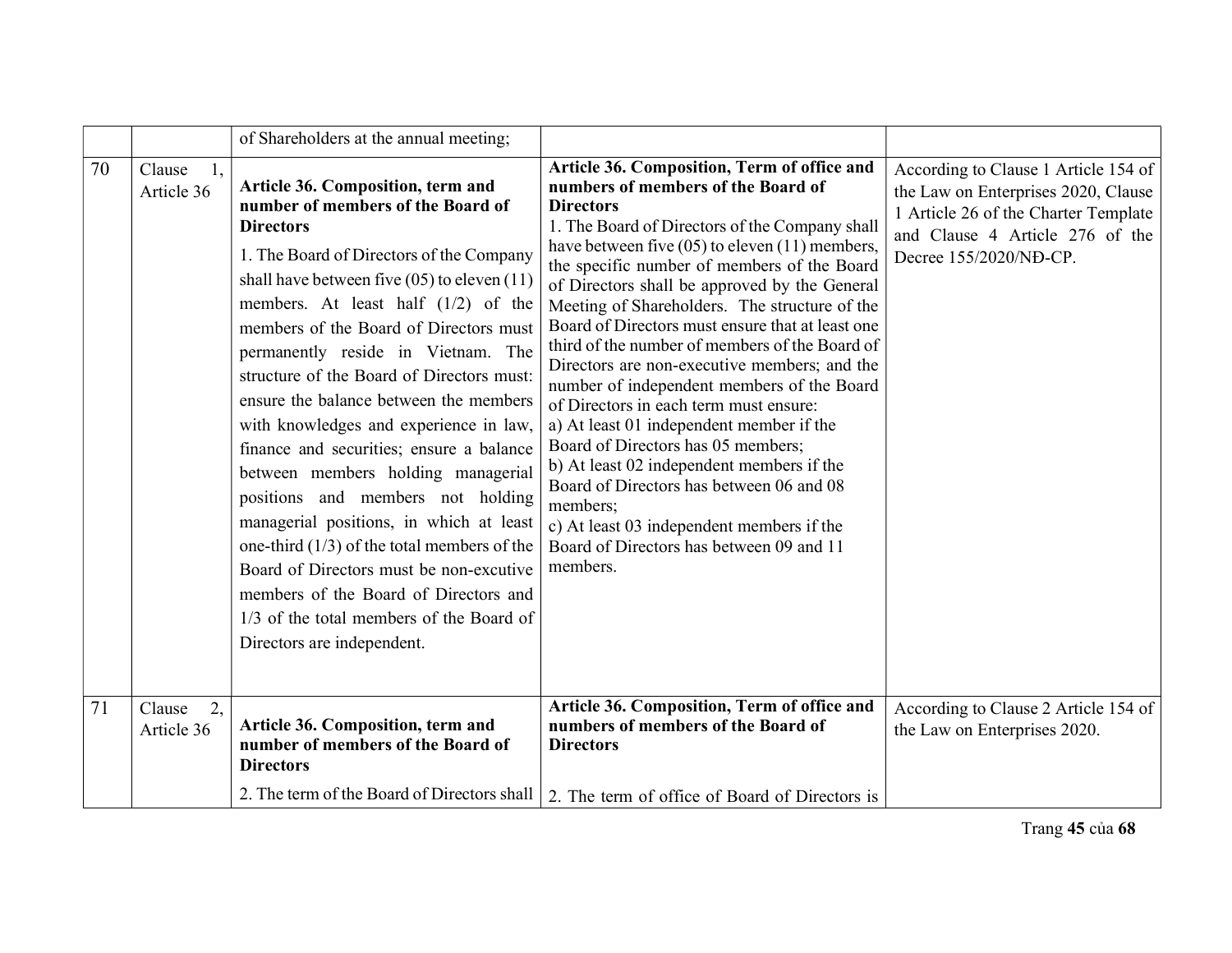|    |                            | be five $(05)$ years and the term of office of<br>each member of the Board of Directors<br>shall not exceed five (05) years. The<br>members of the Board of Directors may be<br>reappointed for unlimited terms. The term<br>of office of an additional member or a<br>member who replaces a member who was<br>disqualified, dismissed or removed during<br>a term of office shall be the residual period<br>of the term of the Board of Directors.                                                                                                                                                                                                                                         | five (05) years and the term of office of Board<br>of Directors' members must not exceed 05<br>years. Members of the Board of Directors may<br>be re-elected for an unlimited number of terms.<br>Each member may only be elected to be an<br>independent member of the Board of Directors<br>for a company for no more than 02 consecutive<br>terms. The term of office of an additional<br>member or a member who replaces a member<br>who was disqualified, dismissed or removed<br>during a term of office shall be the remaining<br>period of the existing term of the Board of<br>Directors.                                                                                           |                                                                    |
|----|----------------------------|---------------------------------------------------------------------------------------------------------------------------------------------------------------------------------------------------------------------------------------------------------------------------------------------------------------------------------------------------------------------------------------------------------------------------------------------------------------------------------------------------------------------------------------------------------------------------------------------------------------------------------------------------------------------------------------------|----------------------------------------------------------------------------------------------------------------------------------------------------------------------------------------------------------------------------------------------------------------------------------------------------------------------------------------------------------------------------------------------------------------------------------------------------------------------------------------------------------------------------------------------------------------------------------------------------------------------------------------------------------------------------------------------|--------------------------------------------------------------------|
| 72 | Clause<br>4,<br>Article 36 | Article 36. Composition, term and<br>number of members of the Board of<br><b>Directors</b><br>4. Where the candidates to the Board of<br>Directors are determined prior to a<br>General Meeting of Shareholders,<br>information of such candidates must be<br>included in the meeting documents and<br>published on the website of the Company<br>at least 10 days before the date of the<br>meeting for the shareholders to consider<br>before voting. The candidates to the<br>Board of Directors must commit in<br>writing to the truthfulness, accuracy and<br>rationality of the published personal<br>information and must commit to perform<br>their duties in an honest way if they | Article 36. Composition, Term of office and<br>numbers of members of the Board of<br><b>Directors</b><br>When the candidates for a Board of Directors<br>have been identified, the information related to<br>them must be published at least 10 days before<br>the opening day of the meeting of the<br>Shareholders' General Meeting on the website<br>of the company so that shareholders can find<br>out information about the candidates before<br>voting.  Information related to the candidates<br>for members of the Board of Directors to be<br>disclosed includes:<br>Full name, date of birth;<br>Professional qualifications;<br>Working process; and<br>Other managerial titles; | According to Clause 1 Article 274 of<br>the Decree 155/2020/NĐ-CP. |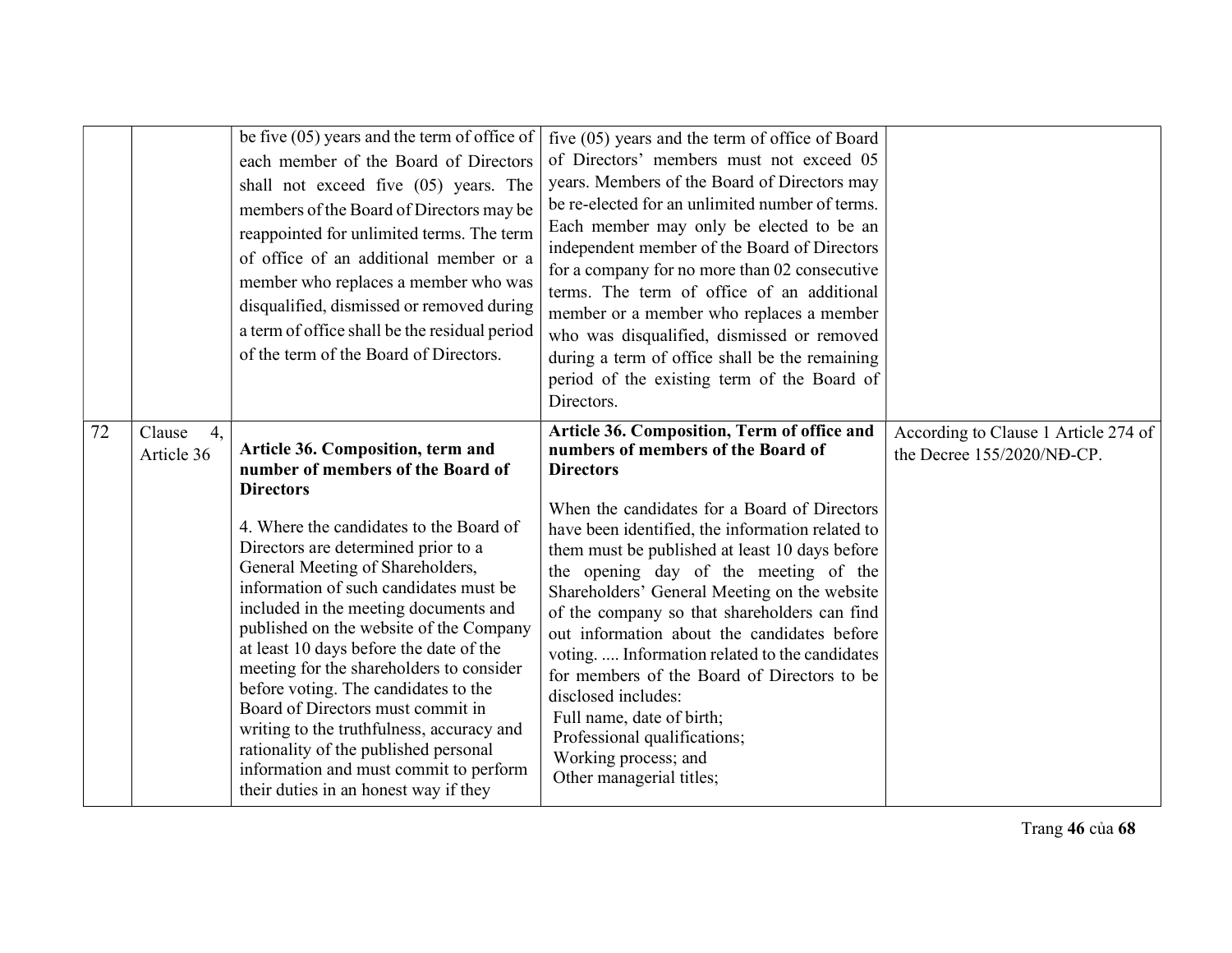| become the members of the Board of         |  |
|--------------------------------------------|--|
| Directors. Information of a candidate to   |  |
| the Board of Directors must contain the    |  |
| followings: identity of the candidate;     |  |
| identity of the shareholder or group of    |  |
| shareholders nominating such candidate     |  |
| (if any); age and educational              |  |
| qualifications of the candidate;           |  |
| experiences and professional               |  |
| qualifications of the candidate; the       |  |
| positions which the candidate is holding;  |  |
| report of assessment of the contributions  |  |
| of the candidate as a member of the        |  |
| Board of Directors to the Company in       |  |
| case of a renominated candidate;           |  |
| relationship of the candidate with the     |  |
| Company; position in the board of          |  |
| directors or other important positions     |  |
| which the candidate is holding or is       |  |
|                                            |  |
| nominated in any other company;            |  |
| relationship of the candidate with other   |  |
| Related Person in the Company;             |  |
| relationship of the candidate with main    |  |
| business partners of the Company;          |  |
| relevant information on financial status   |  |
| of the candidate and any other matter      |  |
| which may have an impact on the duties     |  |
| or ability to work independently of the    |  |
| candidate as a member of the Board of      |  |
| Directors; or declination of the candidate |  |
| to provide the information requested by    |  |
| the Company (if any).                      |  |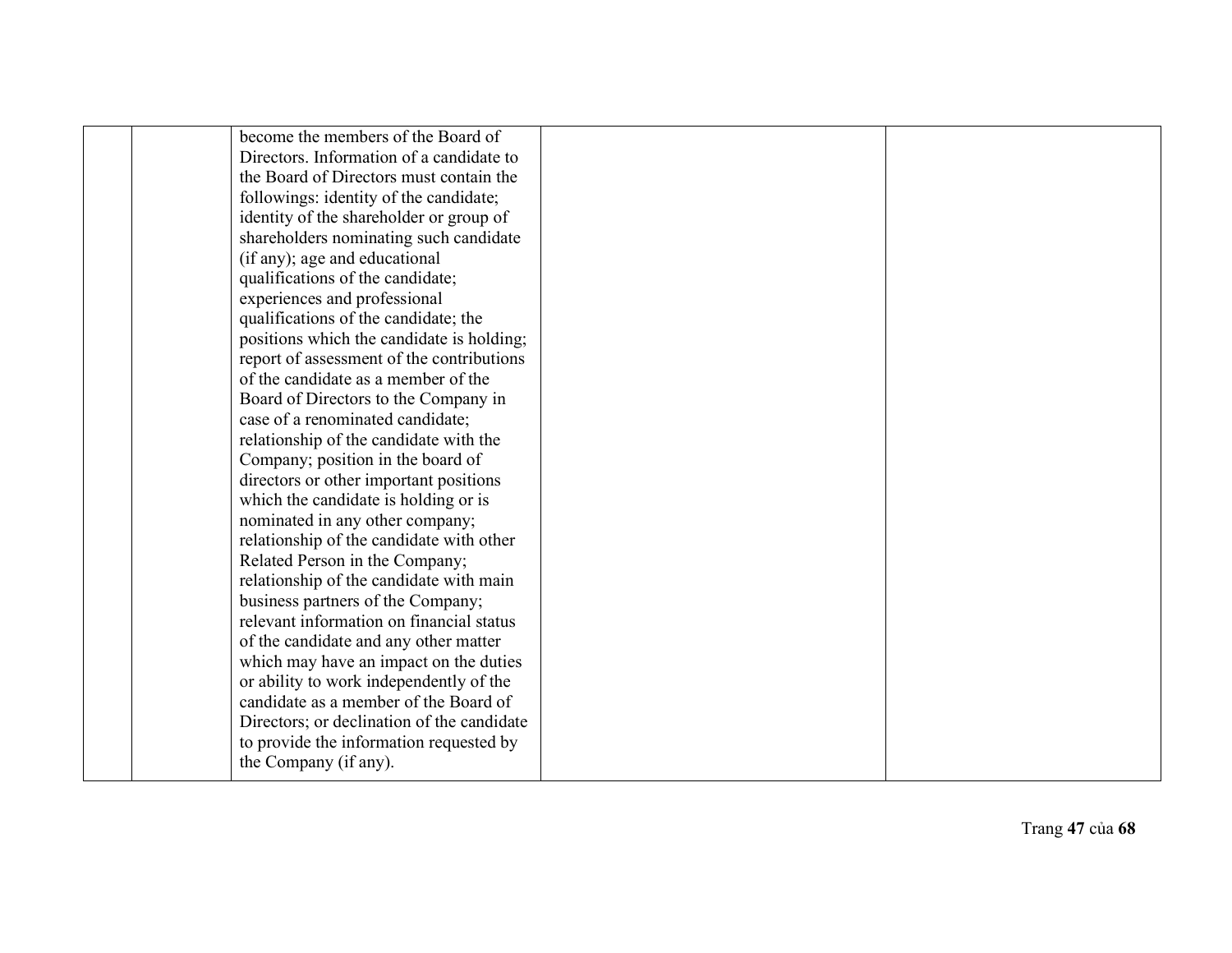| 73 | Supplement<br>to Clause 6,<br>Article 36   |                                                                                                                                                                                                                                                                                                                                                                                                                                                                                                                                                                                                                                       | Article 36. Composition, Term of office and<br>numbers of members of the Board of<br><b>Directors</b><br>6. The Company shall take responsibilities for<br>disclosing information about companies in<br>which a candidate is holding the title of a<br>member of their Board of Directors, other<br>managerial titles and interests related to the<br>company of the candidate for member of the<br>Board of Directors (if any).                                                                                                                                                                                                                                               | Supplement according to Clause 1,<br>Article 274 of the Decree<br>155/2020/NĐ-CP and Point g,<br>Clause 1, Article 25 of the Charter<br>Template |
|----|--------------------------------------------|---------------------------------------------------------------------------------------------------------------------------------------------------------------------------------------------------------------------------------------------------------------------------------------------------------------------------------------------------------------------------------------------------------------------------------------------------------------------------------------------------------------------------------------------------------------------------------------------------------------------------------------|--------------------------------------------------------------------------------------------------------------------------------------------------------------------------------------------------------------------------------------------------------------------------------------------------------------------------------------------------------------------------------------------------------------------------------------------------------------------------------------------------------------------------------------------------------------------------------------------------------------------------------------------------------------------------------|--------------------------------------------------------------------------------------------------------------------------------------------------|
| 74 | Clause $2, 3$ ,<br>and $5$ ,<br>Article 37 | Article 37. Standard and conditions for<br>acting as members of the Board of<br><b>Directors</b><br>2. Have professional expertise and<br>experience in business management or the<br>securities, finance or banking sectors;<br>3. Not be the director (general director), a<br>member of the board of directors or a<br>member of the members' council of<br>another securities company; not act<br>concurrently as a member of the boards of<br>directors of more than five (5) other<br>companies (in the case of a listing<br>company).<br><br>5. A member of the Board of Directors<br>shall not be the spouse, natural parent, | Article 37. Criteria and conditions for<br>acting as members of the Board of<br><b>Directors</b><br>2. Possessing professional qualifications and<br>experience in business administration or<br>experience in one of fields as securities,<br>finance, banking, legal.<br>3. Not be the Director (Chief Executive<br>Officer), a member of the Board of Directors or<br>a member of the members' council of another<br>securities company; not concurrently act as a<br>member of the boards of directors of more than<br>five $(5)$ years in other companies.<br>.<br>5. Not being a person whose spouse, biological<br>father, adoptive father, biological mother, adoptive | According to Clause 1 Article 155<br>of the Law on Enterprises 2020 and<br>Clause 3 Article 275 of the Decree<br>155/2020/NĐ-CP                  |

Trang 48 của 68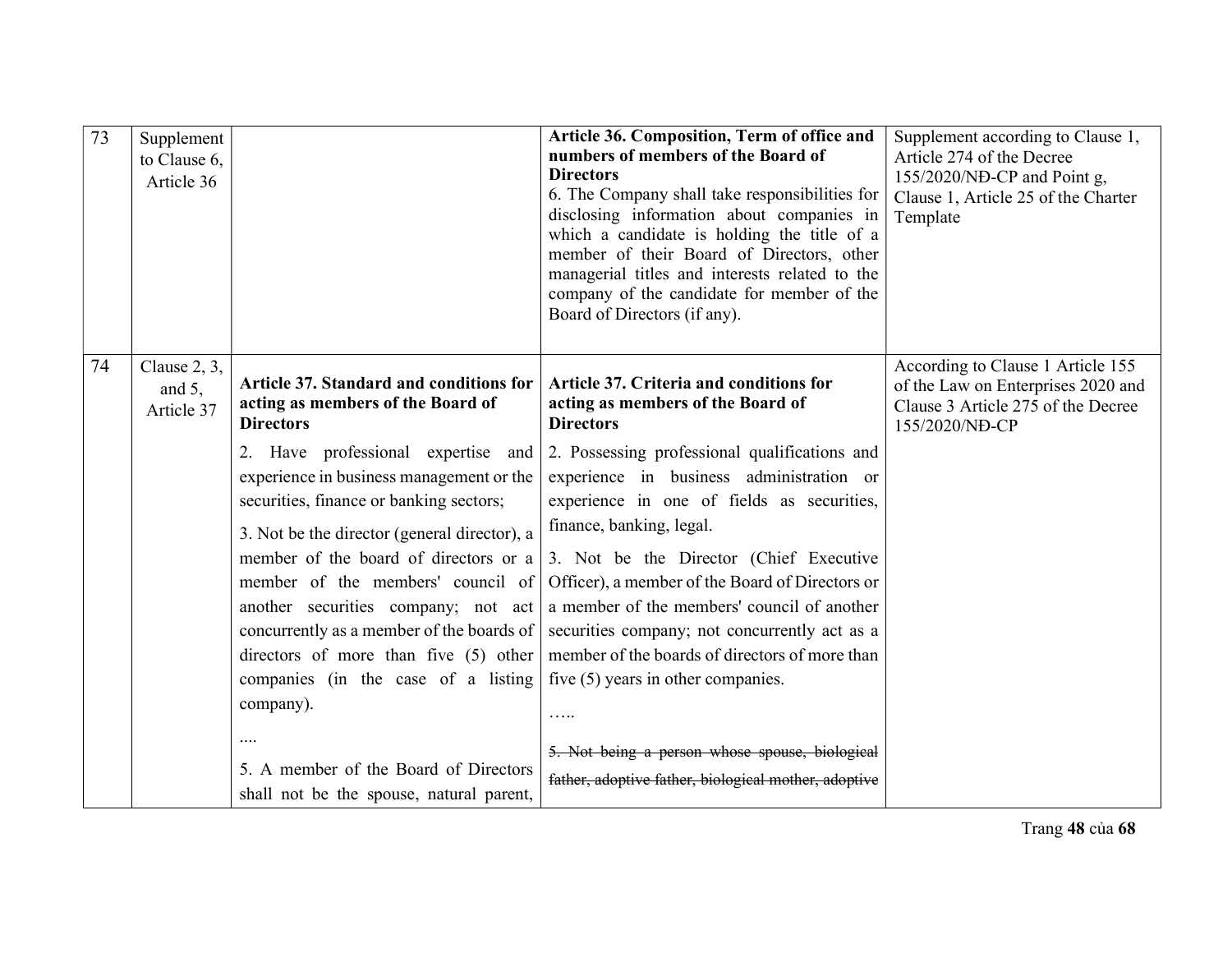|    |                         | natural child, adoptive parent, adopted<br>child, sibling, brother-in-law or sister-in-<br>law of the Chief Executive Officer or any<br>other managerial personnel of the<br>Company.                                                                                                                                                                                                                                                                                                                                                                                                                                                     | mother, biological child, adopted child or sibling is<br>members of the Board of Director, Chief Executive<br>Officer and other mangers of the Company                                                                                                                                                                                                                                                                                                                                                                                                                     |                                                                                 |
|----|-------------------------|-------------------------------------------------------------------------------------------------------------------------------------------------------------------------------------------------------------------------------------------------------------------------------------------------------------------------------------------------------------------------------------------------------------------------------------------------------------------------------------------------------------------------------------------------------------------------------------------------------------------------------------------|----------------------------------------------------------------------------------------------------------------------------------------------------------------------------------------------------------------------------------------------------------------------------------------------------------------------------------------------------------------------------------------------------------------------------------------------------------------------------------------------------------------------------------------------------------------------------|---------------------------------------------------------------------------------|
| 75 | Clause 3,<br>Article 38 | <b>Article 38. Meetings and meeting</b><br>minutes of the Board of Directors<br>3.  The Chairman of the Board of<br>Directors must convene a meeting of the<br>Board of Directors within seven (7) days<br>of receipt of a request in the following<br>cases:<br>a. Receiving a request from the<br>Supervisory Board;<br>b. Receiving a request from the Chief<br>Executive Officer or from at least five<br>(05) other managerial personnel;<br>c. Receiving a request from any<br>independent member of the Board of<br>Directors;<br>d. Receiving a request from at least two<br>(02) executive members of the Board of<br>Directors; | Article 38. Meetings of the Board of<br>Directors and meeting minutes<br>3.  The Chairman of the Board of Directors<br>shall convene a meeting of the Board of<br>Directors in the following cases:<br>a. At the request of the Supervisory Board or<br>an independent member of the Board of<br>Directors;<br>b. Receiving a request from the Chief<br>Executive Officer or from at least five (05)<br>other managers;<br>c. At the request of independent member of<br>the Board of Directors;<br>d. At the request of at least 02 members of the<br>Board of Directors; | According to Point c Clause 3<br>Article 157 of the Law on<br>Enterprises 2020. |

Trang 49 của 68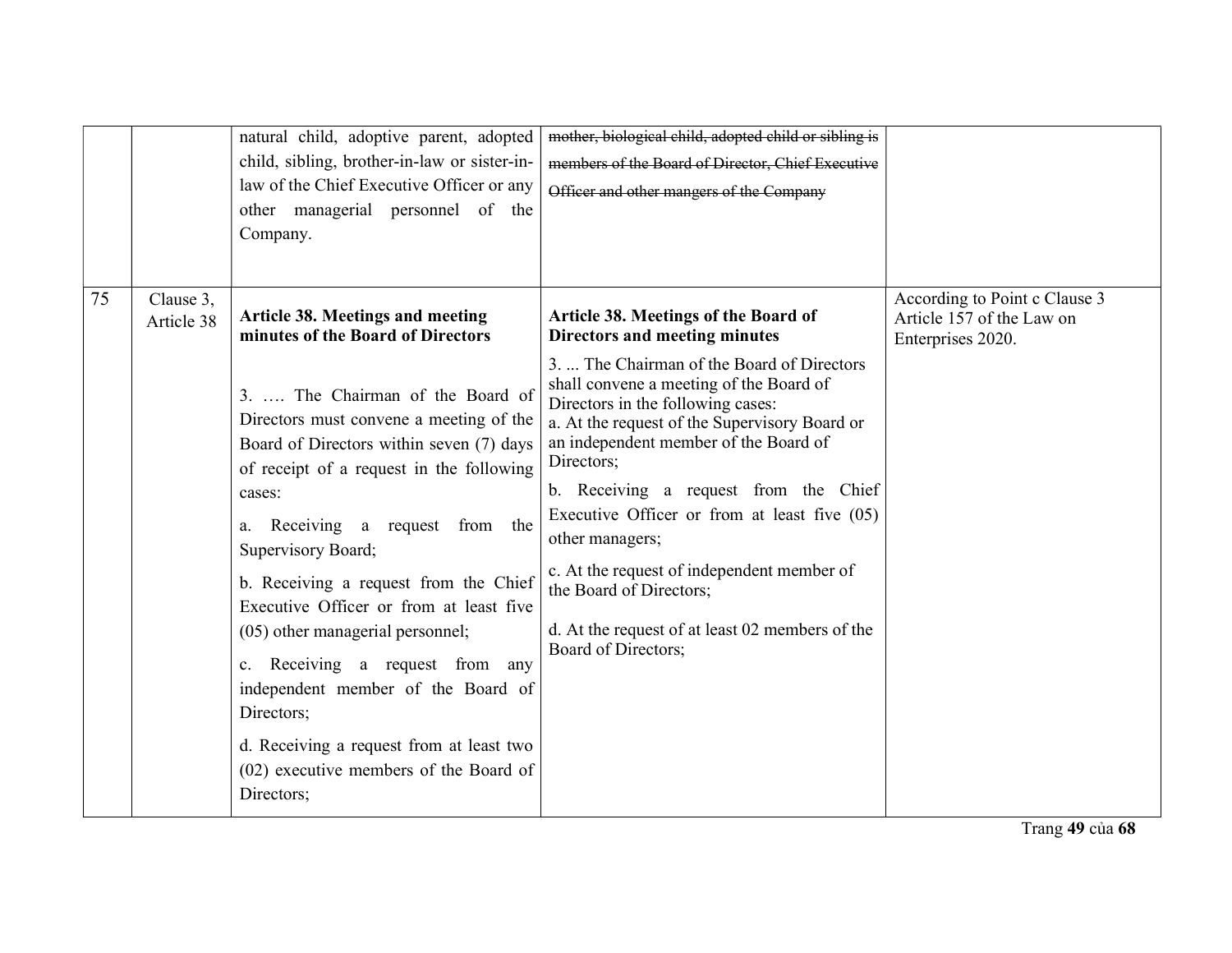| 76 | Clause 6,<br>Article 38  | Article 38. Meetings and meeting<br>minutes of the Board of Directors<br>6. The Chairman of the Board of<br>Directors or the person who convenes the<br>meeting of the Board of Directors shall<br>send invitations to such meeting to the<br>members of the Board of Directors,<br>Supervisory Board and Chief Executive<br>Officer no later than five $(05)$ working                                                                                                                                                                                                                                                                                  | Article 38. Meetings of the Board of<br>Directors and meeting minutes<br>6. The chairman of the Board of Directors or<br>the convener of the meeting of the Board of<br>Directors shall send a meeting invitation at<br>least three (03) working days prior to the date<br>of meeting to all members of the Board of<br>Directors, the Supervisory Board and Chief<br>Executive Officer.                                                                                                                                                                                                                                                                                                                                            | According to Clause 6, Article 157<br>of the Law on Enterprises 2020.              |
|----|--------------------------|---------------------------------------------------------------------------------------------------------------------------------------------------------------------------------------------------------------------------------------------------------------------------------------------------------------------------------------------------------------------------------------------------------------------------------------------------------------------------------------------------------------------------------------------------------------------------------------------------------------------------------------------------------|-------------------------------------------------------------------------------------------------------------------------------------------------------------------------------------------------------------------------------------------------------------------------------------------------------------------------------------------------------------------------------------------------------------------------------------------------------------------------------------------------------------------------------------------------------------------------------------------------------------------------------------------------------------------------------------------------------------------------------------|------------------------------------------------------------------------------------|
| 77 | Clause 13,<br>Article 38 | days prior to the date of the meeting.<br><b>Article 38. Meetings and meeting</b><br>minutes of the Board of Directors<br>13. All meetings of the Board of Directors<br>must be minuted and may be sound<br>recorded, or recorded and stored in other<br>electronic forms at the head office of the<br>Company. Minutes must be prepared in<br>Vietnamese and may also be prepared in a<br>foreign language. Minutes prepared in<br>Vietnamese and foreign languages shall<br>have equal validity. In the case of any<br>difference in the contents of the minutes<br>between the Vietnamese text and the<br>foreign language text, the contents in the | Article 38. Meetings of the Board of<br>Directors and meeting minutes<br>13. All meetings of the Board of Directors must<br>be recorded in minutes and may be sound-<br>recorded, recorded and stored in other<br>electronic forms and shall be archived at the<br>company's head office. Minutes shall be<br>prepared in Vietnamese and may be in an<br>additional foreign language. Minutes in<br>Vietnamese and minutes in a foreign language<br>shall be equal validity. If there are any<br>discrepancies between the Vietnamese and<br>foreign language versions, the Vietnamese<br>version shall be applied. Minutes must be<br>signed by all members attending the meeting.<br>If the chairman, minutes recorder refuses to | According to Clause 2, Clause 3,<br>Article 158 of the Law on<br>Enterprises 2020. |
|    |                          | Vietnamese text shall prevail. Minutes<br>must be signed by all members attending                                                                                                                                                                                                                                                                                                                                                                                                                                                                                                                                                                       | sign in the meeting minutes, but such minutes<br>is signed by the remaining members of the<br>Board of Directors and contains sufficient                                                                                                                                                                                                                                                                                                                                                                                                                                                                                                                                                                                            |                                                                                    |

Trang 50 của 68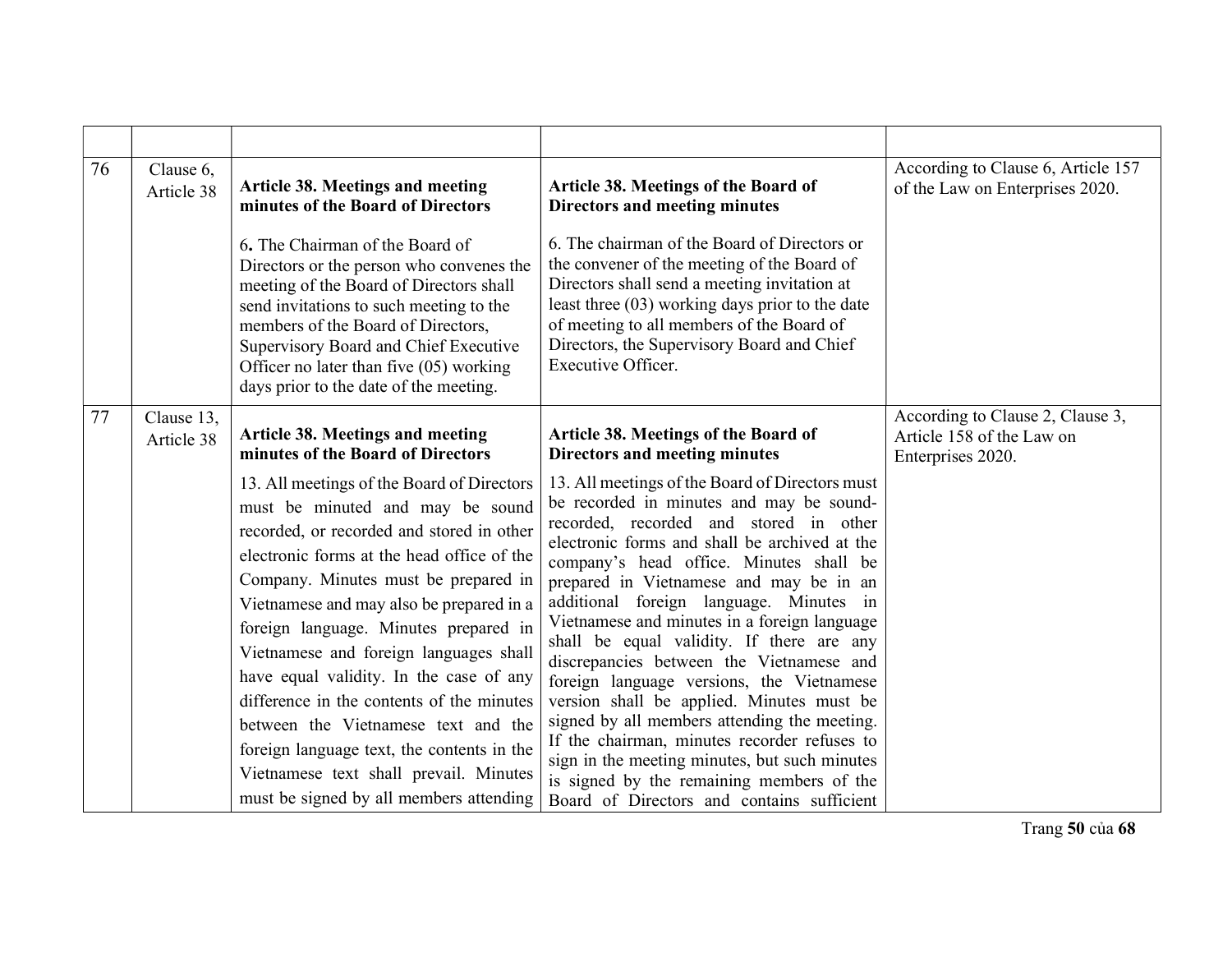|    |                          | the meeting. If a resolution of the Board<br>of Directors has been passed in<br>accordance with the Laws but there is a<br>member who refuses to sign the minutes,<br>his or her signature confirming his or her<br>attendance at the meeting is considered as<br>being included on the minutes. Minutes<br>must have all contents in accordance with<br>the Law on Enterprises. The chairman and<br>the person writing the minutes must be<br>responsible for the accuracy<br>and<br>truthfulness of the minutes of meetings of<br>the Board of Directors. | contents according to the Laws, it shall be<br>valid. If a resolution of the Board of Directors<br>has been passed in accordance with applicable<br>Laws but a member refuses to sign off the<br>minute, his or her signature confirming his or<br>her attendance at the meeting is considered his<br>or her signature on the minute. Meeting<br>minutes must include sufficient principal<br>contents according to the Law on Enterprises.<br>The chairman, the minute's recorder and others<br>signing in the minutes must be jointly liable for<br>the accuracy and trustfulness of the minutes of<br>meetings of the Board of Directors. |                                                       |
|----|--------------------------|-------------------------------------------------------------------------------------------------------------------------------------------------------------------------------------------------------------------------------------------------------------------------------------------------------------------------------------------------------------------------------------------------------------------------------------------------------------------------------------------------------------------------------------------------------------|----------------------------------------------------------------------------------------------------------------------------------------------------------------------------------------------------------------------------------------------------------------------------------------------------------------------------------------------------------------------------------------------------------------------------------------------------------------------------------------------------------------------------------------------------------------------------------------------------------------------------------------------|-------------------------------------------------------|
| 78 | Clause 16,<br>Article 38 | Article 38. Meetings and meeting<br>minutes of the Board of Directors                                                                                                                                                                                                                                                                                                                                                                                                                                                                                       | Article 38. Meetings of the Board of<br>Directors and meeting minutes                                                                                                                                                                                                                                                                                                                                                                                                                                                                                                                                                                        | Updated according to the current<br>Charter Template. |
|    |                          | 16. The Chairman of the Board of<br>Directors is responsible to deliver the<br>minutes of a meeting of the Board to the<br>members, and such minutes shall be<br>authentic evidence of the work carried out<br>at such meeting unless there is an<br>objection to the contents of the minutes<br>provided within ten (10) days from the<br>date of delivery. The minutes of a meeting<br>of the Board of Directors must be<br>prepared in Vietnamese and must bear the                                                                                      | 16. The Chairman of the Board of Directors is<br>responsible for circulating the minute of a<br>meeting of the Board to other members, and<br>such minute shall be the authentic evidence of<br>the work carried out at that meeting. Minute of<br>a meeting of the Board of Directors must be<br>prepared in Vietnamese and must be signed off<br>by all members of the Board of Directors<br>attending the meeting. If the minute is made in<br>multiple copies, each copy must be signed off<br>by least one (1) member of the Board of                                                                                                   |                                                       |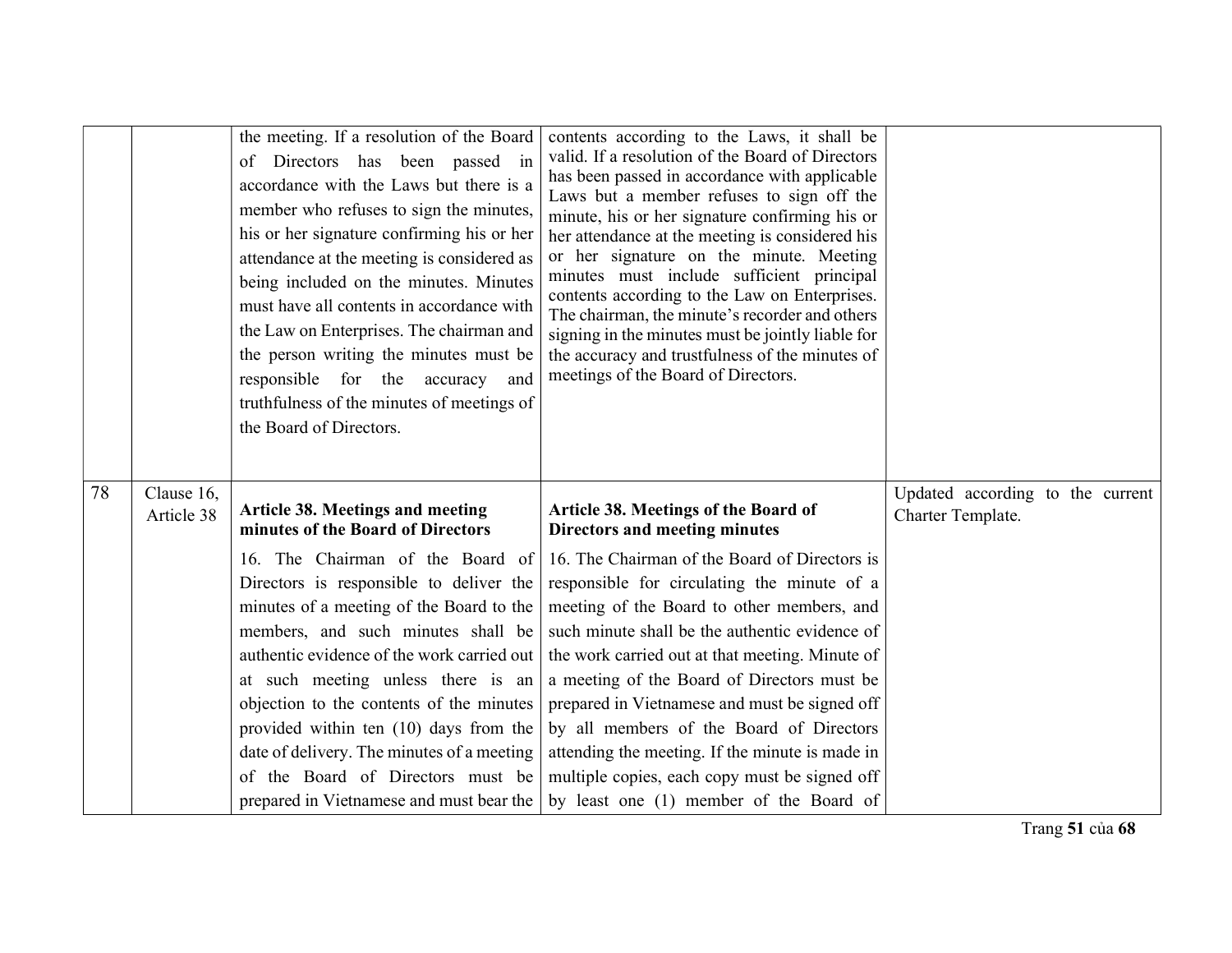|    |                                                    | signatures of all members of the Board of Directors attending the meeting.<br>Directors attending the meeting. If the<br>minutes are made in multiple copies, each<br>copy must bear the signature of at least<br>one (1) member of the Board of Directors<br>attending the meeting.                                                                                      |                                                                                                                                                                                                                                                                                                                                                                                                                                                                          |                                                                                         |
|----|----------------------------------------------------|---------------------------------------------------------------------------------------------------------------------------------------------------------------------------------------------------------------------------------------------------------------------------------------------------------------------------------------------------------------------------|--------------------------------------------------------------------------------------------------------------------------------------------------------------------------------------------------------------------------------------------------------------------------------------------------------------------------------------------------------------------------------------------------------------------------------------------------------------------------|-----------------------------------------------------------------------------------------|
| 79 | Point c,<br>Clause 1,<br>Article 39                | Article 39. Dismissal, removal and<br>addition of members of the Board of<br><b>Directors</b><br>1. A member of the Board of Directors<br>shall be discharged in the following<br>cases:<br>c) There is a resignation letter by such<br>member;                                                                                                                           | Article 39. Dismissal, removal and addition<br>of members of the Board of Directors<br>1. A member of the Board of Directors shall be<br>relieved of duty in the following cases:<br>c) Having submitted a resignation letter<br>which is approved                                                                                                                                                                                                                       | Updated according to Point b Clause<br>1 Article 160 of the Law on<br>Enterprises 2020. |
| 80 | Point a and<br>Point e,<br>Clause 2,<br>Article 40 | Article 40. Independent and non-<br>executive members of Board of<br><b>Directors</b><br>2. An independent member of Board of<br>Directors is a member who does not<br>directly or indirectly benefit from the<br>Company, and must not be a manager,<br>employee or related party of the<br>Company. An independent member of the<br>Board of Directors must satisfy the | Article 40. Independent and non-executive<br>members of Board of Directors<br>2. Independent members of the Board of<br>Directors are member of the Board of Directors<br>and must meet the following criteria and<br>conditions:<br>a) Not working for the same company, parent<br>company or a subsidiary of the company; not<br>used to work for the same company, parent<br>company or a subsidiary of the company during<br>at least 03 previous consecutive years; | Updated according to Clause 2<br>Article 155 of the Law on<br>Enterprises 2020.         |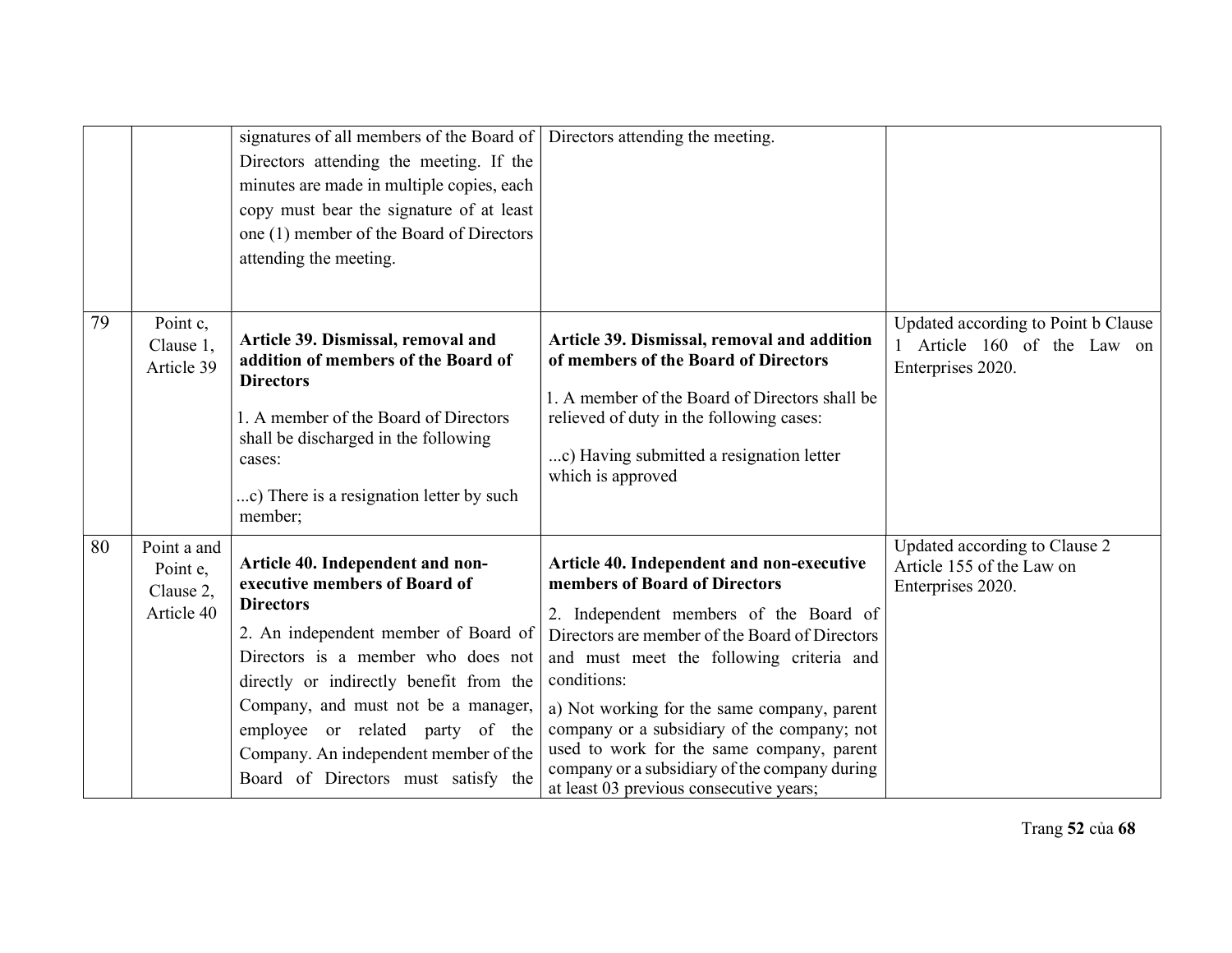|    |                         | following requirements:                                                                                                                                                                                                                                                                                                                                                                                        | $\cdots$                                                                                                                                                                                                                            |                                                                      |
|----|-------------------------|----------------------------------------------------------------------------------------------------------------------------------------------------------------------------------------------------------------------------------------------------------------------------------------------------------------------------------------------------------------------------------------------------------------|-------------------------------------------------------------------------------------------------------------------------------------------------------------------------------------------------------------------------------------|----------------------------------------------------------------------|
|    |                         | a) Not being a person currently working<br>for the Company or any subsidiary of the<br>Company; and not being a person having<br>worked for the Company or any<br>subsidiary of the Company for at least<br>three preceding years;<br>$\cdots$<br>e) Not being a person having been a<br>member of the Board of Directors or the<br>Supervisory Board of the Company for at<br>least five preceding years.     | e) Not being a person who used to be a member<br>of the Board of Directors, Supervisory Board<br>of the company during at least 05 previous<br>consecutive years; except for case of being<br>consecutively appointed for 02 terms. |                                                                      |
| 81 | Clause 2,<br>Article 41 | Article 41. Chairman of the Board of<br><b>Directors</b><br>2. The Chairman of the Board of<br>Directors shall not concurrently act as the<br>Chief Executive Officer, unless otherwise<br>approved by the General Meeting of<br>Shareholders. The annual General<br>Meeting of Shareholders shall approve<br>the Chairman of the Board of Directors<br>concurrently acting as the Chief<br>Executive Officer. | Article 41. Chairman of the Board of<br><b>Directors</b><br>2. The Chairman of the Board of Directors<br>shall not be a Chief Executive Officer at the<br>same time                                                                 | According to Clause 2 Article 156<br>of the Law on Enterprises 2020. |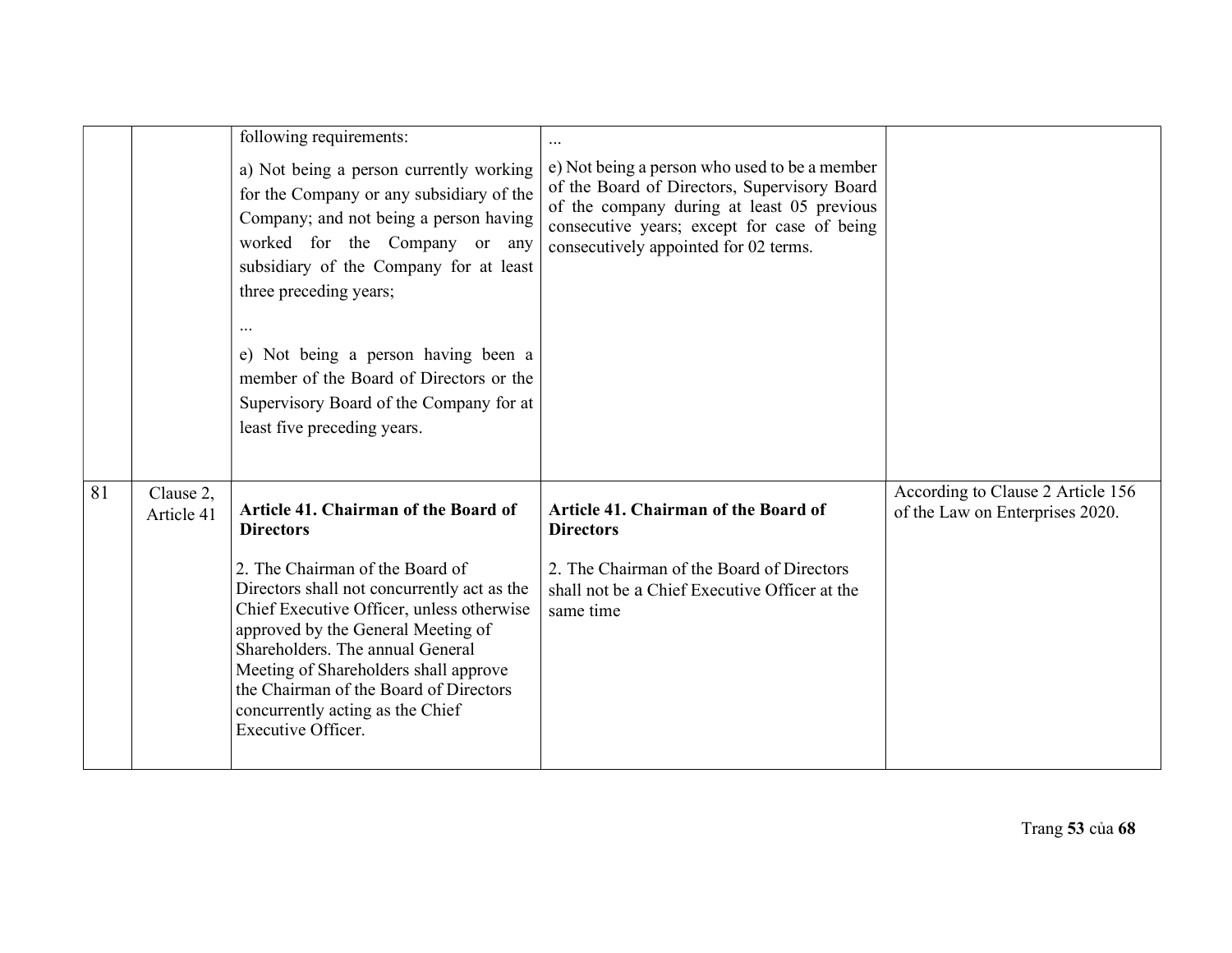| 82 | Article 42                          | <b>Article 42. Internal Audit Committee</b><br>and Risk Management Committee of<br>the Board of Directors                                                                                                                                                                                                                                                                                                                                                              | <b>Article 42. Internal Audit Committee and</b><br><b>Risk Management Committee of the Board</b><br>of Directors                                                                                                                                                                                       | To revised the name of the<br>committee in Vietnamese                          |
|----|-------------------------------------|------------------------------------------------------------------------------------------------------------------------------------------------------------------------------------------------------------------------------------------------------------------------------------------------------------------------------------------------------------------------------------------------------------------------------------------------------------------------|--------------------------------------------------------------------------------------------------------------------------------------------------------------------------------------------------------------------------------------------------------------------------------------------------------|--------------------------------------------------------------------------------|
|    |                                     | Internal Audit Committee<br>1.<br>The<br>conducts its role on an independent,<br>honest, objective and confidential basis.<br>Details of functions and responsibilities<br>of the Internal Audit Committee are as<br>follows:<br><br>3. Requirements on personnel<br>$\sigma$<br>the<br>Internal<br>Audit<br>Committee:                                                                                                                                                | 1. The Internal Audit Committee conducts its<br>role on an independent, honest, objective and<br>confidential basis. Details of functions and<br>responsibilities of the Internal Audit<br>Committee are as follows:<br><br>3. Requirements on personnel of the Internal<br><b>Audit Committee:</b>    |                                                                                |
| 83 | Point a,<br>Clause 4,<br>Article 45 | Article 45. Members, duties and<br>powers of the Executive Management<br><b>Board</b><br>4. Duties and powers of the Chief<br><b>Executive Officer</b><br>a) To make decisions on issues relating to<br>the day-to-day business of the Company<br>which do not require to be approved by the<br>Board of Directors, including executing<br>financial and commercial contracts on<br>behalf of the Company and organizing<br>and operating daily business activities of | Article 45. Members, duties and powers of<br>the Executive Management Board<br>4. Duties and Authorities of the Chief<br><b>Executive Officer</b><br>a) To make decisions on issues related to the<br>Company's daily operations which are not<br>required to be approved by the Board of<br>Directors | According to the current Charter<br>Template, there is no relevant<br>content. |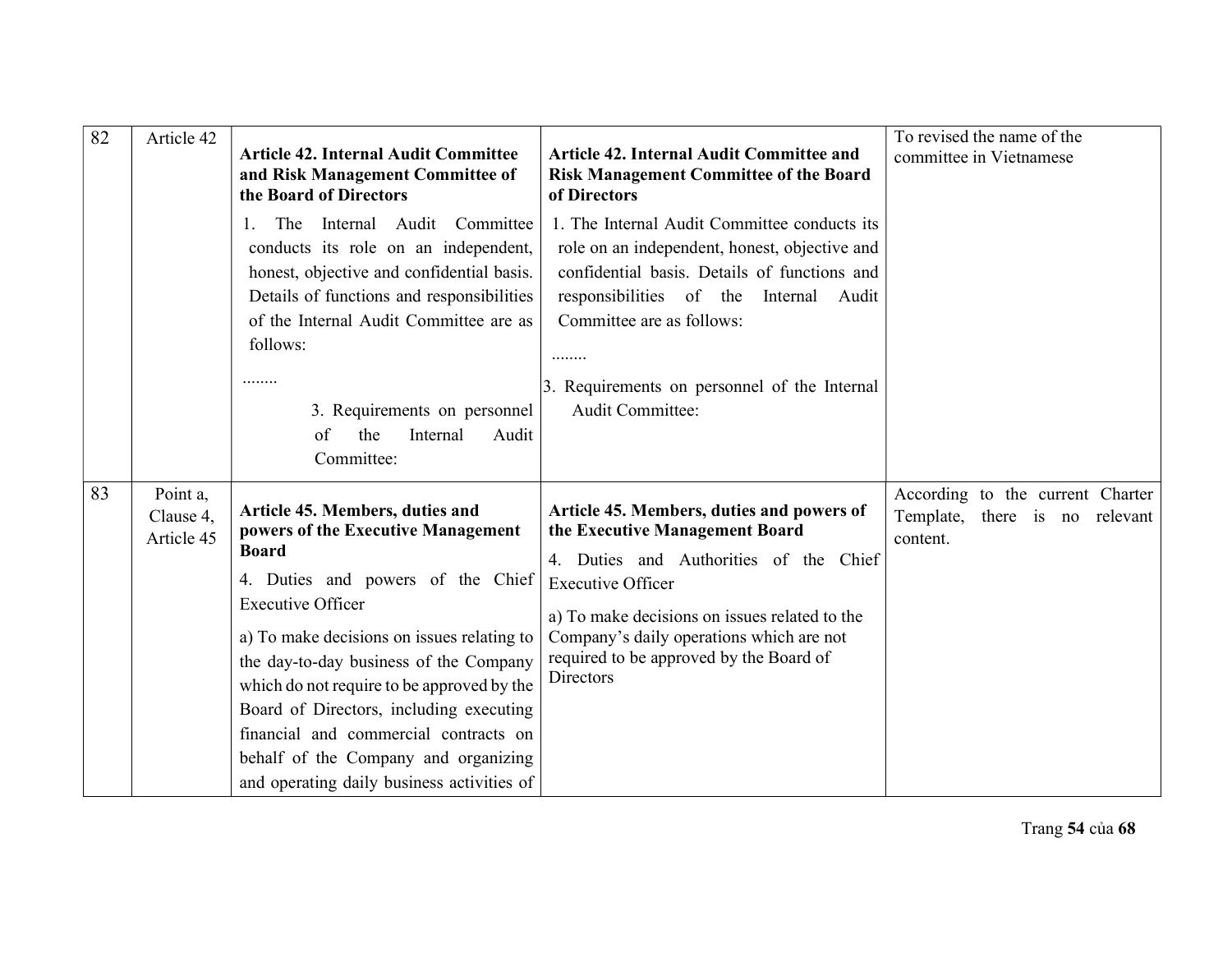|    |                         | the Company in accordance with the best<br>management practices;                                                                                                                                                                                                                                                                                                                                       |                                                                                                                                                                                                                                                                                                                                                                                            |                                                                                                                     |
|----|-------------------------|--------------------------------------------------------------------------------------------------------------------------------------------------------------------------------------------------------------------------------------------------------------------------------------------------------------------------------------------------------------------------------------------------------|--------------------------------------------------------------------------------------------------------------------------------------------------------------------------------------------------------------------------------------------------------------------------------------------------------------------------------------------------------------------------------------------|---------------------------------------------------------------------------------------------------------------------|
| 84 | Clause 2,<br>Article 48 | <b>Article 48. Internal Control Section</b><br>and Risk Management Section<br>under the management of the<br><b>Executive Management Board</b>                                                                                                                                                                                                                                                         | <b>Article 48. Internal Control Section and</b><br><b>Risk Management Section under the</b><br>management of the Executive Management<br><b>Board</b>                                                                                                                                                                                                                                      | According to Clause 4 Article 12 of<br>the Circular 121/2020/TT-BTC                                                 |
|    |                         | 2. A person working in the<br>internal control section must<br>following<br>satisfy<br>the<br>requirements:<br>.                                                                                                                                                                                                                                                                                       | 2. Personnel requirements of the internal<br>control section<br>$\cdots$<br>f). To assign at least one $(01)$ staff to act as a<br>compliance controller.                                                                                                                                                                                                                                  |                                                                                                                     |
| 85 | Clause 1,<br>Article 49 | Article 49. Person in charge of<br>company governance<br>1. The Board of Directors must appoint at<br>least one $(1)$ person to act as the person in<br>charge of corporate governance in order to<br>assist corporate governance to be carried<br>out effectively. The term of office of such<br>person shall be decided by the Board of<br>Directors, but shall be a maximum of five<br>$(5)$ years. | Article 49. Persons in charge of company<br>governance<br>1. The Board of Directors must nominate at<br>least one $(01)$ person in charge of company<br>governance to support company governance.<br>The person in charge of company governance<br>can concurrently take over the position as the<br>company secretary as specified in Clause 5,<br>Article 152 of the Law on Enterprises. | Updated according to Clause 1<br>Article 281 of the Decree 155/NĐ-<br>CP<br>and Article of the charter<br>template. |
| 86 | Point d,<br>Clause 1,   | Article 50. Duties and powers of the<br><b>Supervisory Board</b>                                                                                                                                                                                                                                                                                                                                       | Article 50. Rights and obligations of the<br><b>Supervisory Board</b>                                                                                                                                                                                                                                                                                                                      | According to Clause 1 Article 288<br>of the Decree 155/NĐ-CP and                                                    |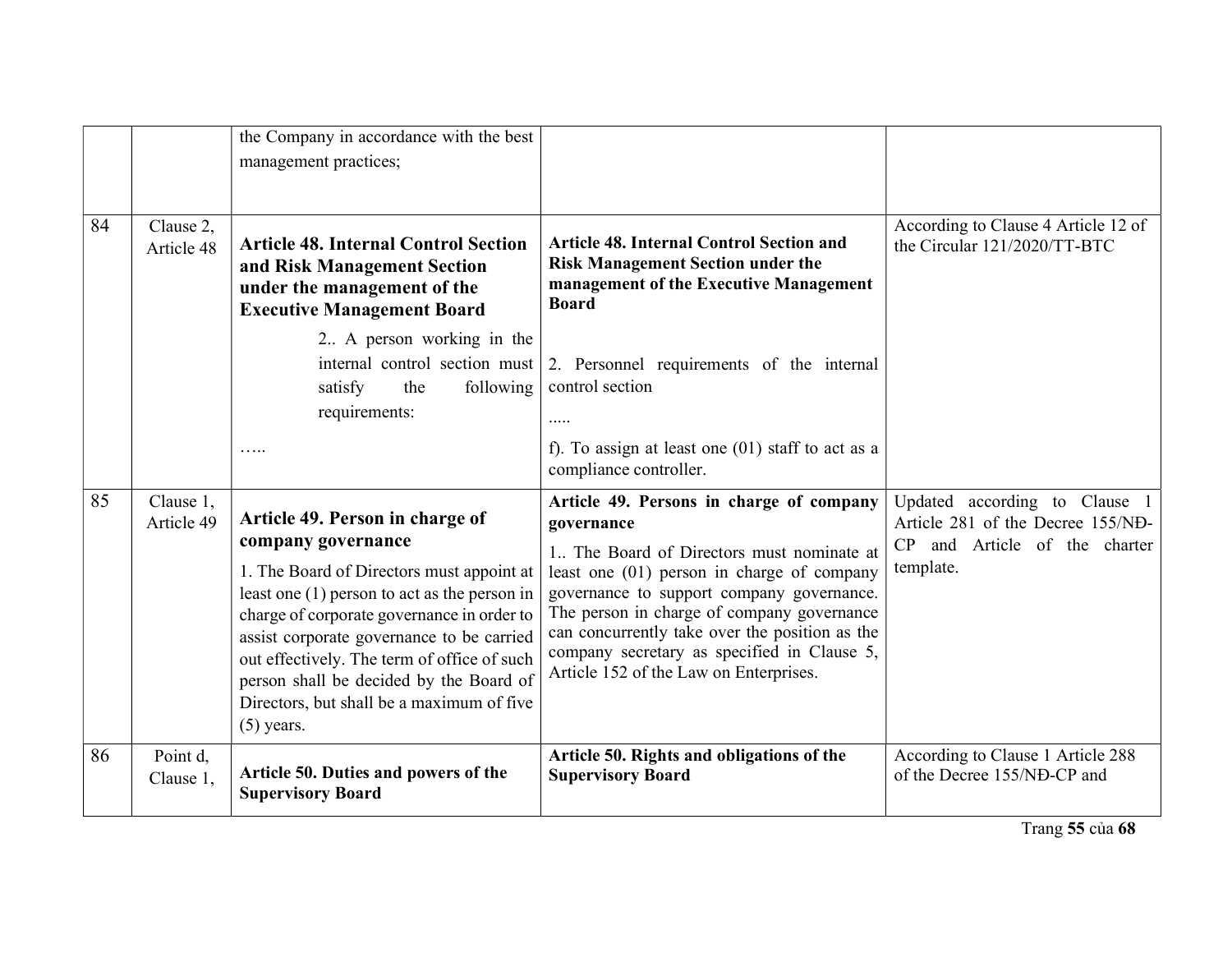|    | Article 50                          | 1. Duties of the Supervisory Board:<br>$\cdots$<br>d) To propose selection of independent<br>auditing companies, auditing fees and all<br>related matters;                                                                                                                                                                                                                                                                                                                                                                                                                                                               | 1. Obligation of the Supervisory Board<br>$\cdots$<br>d) To propose selection of independent<br>auditing companies, auditing fees and all<br>related matters; to propose the Shareholders'<br>General Meeting to approve the list of audit<br>firms approved to audit the company's financial<br>statements; decide the audit firm approved to<br>inspect the company's operations, dismiss the<br>approved auditor when necessary. | Clause 1 Article 39 of the charter<br>template.                                  |
|----|-------------------------------------|--------------------------------------------------------------------------------------------------------------------------------------------------------------------------------------------------------------------------------------------------------------------------------------------------------------------------------------------------------------------------------------------------------------------------------------------------------------------------------------------------------------------------------------------------------------------------------------------------------------------------|-------------------------------------------------------------------------------------------------------------------------------------------------------------------------------------------------------------------------------------------------------------------------------------------------------------------------------------------------------------------------------------------------------------------------------------|----------------------------------------------------------------------------------|
| 87 | Point o,<br>Clause 1,<br>Article 50 | Article 50. Duties and powers of the<br><b>Supervisory Board</b><br>1. Duties of the Supervisory Board:<br><br>o) Upon request for initiation of a legal<br>action by a shareholder or group of<br>shareholders as stipulated in Article<br>16.1(i), the Supervisory Board must make<br>a response in writing confirming receipt<br>of the request for initiation of a legal<br>action and carry out the procedures for<br>initiation of the legal action at the request<br>of the shareholder within a period of<br>fifteen $(15)$ days from the date of receipt<br>of the request for initiation of a legal<br>action; | To remove this Point entirely                                                                                                                                                                                                                                                                                                                                                                                                       | According<br>to<br>charter<br>current<br>template, there is no relevant content. |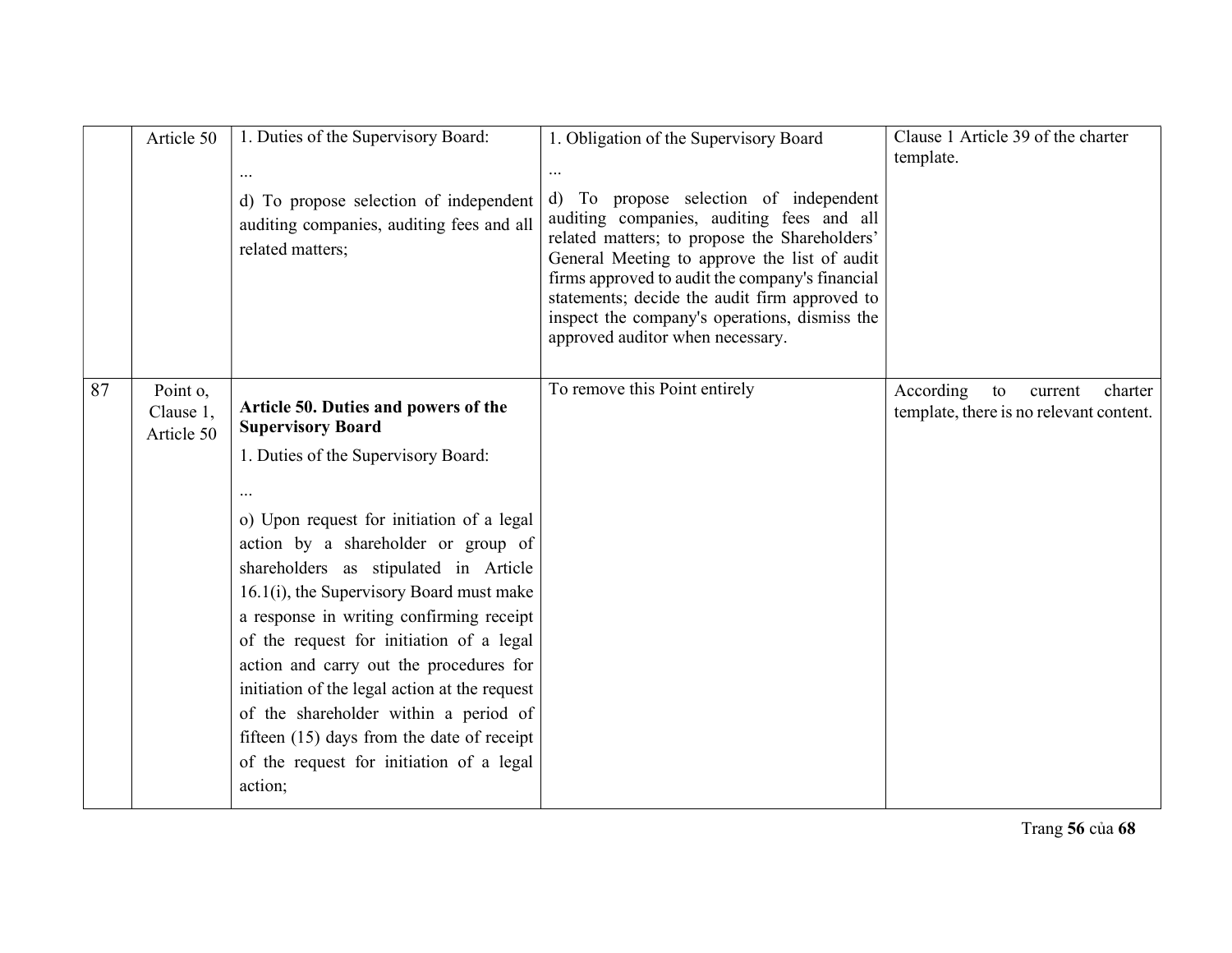| 88 | Point s and<br>t, Clause 1,<br>Article 50 | Article 50. Duties and powers of the<br><b>Supervisory Board</b> | Article 50. Rights and obligations of the<br><b>Supervisory Board</b>         | - Point t: According to Clause 6<br>Article<br>288<br>of<br>the<br>Decree<br>155/2020/NĐ-CP<br>and Clause 6 |
|----|-------------------------------------------|------------------------------------------------------------------|-------------------------------------------------------------------------------|-------------------------------------------------------------------------------------------------------------|
|    |                                           | 1. Duties of the Supervisory Board:                              | 1. Obligation of the Supervisory Board                                        | Article 39 of the Charter Template.                                                                         |
|    |                                           | $\cdots$                                                         |                                                                               |                                                                                                             |
|    |                                           | s) Where a supervisor is aware that the                          | s) Where a supervisor is aware that the                                       |                                                                                                             |
|    |                                           | members of the Board of Directors or                             | members of the Board of Directors or members                                  |                                                                                                             |
|    |                                           | members of the Executive Management                              | of the Executive Management Board breach the                                  |                                                                                                             |
|    |                                           | Board breach the Law, the principles for                         | Law, the principles for administration and the                                |                                                                                                             |
|    |                                           | administration and the Charter of the                            | Charter of the Company resulting in a violation                               |                                                                                                             |
|    |                                           | Company resulting in a violation of the                          | of the rights and interests of the Company, but                               |                                                                                                             |
|    |                                           | rights and interests of the Company, but                         | fails to report and to perform his or her                                     |                                                                                                             |
|    |                                           | fails to report and to perform his or her                        | stipulated responsibilities, such supervisor                                  |                                                                                                             |
|    |                                           | responsibilities,<br>stipulated<br>such                          | shall be responsible for the matters                                          |                                                                                                             |
|    |                                           | supervisor shall be responsible for the                          |                                                                               |                                                                                                             |
|    |                                           | matters                                                          | r) Developing the supervison process and the                                  |                                                                                                             |
|    |                                           | t) To develop a control process for                              | Regulation on Operation of the Supervisory                                    |                                                                                                             |
|    |                                           | approval by the General Meeting of                               | Board and submitting it to the Shareholders'<br>General Meeting for approval; |                                                                                                             |
|    |                                           | Shareholders;                                                    |                                                                               |                                                                                                             |
|    |                                           |                                                                  |                                                                               |                                                                                                             |
| 89 | To<br>supplement                          | Article 50. Duties and powers of the                             | Article 50. Rights and obligations of the<br><b>Supervisory Board</b>         | According to Clause 4 Article 170 of<br>the Law on Enterprises 2020.                                        |
|    | Point u                                   | <b>Supervisory Board</b>                                         |                                                                               |                                                                                                             |
|    | Point v,<br>Clause 1,                     | 1. Duties of the Supervisory Board:                              | 1. Obligation of the Supervisory Board                                        |                                                                                                             |
|    | Article 50                                |                                                                  | $\cdots$                                                                      |                                                                                                             |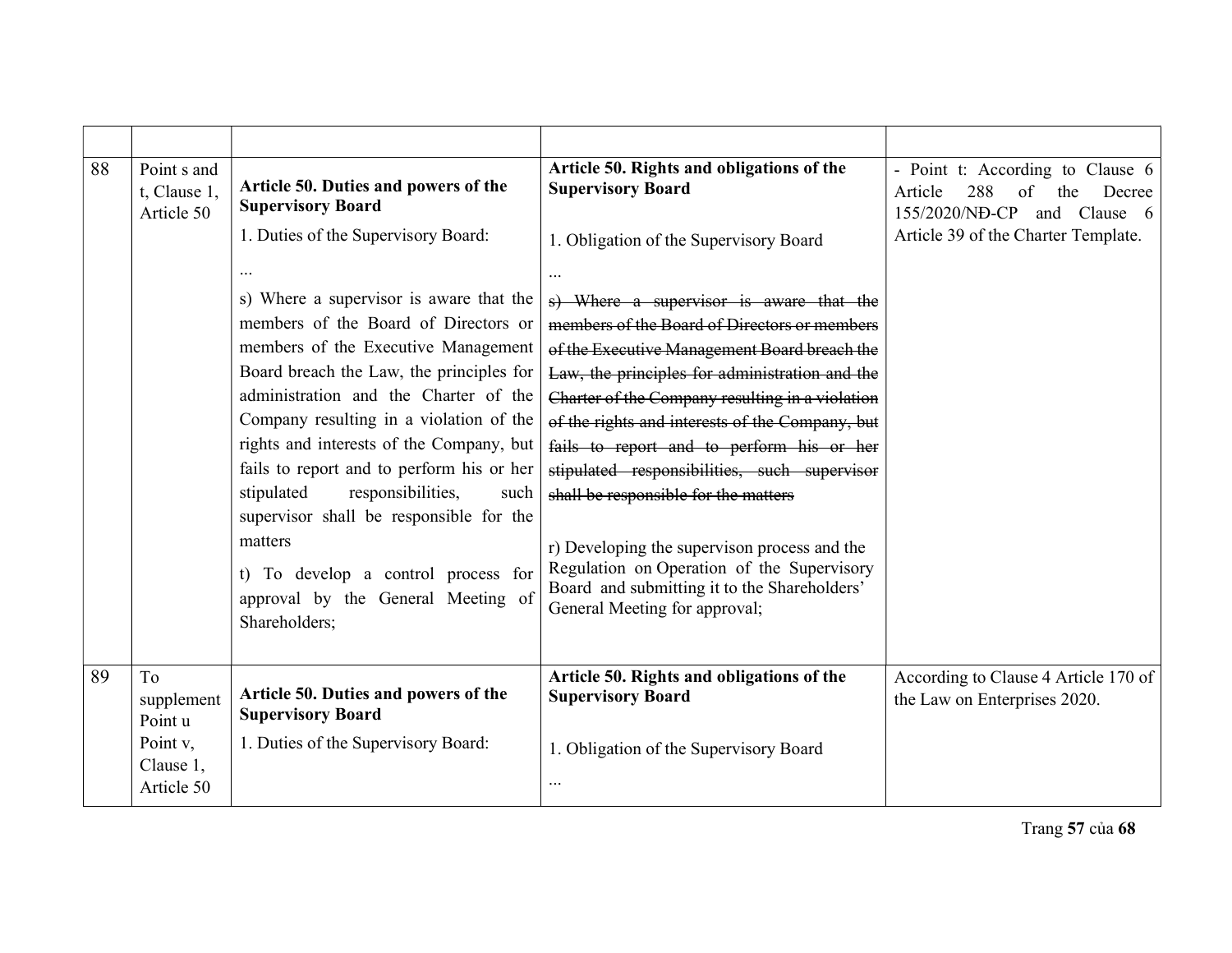Trang 58 của 68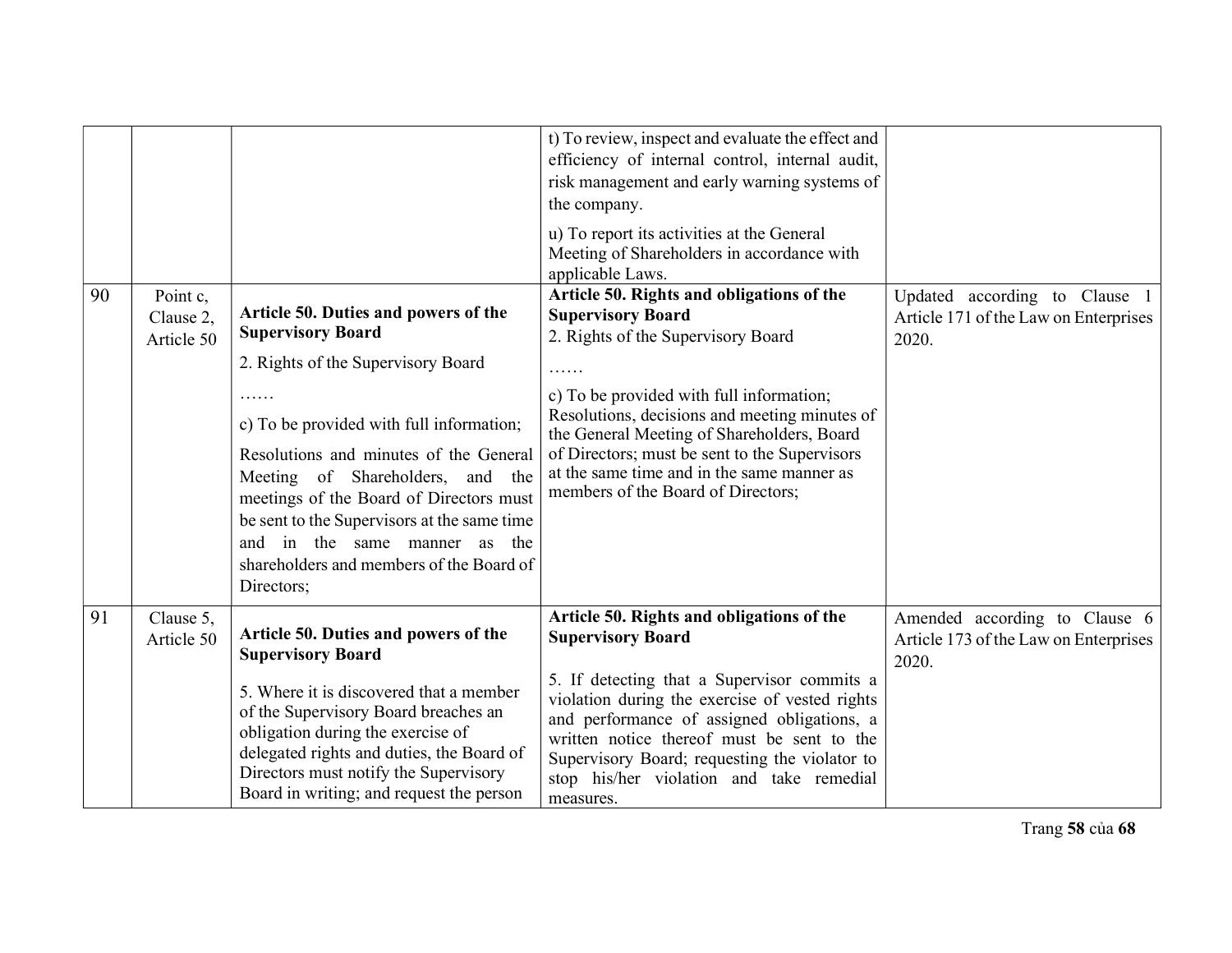|    |                         | in breach to cease the breach and take<br>measures to remedy any consequences.                                                                                                                                                                                                                                                                         |                                                                                                                                                                                                                                      |                                                                                                                     |
|----|-------------------------|--------------------------------------------------------------------------------------------------------------------------------------------------------------------------------------------------------------------------------------------------------------------------------------------------------------------------------------------------------|--------------------------------------------------------------------------------------------------------------------------------------------------------------------------------------------------------------------------------------|---------------------------------------------------------------------------------------------------------------------|
| 92 | Clause 6,<br>Article 51 | Article 51. Quantity and term of office<br>of the Supervisory Board                                                                                                                                                                                                                                                                                    | Article 51. Number and term of office of the<br><b>Supervisory Board</b>                                                                                                                                                             |                                                                                                                     |
|    |                         | 6. The Supervisory Board must elect one<br>$(01)$ member as the head of the<br>Supervisory Board by a majority vote.<br>The head of the Supervisory Board must<br>be a professional auditor or accountant<br>and must work full time for the<br>Company. The head of the Supervisory<br>Board shall have the following rights and<br>responsibilities: | The Supervisory Board shall elect one from<br>supervisors to be the Head of the Supervisory<br>Board. Head of the Supervisory Board shall<br>have the following rights and responsibilities:                                         |                                                                                                                     |
| 93 | Clause 3,<br>Article 53 | Article 53. Criteria and conditions for<br>acting as members of the Supervisory<br><b>Board</b>                                                                                                                                                                                                                                                        | Article 53. Criteria and conditions for<br>acting as members of the Supervisory<br><b>Board</b>                                                                                                                                      | According to Clause 6 and Clause 2<br>Article 169 of the Law on Enterprises<br>2020.                                |
|    |                         | 3. Not being the spouse, father, adoptive<br>parent, mother, adoptive mother, child,<br>adopted child or sibling of members of<br>the Board of Directors, Chief Executive<br>Officer and other managers.                                                                                                                                               | 3. Not being persons in family relationship<br>with managers of the company and parent<br>company; person representing the capital of<br>enterprise, person representing the State capital<br>in the parent company and the company. |                                                                                                                     |
| 94 | Clause 4,<br>Article 53 | Article 53. Criteria and conditions for<br>acting as members of the Supervisory<br><b>Board</b>                                                                                                                                                                                                                                                        | <b>Article 53. Criteria and conditions for</b><br>acting as members of the Supervisory<br><b>Board</b>                                                                                                                               | According to Clause 3 Article 286<br>of the Decree 155/NĐ-CP and<br>Clause 1 Article 38 of the charter<br>template. |
|    |                         | 4. The head of the Supervisory Board<br>must not concurrently be a member of the                                                                                                                                                                                                                                                                       | 4. The head of the Supervisory Board must not<br>concurrently be a member of the supervisory                                                                                                                                         |                                                                                                                     |

Trang 59 của 68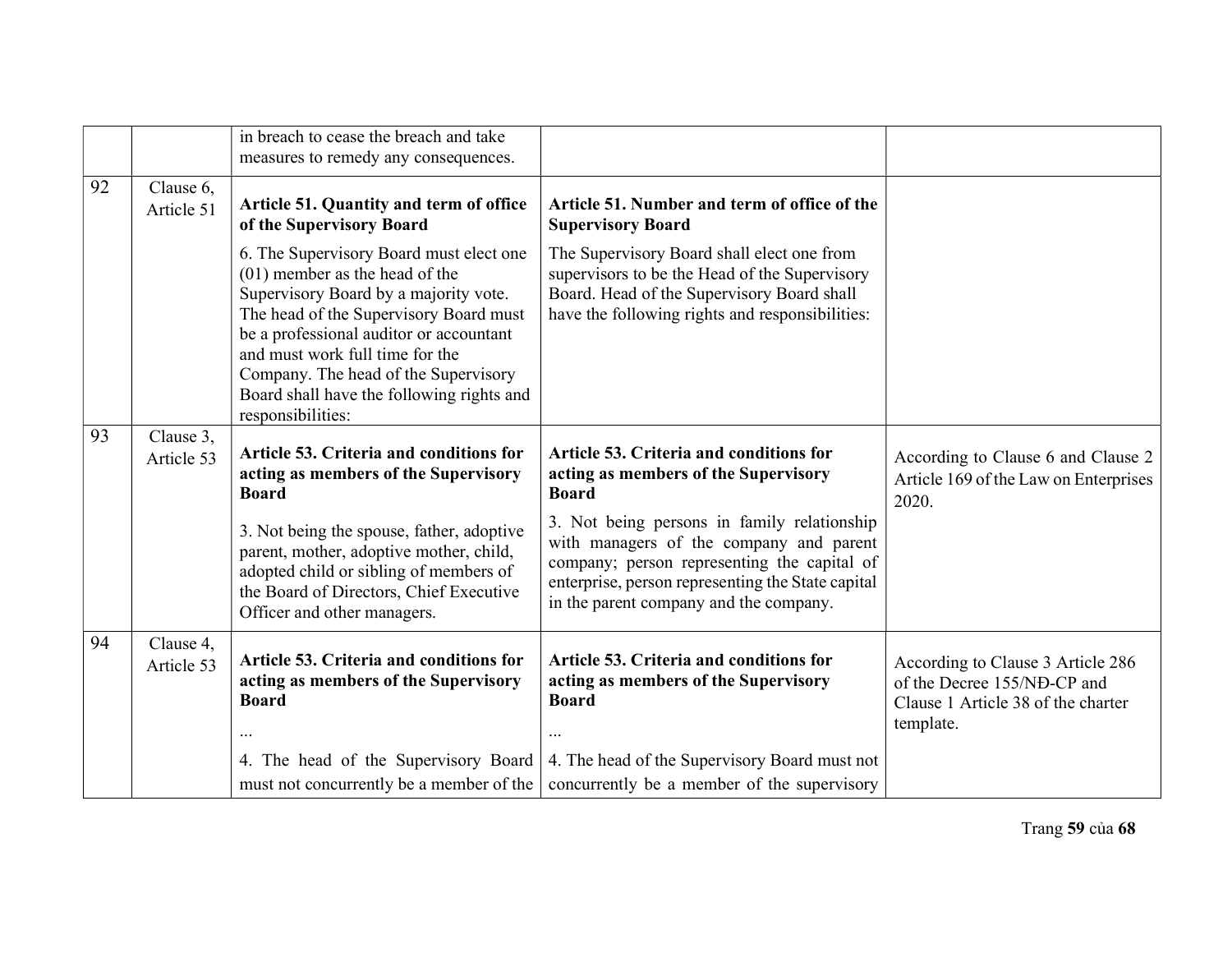|    |                                                                                    | supervisory board or a manager of another<br>securities company.                                                                                                                                                                                                                                                                             | board or a manager of another securities<br>company. The head of the Supervisory Board<br>must possess a university or higher degree in<br>economics, finance, accounting, auditing, law,<br>or business administration or another discipline<br>relating to the company's business operations.                                                                 |                                                                                                                                                                                                         |
|----|------------------------------------------------------------------------------------|----------------------------------------------------------------------------------------------------------------------------------------------------------------------------------------------------------------------------------------------------------------------------------------------------------------------------------------------|-----------------------------------------------------------------------------------------------------------------------------------------------------------------------------------------------------------------------------------------------------------------------------------------------------------------------------------------------------------------|---------------------------------------------------------------------------------------------------------------------------------------------------------------------------------------------------------|
| 95 | To<br>supplement<br>Clause 6,<br>Clause 7,<br>Article 53                           | Article 53. Criteria and conditions for<br>acting as members of the Supervisory<br><b>Board</b>                                                                                                                                                                                                                                              | <b>Article 53. Criteria and conditions for</b><br>acting as members of the Supervisory<br><b>Board</b><br>$\cdot \cdot \cdot$<br>6. Not working in the accounting or finance<br>department of the company<br>7. Not being a member or employee of an audit<br>firm approved to audit the company's financial<br>statements in the previous consecutive 03 years | The Clause 6 and Clause 7 were<br>updated according to Clause 2<br>$\sigma$ f<br>Article<br>286<br>the<br>Decree<br>155/2020/NĐ-CP<br>and Clause<br><sup>2</sup><br>Article 37 of the charter template. |
| 96 | To amend<br>Clause 1,<br>supplement<br>Point d<br>Clause 2 of<br>the Article<br>54 | Article 54. Discharge and removal of<br>members of the Supervisory Board<br>1. A member of the Supervisory Board<br>shall be discharged in the following cases:<br>b) Failure to exercise his or her rights and<br>discharge his or her obligations within a<br>$s$ ix $(6)$ consecutive month period, except<br>in a case of force majeure; | Article 54. Discharge, removal of members<br>of the Supervisory Board<br>1. A member of the Supervisory Board shall<br>be relieved of duty in the following<br>cases:<br>b) Failure to exercise his or her rights within a<br>$s$ ix $(6)$ consecutive month period, except in a<br>case of force majeure;                                                      | Amended according to Article 174<br>of the Law on Enterprises2020.                                                                                                                                      |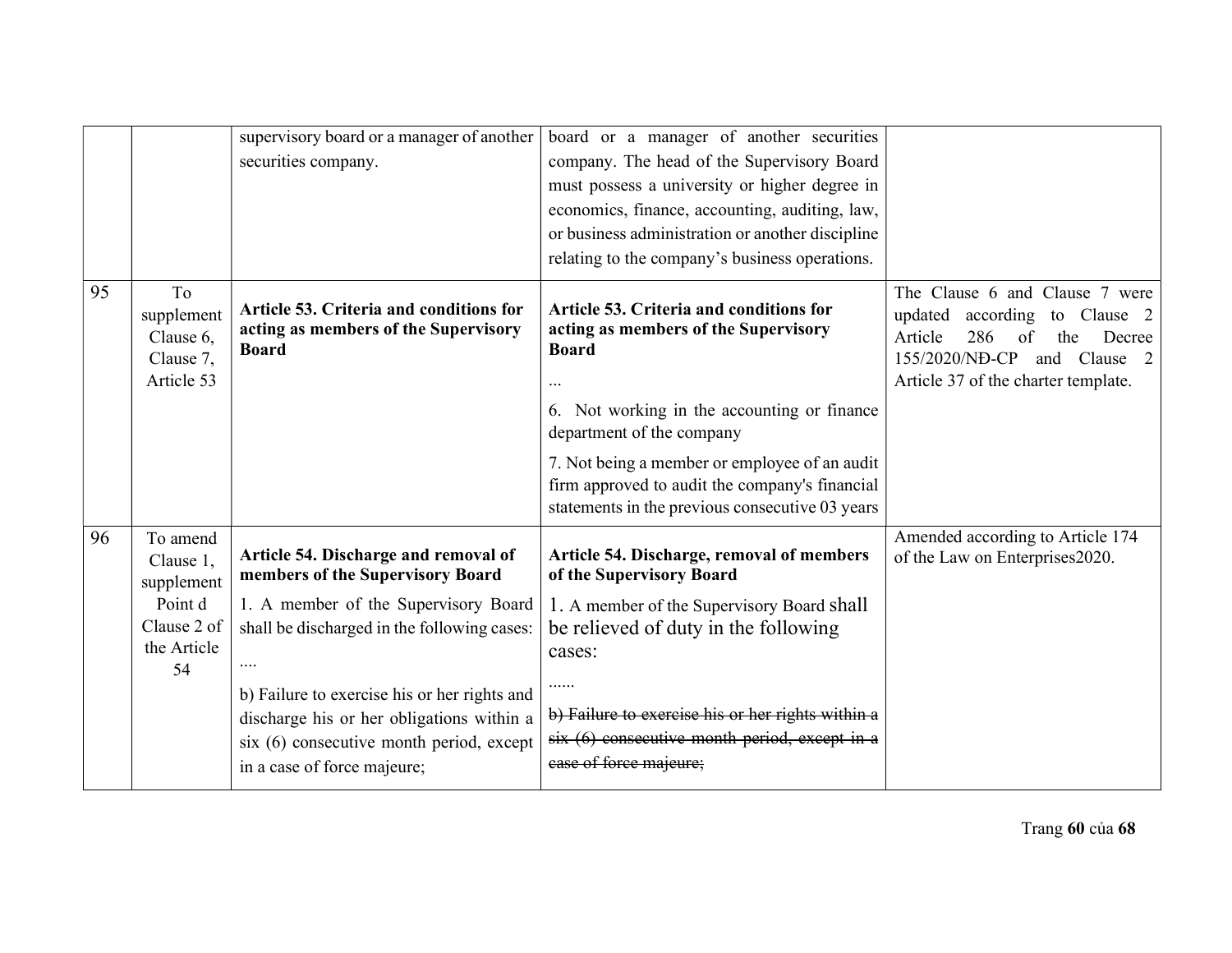|    |                         |                                                                                                                                                                                                                                                                                                                                                                                          | .                                                                                                                                                                                                                                                                                                                                                                                                                                                                                                                      |                                    |
|----|-------------------------|------------------------------------------------------------------------------------------------------------------------------------------------------------------------------------------------------------------------------------------------------------------------------------------------------------------------------------------------------------------------------------------|------------------------------------------------------------------------------------------------------------------------------------------------------------------------------------------------------------------------------------------------------------------------------------------------------------------------------------------------------------------------------------------------------------------------------------------------------------------------------------------------------------------------|------------------------------------|
|    |                         | 2. A member of the Supervisory Board<br>shall be removed in the following cases:<br>a) Failure to fully undertake the duties and<br>work assigned;<br>b) Committing a serious breach of Law or<br>committing breaches of obligations as a<br>Supervisor stipulated in the Law on<br>Enterprises and this Charter;<br>c) Pursuant to a decision of the General<br>Meeting of Shareholders | 2. A member of the Supervisory Board shall be<br>removed in the following cases:<br>a) Failure to fully undertake duties and works<br>assigned;<br>b) Committing a serious breach or a series of<br>breaches of obligations of a Supervisor as<br>stipulated in the Law on Enterprises and this<br>Charter;<br>c) Pursuant to a decision of the General<br>Meeting of Shareholders;<br>d) Failure to perform his/her rights and<br>obligations for six (06) consecutive months,<br>exept for force majeure situations. |                                    |
| 97 | Clause 1,<br>Article 56 | Article 56. Responsibility to be honest<br>and avoid conflicts of interest<br>1. Members of the Board of Directors,<br>Supervisors, Chief Executive Officers and<br>other Executives must publicly disclose<br>their relevant interests in accordance with<br>Article 159 of the Law on Enterprises and<br>other Laws.                                                                   | Article 56. Responsibility to maintain<br>integrity and to avoid conflicts of interest<br>1. Members of the Board of Directors,<br>Supervisors, Chief Executive Officers and<br>other Executives must publicly disclose their<br>related interests in accordance with Article 164<br>of the Law on Enterprises and other Laws.                                                                                                                                                                                         | Updated according to current Laws. |

Trang 61 của 68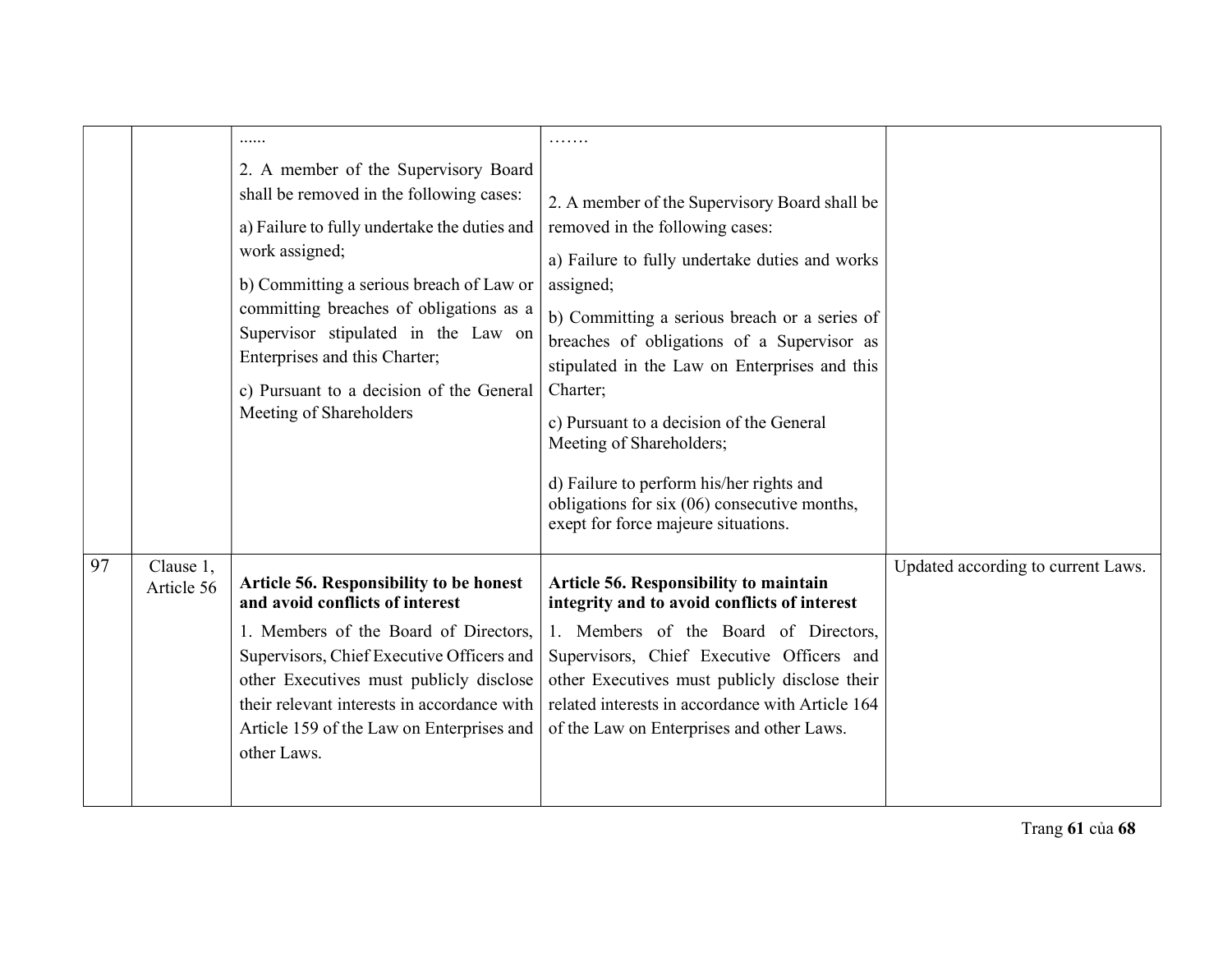| 98 | Clause 3,<br>Article 56    | Article 56. Responsibility to be honest<br>and avoid conflicts of interest                                                                                                                                                                                                                                                                                                                                                                                       | Article 56. Responsibility to maintain<br>integrity and to avoid conflicts of interest                                                                                                                                                                                                                                                                                                                                                                                                                                                                                                                                                                                                                                                        | According to Clause 3 Article 47 of<br>the charter template. |
|----|----------------------------|------------------------------------------------------------------------------------------------------------------------------------------------------------------------------------------------------------------------------------------------------------------------------------------------------------------------------------------------------------------------------------------------------------------------------------------------------------------|-----------------------------------------------------------------------------------------------------------------------------------------------------------------------------------------------------------------------------------------------------------------------------------------------------------------------------------------------------------------------------------------------------------------------------------------------------------------------------------------------------------------------------------------------------------------------------------------------------------------------------------------------------------------------------------------------------------------------------------------------|--------------------------------------------------------------|
|    |                            | 3. Members of the Board of Directors,<br>members of the Supervisory Board, the<br>Chief Executive Officer and other<br>Executives are obliged to notify the Board<br>of Directors of all interests which may<br>conflict with the interests of the Company<br>and to which they may be entitled via<br>other economic legal entities, transactions<br>or individuals.                                                                                            | 3. Members of the Board of Directors,<br>members of the Supervisory Board, the Chief<br>Executive Officer and other executives are<br>obliged to notify in writing the Board of<br>Directors, the Supervisory Board about the<br>transactions between the Company, the<br>Company's subsidiaries, other companies that<br>the Company owns more than 50% of charter<br>capital or voting rights and the members in<br>compliance with applicable laws. If the<br>aforementioned transactions are approved by<br>the General Meeting of Shareholders or by the<br>Board of Directors, the Company must<br>disclose the related resolutions in compliance<br>with applicable regulations of the Law on<br>Securities on information disclosure. |                                                              |
| 99 | Clause<br>4,<br>Article 56 | Article 56. Responsibility to be honest<br>and avoid conflicts of interest<br>4. Unless otherwise decided by the<br>General Meeting of Shareholders, the<br>Company shall not provide loans or<br>guarantees to members of the Board of<br>Directors, members of the Supervisory<br>Board, the Chief Executive Officer and<br>other Executives and Related Persons of<br>the above persons or the entity in which<br>the above persons have financial interests, | To remove this content                                                                                                                                                                                                                                                                                                                                                                                                                                                                                                                                                                                                                                                                                                                        | According to the charter template.                           |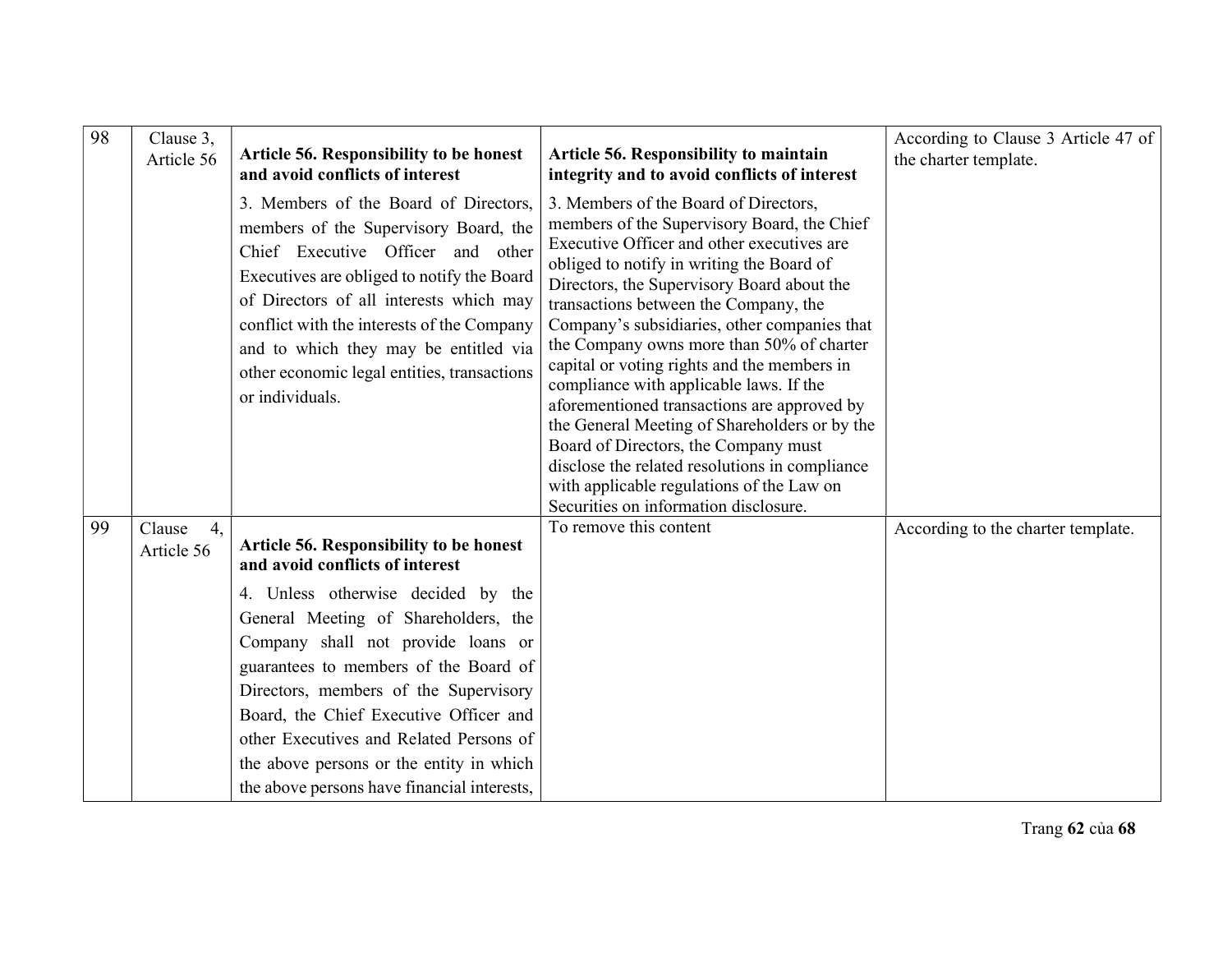|     |                                                                  | unless the public company and the<br>organization relating to such person are<br>within the same group or are companies<br>operating within a group of companies<br>comprising<br>company<br>parent<br>and<br>subsidiaries, or an economic group or<br>specialized branch law contains other<br>provisions.                                                                                                                                                                                                                                                                                                                                                                                   |                                                                                                                                                                                                                                                                                                                                                                                                                                                                                                                                                                                                                                                                                                                                                                                                                                           |                                                                      |
|-----|------------------------------------------------------------------|-----------------------------------------------------------------------------------------------------------------------------------------------------------------------------------------------------------------------------------------------------------------------------------------------------------------------------------------------------------------------------------------------------------------------------------------------------------------------------------------------------------------------------------------------------------------------------------------------------------------------------------------------------------------------------------------------|-------------------------------------------------------------------------------------------------------------------------------------------------------------------------------------------------------------------------------------------------------------------------------------------------------------------------------------------------------------------------------------------------------------------------------------------------------------------------------------------------------------------------------------------------------------------------------------------------------------------------------------------------------------------------------------------------------------------------------------------------------------------------------------------------------------------------------------------|----------------------------------------------------------------------|
| 100 | Point<br>$\mathbf{b},$<br>$\overline{4}$<br>Clause<br>Article 56 | Article 56. Responsibility to be honest<br>and avoid conflicts of interest<br>5. A contract or transaction between the<br>Company and one or more members of the<br>Board of Directors, members of the<br>Supervisory Board, the Chief Executive<br>Officer and other Executives or their<br>Related Persons or companies, partners,<br>associations, or organizations in which the<br>members of the Board of Directors,<br>members of the Supervisory Board, the<br>Chief Executive Officer and other<br>Executives or their Related Persons are<br>members, or have related financial<br>interests shall not be invalid in the<br>following cases:<br>b) With respect to a contract with a | <b>Article 56. Responsibilities to maintain</b><br>integrity and to avoid conflicts of interest<br>4. Contractual agreements or transactions<br>between the Company and one or more than<br>one members of the Board of Directors, the<br>Supervisory Board, the Chief Executive<br>Officer, other executives and other people<br>related to these personnel or companies,<br>business partners, associations or organizations<br>that the member of the Board of Directors,<br>member of the Supervisory Board and other<br>executives or people related to those personnel<br>in which they are members or have financial<br>interests shall not be invalid in the following<br>cases:<br>b) With respect to contractual agreements<br>whose values are above 20% of total assets in<br>the latest financial statements or transactions | According to Point b Clause 6 Article<br>47 of the charter template. |

Trang 63 của 68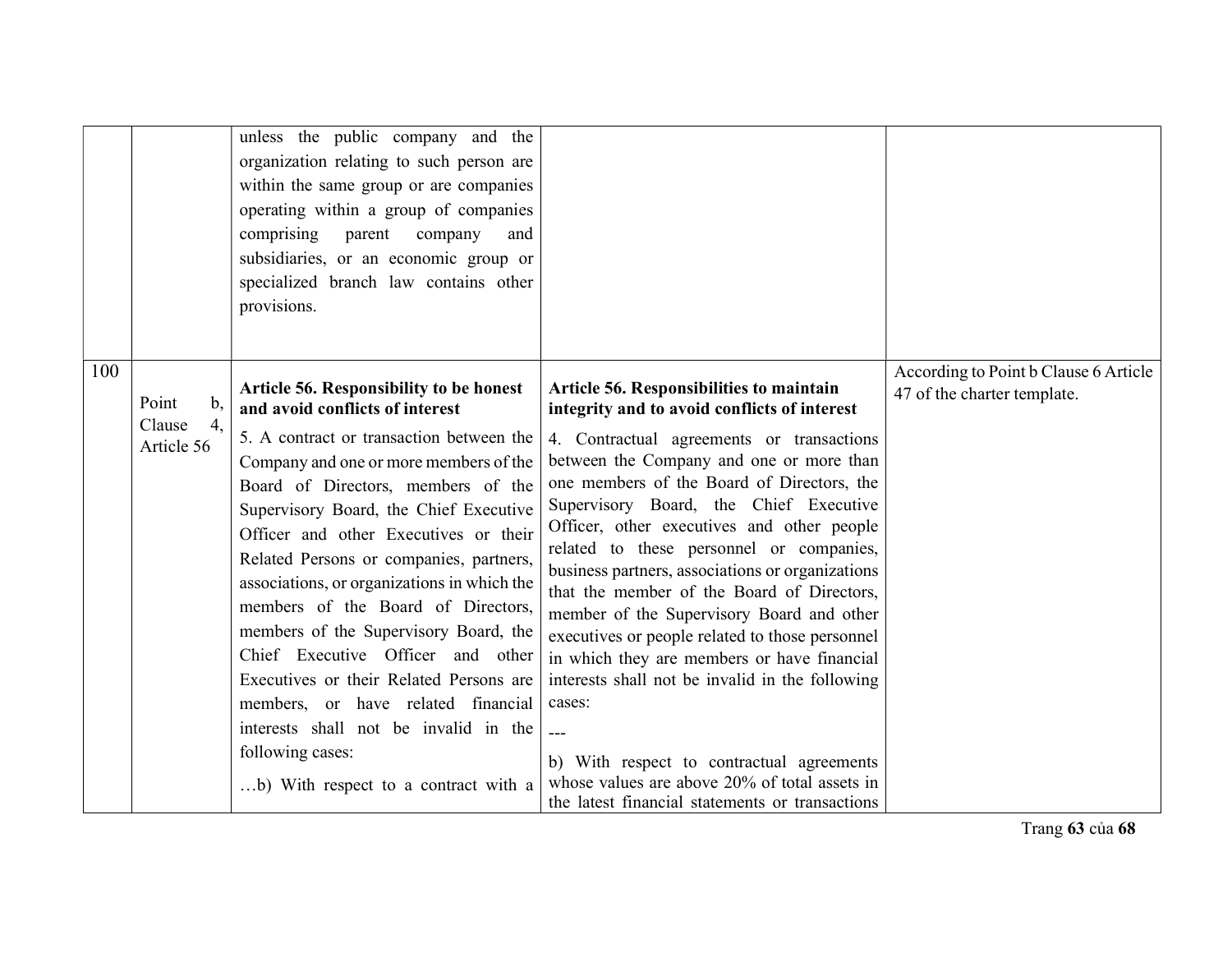|     |                                                                | value of more than 20% of the total value<br>of assets recorded in the most recent<br>financial statements, the important factors<br>of the contract or transaction as well as the<br>relationship and interest of such member<br>of the Board of Directors, Supervisor,<br>Chief Executive Officer or other manager<br>have been disclosed to the shareholders<br>who do not have any related interest and<br>have the voting right with respect to such<br>matter, and such shareholders have voted<br>in favour of such contract or transaction; | whose values make the total values of similar<br>transactions in the last 12 months equal or<br>exceed 20% of total assets in the latest financial<br>statements, important terms and conditions of<br>the contractual agreements or transactions as<br>well as the relationships and interests of the<br>member of the Board of Directors, the member<br>of the Supervisory Board, the Chief Executive<br>Officer and other executives have already been<br>disclosed to shareholders who have no related<br>interest and have rights to vote on these matters<br>and the shareholders voted in favor of the<br>contractual agreements or transactions. |                                                                       |
|-----|----------------------------------------------------------------|-----------------------------------------------------------------------------------------------------------------------------------------------------------------------------------------------------------------------------------------------------------------------------------------------------------------------------------------------------------------------------------------------------------------------------------------------------------------------------------------------------------------------------------------------------|----------------------------------------------------------------------------------------------------------------------------------------------------------------------------------------------------------------------------------------------------------------------------------------------------------------------------------------------------------------------------------------------------------------------------------------------------------------------------------------------------------------------------------------------------------------------------------------------------------------------------------------------------------|-----------------------------------------------------------------------|
| 101 | To<br>supplement<br>Clause<br>5,<br>Clause<br>6,<br>Article 56 |                                                                                                                                                                                                                                                                                                                                                                                                                                                                                                                                                     | <b>Article 56. Responsibilities to maintain</b><br>integrity and to avoid conflicts of interest<br>5. Members of the Board of Directors are not<br>allowed to vote on any transactions whose<br>outcomes might benefit the members in<br>compliance with the Law on Enterprises and<br>this Charter.<br>6. Members of the Board of Directors,<br>members of the Supervisory Board, the Chief<br>Executive Officer, other management positions<br>and people related to these personel are not<br>allowed to disclose internal information to<br>other people who might use the internal                                                                  | According to Clause 4 Clause 5<br>Article 47 of the Charter Template. |

Trang 64 của 68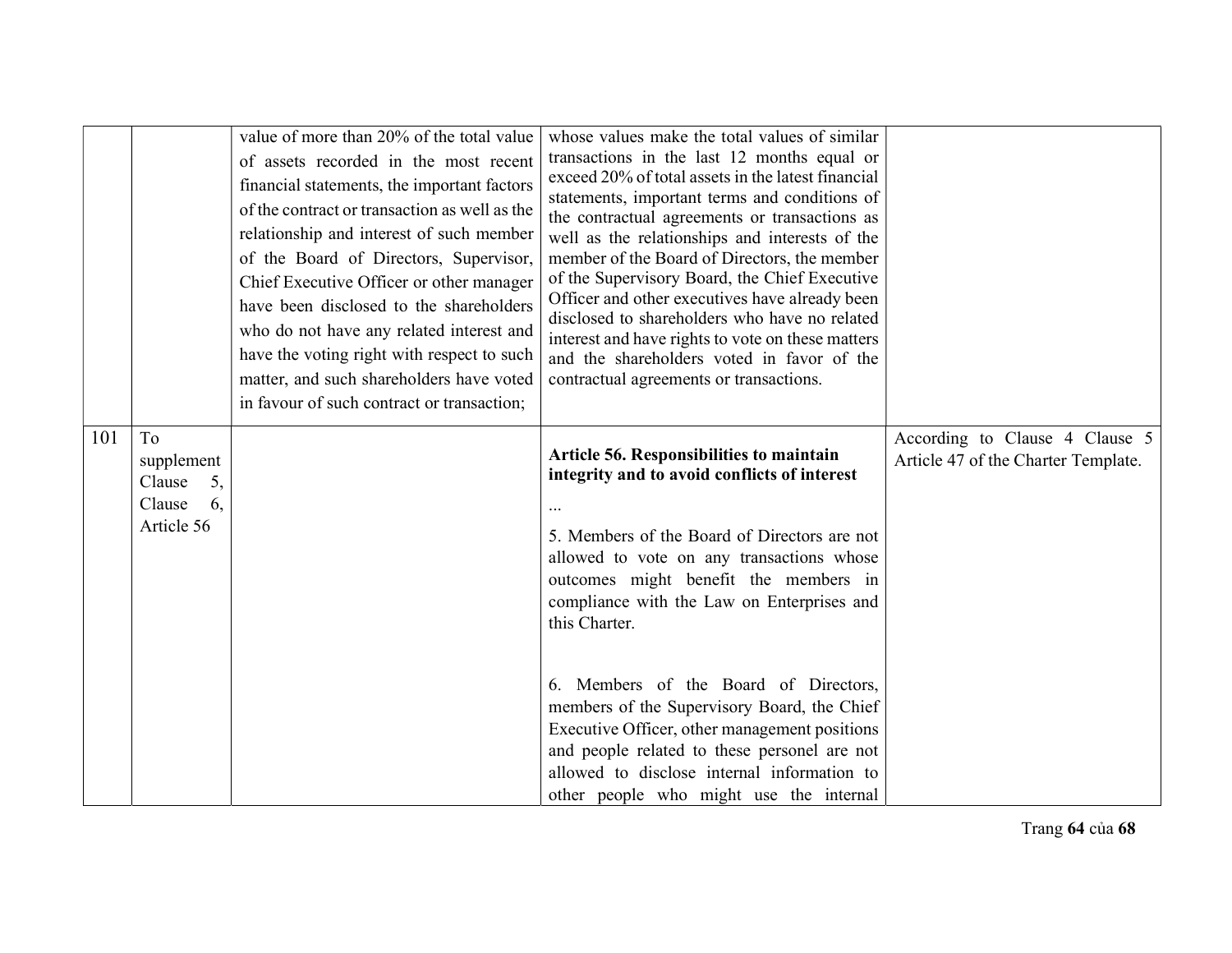|     |                            |                                                                                                                                                                                                                                                                                                                                                                                                                                                                                                                                                                                                                                                                                                                                                                                                                                                                                                                                                                                                                                                                                 | information for related-transactions.                                                                                                                                                                                                                                                                                                                                                                                                                                                                                                                                                                                                                                                                                                                                                                                                                                                                                                                                                                                                                                                                                                                                                                                                                                       |                                                             |
|-----|----------------------------|---------------------------------------------------------------------------------------------------------------------------------------------------------------------------------------------------------------------------------------------------------------------------------------------------------------------------------------------------------------------------------------------------------------------------------------------------------------------------------------------------------------------------------------------------------------------------------------------------------------------------------------------------------------------------------------------------------------------------------------------------------------------------------------------------------------------------------------------------------------------------------------------------------------------------------------------------------------------------------------------------------------------------------------------------------------------------------|-----------------------------------------------------------------------------------------------------------------------------------------------------------------------------------------------------------------------------------------------------------------------------------------------------------------------------------------------------------------------------------------------------------------------------------------------------------------------------------------------------------------------------------------------------------------------------------------------------------------------------------------------------------------------------------------------------------------------------------------------------------------------------------------------------------------------------------------------------------------------------------------------------------------------------------------------------------------------------------------------------------------------------------------------------------------------------------------------------------------------------------------------------------------------------------------------------------------------------------------------------------------------------|-------------------------------------------------------------|
| 102 | 2,<br>Clause<br>Article 62 | <b>Article 62. Transactions subject to</b><br>approval<br>1. Contracts and transactions between the<br>Company and the following parties must<br>be approved by the General Meeting of<br>Shareholders or by the Board of Directors:<br>shareholder<br>authorized<br>A<br><sub>or</sub><br>representative of a shareholder holding<br>more than ten $(10)$ percent of the ordinary<br>shares of the Company and its related<br>persons;<br>- A member of the Board of Directors and<br>the Executive Management Board;<br>- Other enterprises as set out in the Law<br>on Enterprises.<br>2. Any contract and transaction valued at<br>less than thirty five percent $(35%)$ of the<br>total value of assets recorded in the most<br>recent financial statement of the Company<br>shall be approved by the Board of<br>Directors. In this case, the person<br>representing the Company to sign the<br>contract must send the draft contract or<br>give notice of the main contents of the<br>transaction to members of the Board of<br>Directors and the Supervisory Board. The | Article 62. Transactions subject to approval<br>1. Contracts and transactions between the<br>Company and the following parties must be<br>approved by the General Meeting of<br>Shareholders or by the Board of Directors:<br>- Shareholders, authorized representatives of<br>institutional shareholders holding more than<br>10% of the total ordinary shares of the<br>company, and their affiliated persons;<br>-- Members of the Board of Directors, the<br>Chief Executive Officer;<br>- Other enterprises as described in the Law on<br>Enterprises.<br>2. The Board of Directors shall approve<br>contracts and transactions specified in Clause<br>1 of this Article and having value at less than<br>35% of the total value of the company's assets<br>as recorded in the latest financial statement. In<br>this case, the person representing the company<br>to sign the contract, transaction shall notify the<br>members of the Board of Directors and the<br>Supervisory Board. The Board of Directors<br>shall decide on the approval of the contract,<br>transaction within 15 days after receiving the<br>notice. Members of the Board of Directors<br>with interests related to parties of the contract,<br>transaction shall not have the right to vote. | According to Article 167 of the Law<br>on Enterprises 2020. |

Trang 65 của 68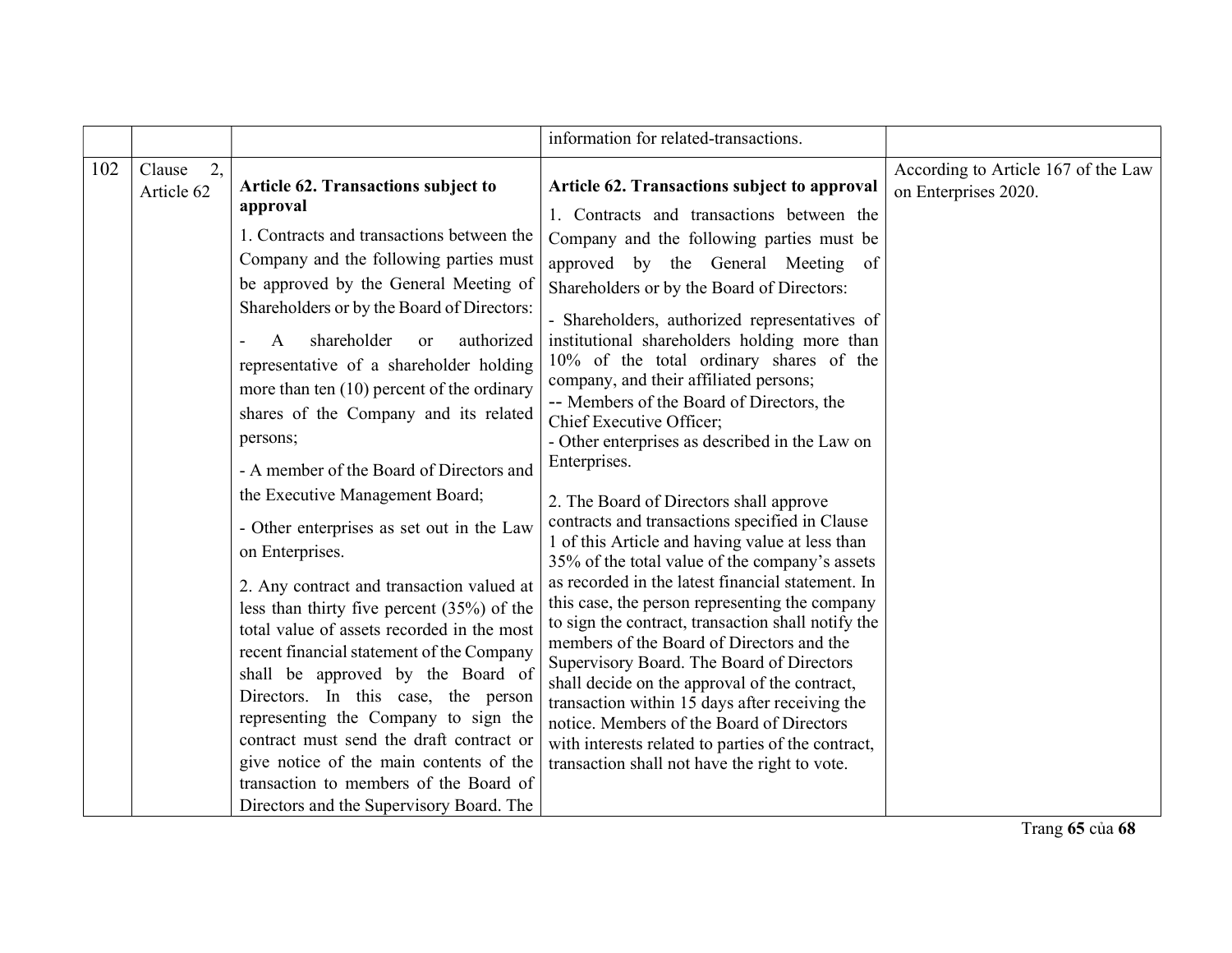|     |                                          | Board of Directors shall make a decision<br>on approval of the contract or transaction<br>within fifteen $(15)$ days from the date of<br>receipt of such notice, and any member<br>with related interests shall not have the<br>right to vote on such contract or<br>transaction.                                                                                                                                                                                                                                                                                                                                                                                                                                                                                                                             |                                                                                                                                                                                                                                                                                                                                                                                                                                                                                                                                                                                                                                                                                                                                                                                                                                                                                                                                                  |                                                                                                                                                               |
|-----|------------------------------------------|---------------------------------------------------------------------------------------------------------------------------------------------------------------------------------------------------------------------------------------------------------------------------------------------------------------------------------------------------------------------------------------------------------------------------------------------------------------------------------------------------------------------------------------------------------------------------------------------------------------------------------------------------------------------------------------------------------------------------------------------------------------------------------------------------------------|--------------------------------------------------------------------------------------------------------------------------------------------------------------------------------------------------------------------------------------------------------------------------------------------------------------------------------------------------------------------------------------------------------------------------------------------------------------------------------------------------------------------------------------------------------------------------------------------------------------------------------------------------------------------------------------------------------------------------------------------------------------------------------------------------------------------------------------------------------------------------------------------------------------------------------------------------|---------------------------------------------------------------------------------------------------------------------------------------------------------------|
| 103 | $\overline{3}$ .<br>Clause<br>Article 62 | Article 62. Transactions subject to<br>approval<br>3. Contracts and transactions other than<br>those stipulated in clause 2 of this Article<br>shall be approved by the General Meeting<br>of Shareholders. In this case, the person<br>representing the company to sign a<br>contract must notify the Board of<br>Directors and Supervisory Board of<br>entities involved in such contract or<br>transaction, and concurrently enclose the<br>draft of the contract or the notice of main<br>contents of the transaction. The Board of<br>Directors shall submit the draft contract or<br>explain the main contents of the<br>transaction at the General Meeting of<br>Shareholders or collect written opinions<br>shareholders.<br>this<br>from<br>In<br>case.<br>shareholders with related interests shall | Article 62. Transactions subject to approval<br>3. The General Meeting of Shareholders shall<br>approve the following contracts, transactions:<br>a) Other contracts, transactions other than those<br>prescribed in Clause 2 of this Article, even with<br>a transaction resulting in a total transaction<br>value (that has arisen within 12 months from<br>the date of making the first transaction) of 35%<br>or more of the total asset value recorded in the<br>latest financial statement between the<br>Company and one of the subjects specified in<br>Clause 1 of this Article;<br>Contracts, transactions<br>b)<br>lending,<br>on<br>borrowing, purchasing assets with value at<br>more than 10% of the total value of the<br>enterprise's assets recorded in the latest<br>financial statement between the Company and<br>shareholders owning 51% or more of the total<br>voting shares or such shareholders' affiliated<br>persons. | According to Point a, Point b Clause<br>3 Clause 4 Article 167 of the Law<br>on Enterprises 2020 and Clause 4<br>Article 293 of the Decree<br>155/2020/NĐ-CP. |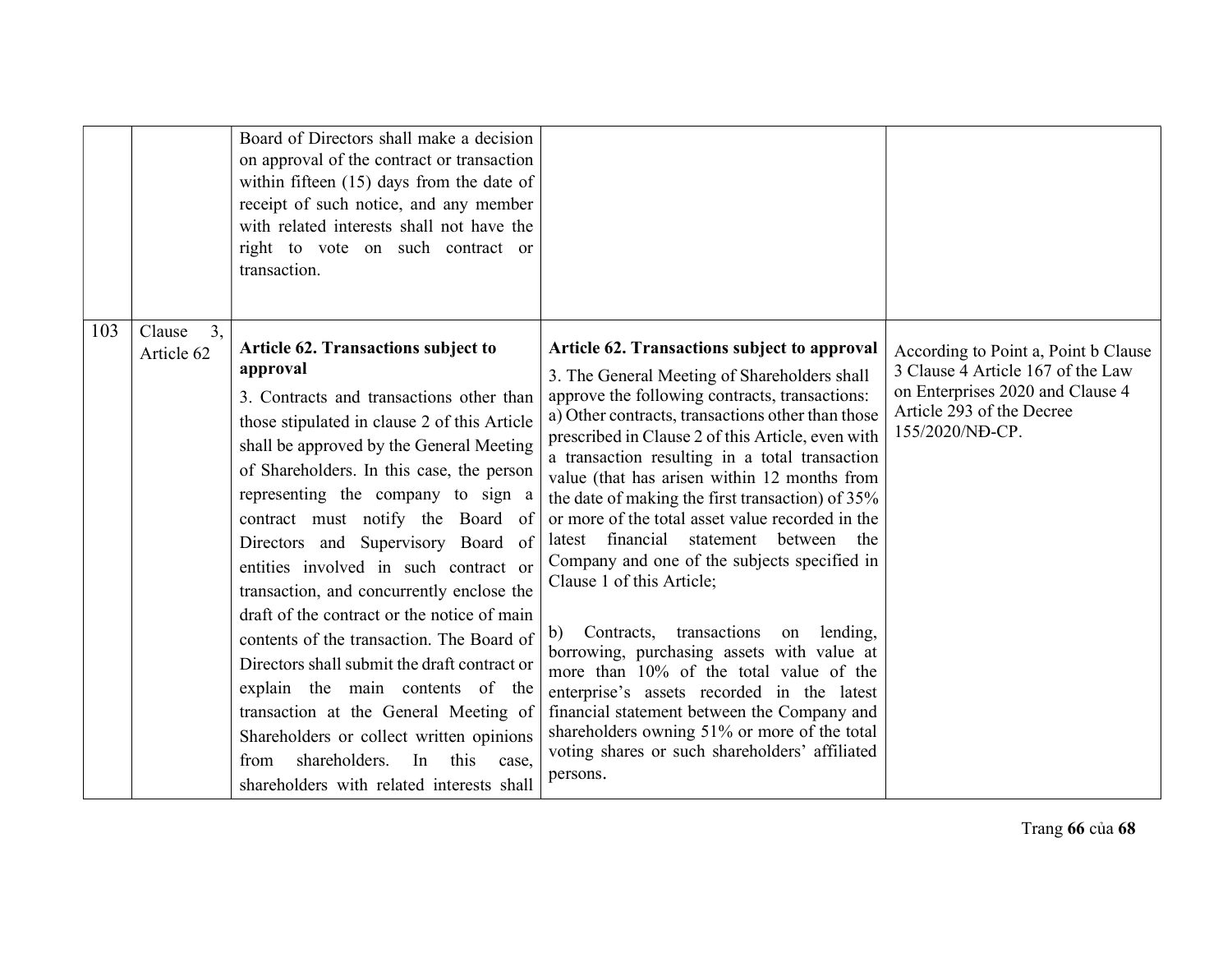|     |                            | not have the right to vote on such contract<br>or transaction, and such contracts and<br>transactions shall be approved where<br>shareholders representing sixty five<br>percent $(65%)$ of the total remaining votes<br>agree to approve it.                                                                                                                                                                                                                                                                                                                                                                                            | In this case, the person representing the<br>company to sign the contract, transaction shall<br>notify the Board of Directors and supervisors<br>of the persons related to such contract,<br>transaction; the notice shall be enclosed with<br>the draft contract or main contents of the<br>transaction. The Board of Directors shall<br>submit the draft contract, transaction or explain<br>the main contents of the contract, transaction at<br>the meeting of the General Meeting of<br>Shareholders or collect written opinions from<br>shareholders. In such case, shareholders with<br>interests related to parties of the contract,<br>transaction shall not be allowed to vote; |                                                                      |
|-----|----------------------------|------------------------------------------------------------------------------------------------------------------------------------------------------------------------------------------------------------------------------------------------------------------------------------------------------------------------------------------------------------------------------------------------------------------------------------------------------------------------------------------------------------------------------------------------------------------------------------------------------------------------------------------|-------------------------------------------------------------------------------------------------------------------------------------------------------------------------------------------------------------------------------------------------------------------------------------------------------------------------------------------------------------------------------------------------------------------------------------------------------------------------------------------------------------------------------------------------------------------------------------------------------------------------------------------------------------------------------------------|----------------------------------------------------------------------|
| 104 | Clause<br>4,<br>Article 62 | Article 62. Transactions subject to<br>approval<br>4. Any contracts and transactions which<br>have been signed or performed without<br>the approval stipulated in clauses 2 and 3<br>of this Article, thereby causing loss to the<br>Company shall be invalid and dealt with<br>in accordance with Law. The person<br>the contract,<br>shareholders,<br>signing<br>members of the Board of Directors or the<br>Chief Executive Officer or Deputy Chief<br>Executive Officers concerned must jointly<br>compensate for the loss caused and must<br>return to the Company any benefits gained<br>from the performance of such contract and | Article 62. Transactions subject to approval<br>4. Contracts and transactions which have been<br>signed not according to Clause 2 and Clause 3<br>of this Article shall be invalid according to the<br>court's decision and handled according to law.<br>The persons signing the contract, transaction,<br>concerned shareholders, members of the Board<br>of Directors or the Chief Executive Officer or<br>director must be jointly liable for compensating<br>for the arising damage and return to the<br>company any benefits gained from the<br>performance of such contract, transaction.                                                                                           | According to Clause 5 Article 167 of<br>the Law on Enterprises 2020. |